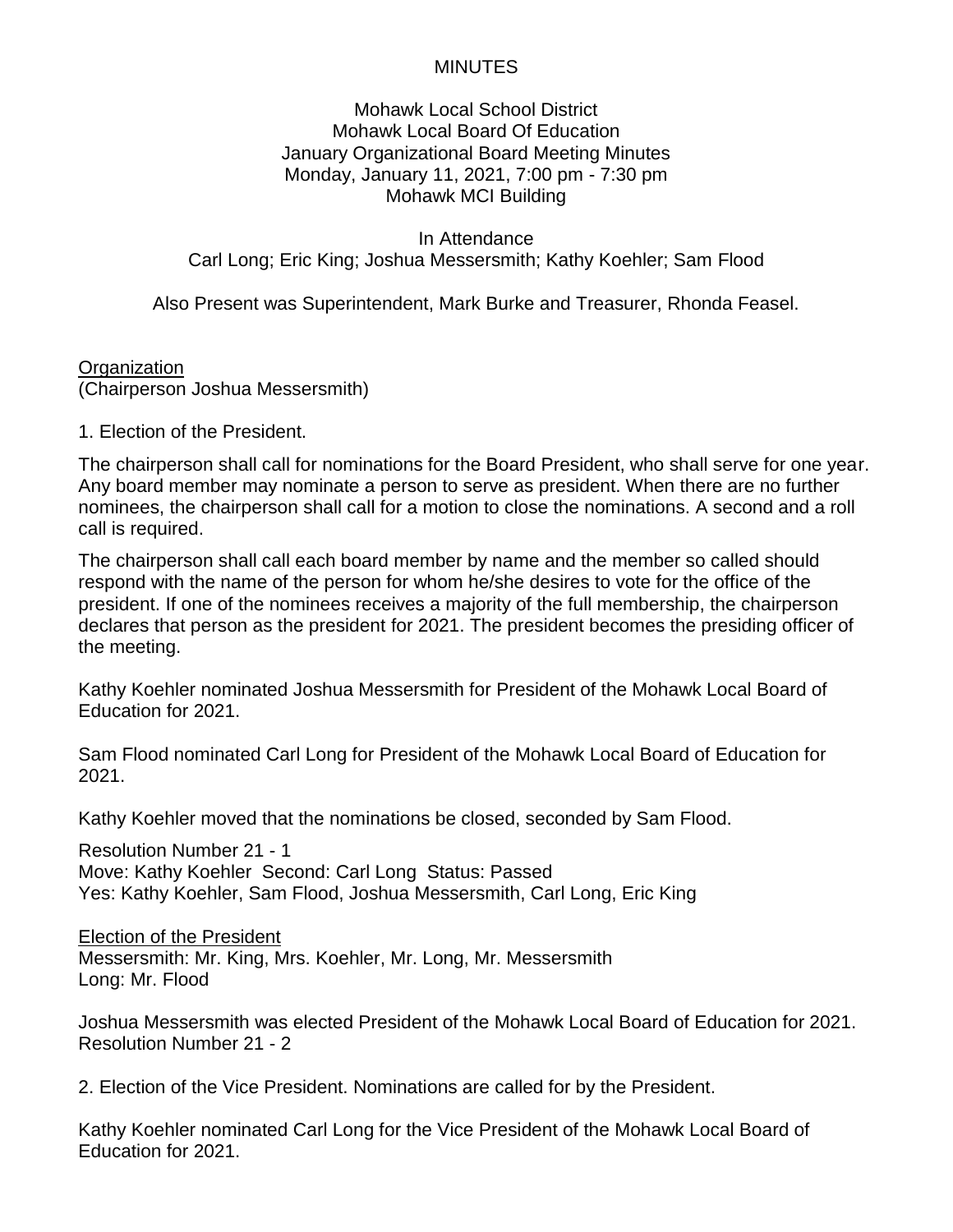Sam Flood moved that the nominations be closed, seconded by Kathy Koehler.

Resolution Number 21 - 3 Move: Sam Flood Second: Kathy Koehler Status: Passed Yes: Kathy Koehler, Sam Flood, Joshua Messersmith, Carl Long, Eric King

Election of the Vice President Long: Mr. Flood, Mr. King, Mrs. Koehler, Mr. Messersmith Abstain: Mr. Long

Carl Long was elected Vice President of the Mohawk Local Board of Education for 2021. Resolution Number 21 - 4

Treasurer, Rhonda Feasel, to administer oaths of office of President and Vice President.

#### Organizational Resolutions

- 1. Resolution to set the Mohawk Local Board of Education meeting time for the 2nd Monday of each month beginning at 7:00 p.m. for the 2021 year.
- 2. Resolution to designate the Advertiser-Tribune, Daily Chief Union, Mohawk Leader, and Progressor Times as the official newspapers to receive notices of special meetings.
- 3. Resolution to establish an audit/finance committee which would consist of the Superintendent, Treasurer and Board President. This committee should meet at least once per year.
- 4. Resolution to establish a Board Service Account, in the amount of \$5,000 for 2021. This account is to be used to pay expenses actually incurred in the performance of duties of board members or their official representatives.
- 5. Resolution to approve expending public funds to purchase coffee, meals, refreshments or other amenities for professional development/meetings as a means to promote public health, safety, morals, general welfare, security, prosperity, and contentment of all participants.
- 6. Resolution to approve the Treasurer, Rhonda Feasel, to pay all the bills of the Mohawk Local School District as they become due as long as the expenditure is within the appropriation approved by the Board. A list of paid bills is to be submitted at each regular Board meeting.
- 7. Resolution to allow the Treasurer, Rhonda Feasel, to request advancements from the County Auditors as needed and to invest funds.
- 8. Resolution to authorize the Treasurer, Rhonda Feasel, to accept donations of \$500 or less.
- 9. Resolution to appointment the Superintendent as Purchasing Agent for the Mohawk Local School District during 2021.
- 10. Resolution to authorize the Superintendent and Treasurer, Rhonda Feasel, to enter into written contracts that are less than \$50,000.00.
- 11. Resolution to appoint Kathy Koehler for a three-year term as the Mohawk Local School District's representative on the Vanguard-Sentinel Career and Technology Center Board.
- 12. Resolution to authorize Superintendent to co-sign checks written over \$50,000.
- 13. Resolution to appoint Treasurer, Rhonda Feasel, as public record designee for the Board.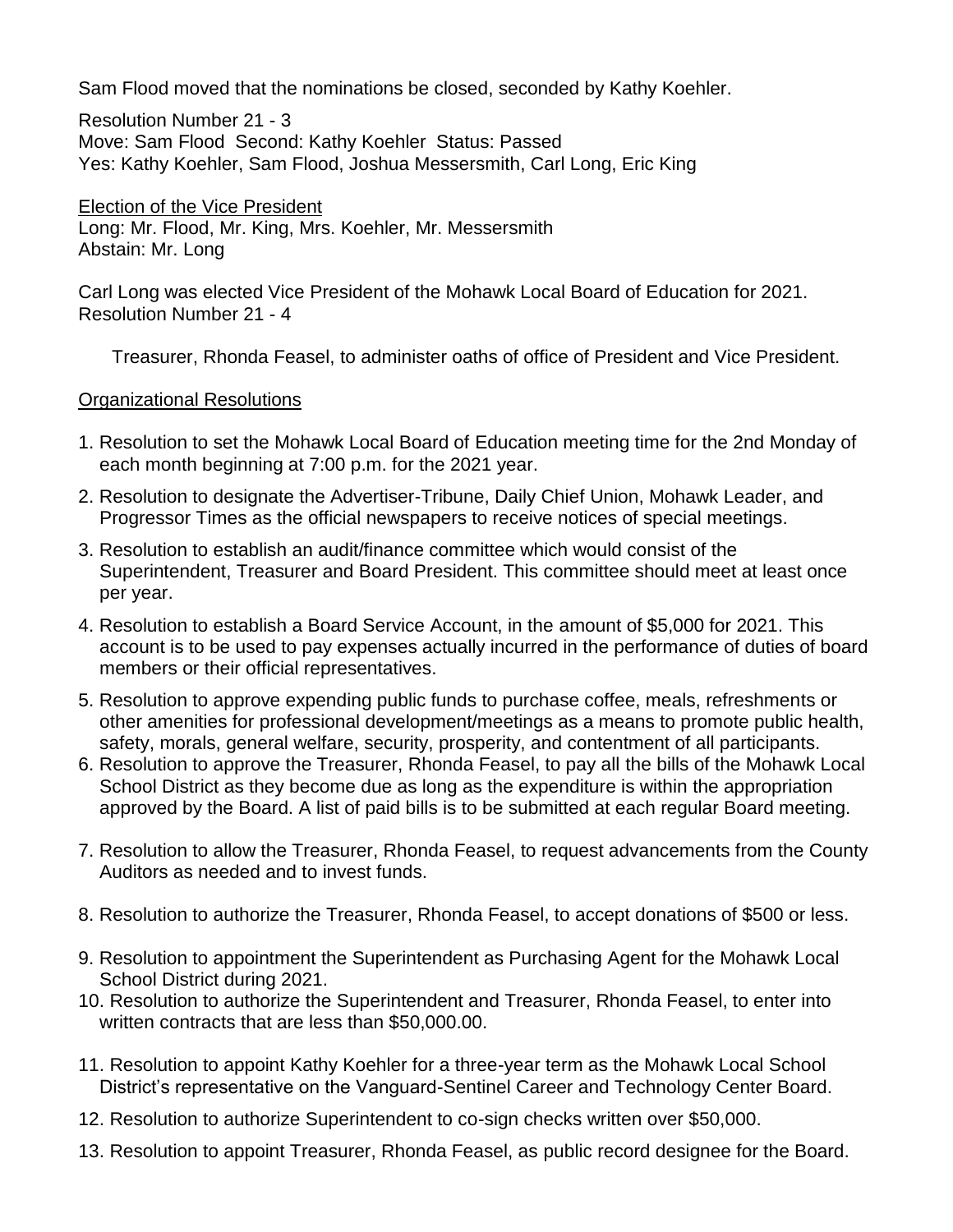- 14. Resolution to appoint Sam Flood to serve as the Legislative School Liaison to O.S.B.A.
- 15. Resolution to appoint Carl Long to serve as the Student Achievement Liaison to O.S.B.A.
- 16. Resolution to appoint Eric King and Carl Long to serve on the Athletic Committee.
- 17. Resolution to appoint Sam Flood and Joshua Messersmith to serve on the Capital Improvements Committee.

Approve Organizational Items 1-17.

Resolution Number 21 - 5 Move: Eric King Second: Kathy Koehler Status: Passed Yes: Kathy Koehler, Sam Flood, Joshua Messersmith, Carl Long, Eric King

Adjournment at 7:13 p.m.

Resolution Number 21 - 6 Move: Sam Flood Second: Eric King Status: Passed Yes: Kathy Koehler, Sam Flood, Joshua Messersmith, Carl Long, Eric King

#### MINUTES

Mohawk Local School District Mohawk Local Board Of Education January Regular Board Meeting Minutes Monday, January 11, 2021, 7:00 pm - 7:30 pm Mohawk MCI Building

In Attendance Carl Long; Eric King; Joshua Messersmith; Kathy Koehler; Sam Flood

Also Present was Superintendent, Mark Burke and Treasurer, Rhonda Feasel.

#### **Minutes**

Approve the minutes for the regular meeting held on December 14, 2020 at 7:00 p.m. in the Mohawk Community Center.

Resolution Number 21 - 7 Move: Carl Long Second: Eric King Status: Passed Yes: Kathy Koehler, Sam Flood, Joshua Messersmith, Carl Long, Eric King

#### Financial

1. Approve the financial reports for December 2020.

Approve Financial item 1.

Resolution Number 21 - 8 Move: Kathy Koehler Second: Eric King Status: Passed Yes: Kathy Koehler, Sam Flood, Joshua Messersmith, Carl Long, Eric King

#### **Business**

1. Approve the revised Seneca County Interagency Transition Agreement "Help Me Grow" for the 2020 - 2021 school year.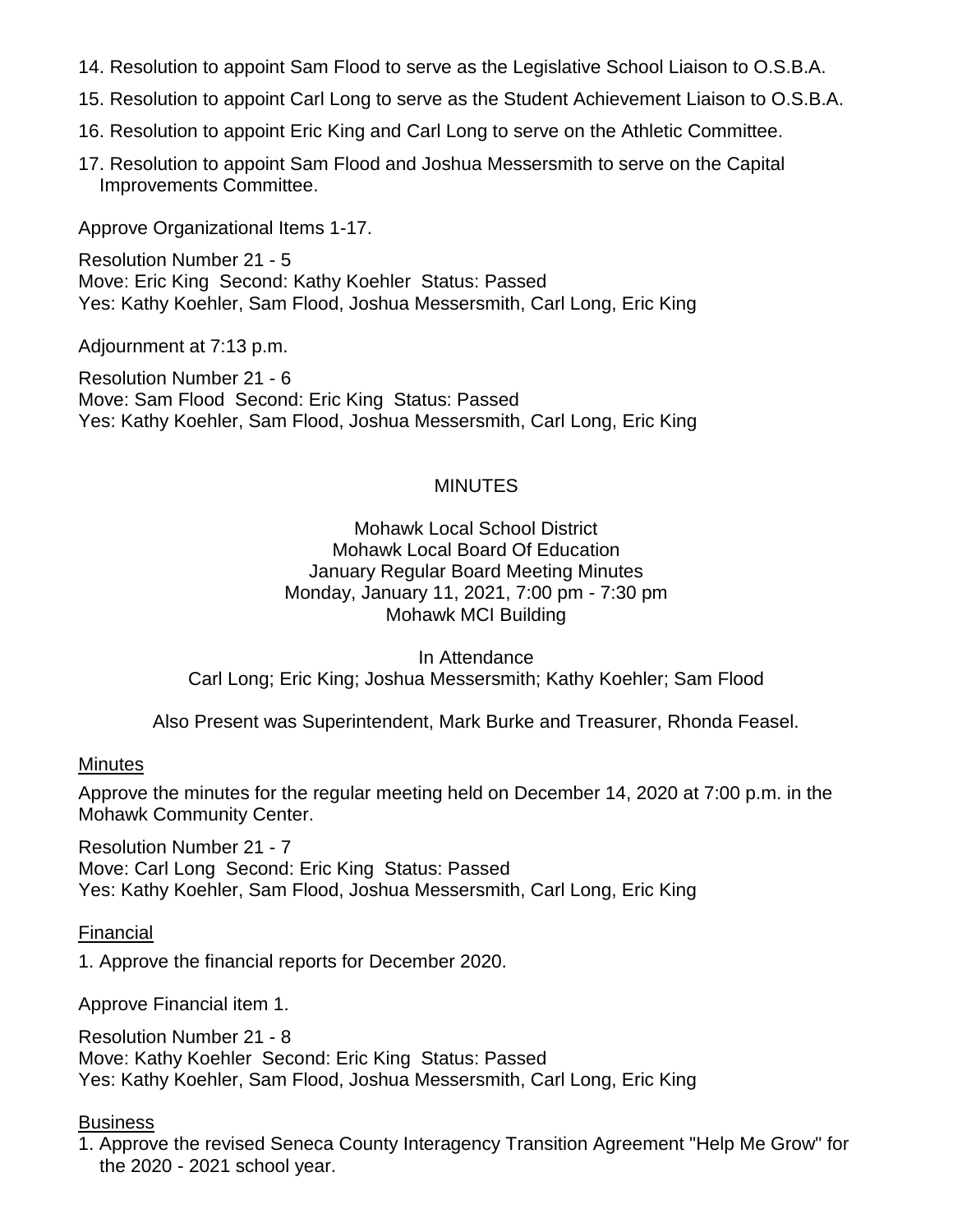- 2. Join OSBA for the 2021 calendar year with dues of \$4,029 and subscribe to the BRIEFCASE via email at no cost.
- 3. Approve the legal assistance fund through OSBA for \$250.

Approve Business items 1-3.

Resolution Number 21 - 9 Move: Kathy Koehler Second: Eric King Status: Passed Yes: Kathy Koehler, Sam Flood, Joshua Messersmith, Carl Long, Eric King

#### **Personnel**

1. Issue supplemental contracts to the following for the 2020-21 school year: Maria Gerber - Musical Director David Arter - Assistant Musical Director Jim Cook - Assistant Musical Director Kay Karg - Assistant Musical Director Donnie Shellhouse - Assistant Musical Director Wendy Shellhouse - Assistant Musical Director Eric Hoover - Varsity Baseball Coach Mindy Walton - Varsity Softball Coach Shawn Kirian - JH Wrestling Coach

- 2. Adjust the previously approve assistant wrestling contracts to represent that Cris Theis and Drew Desjardns will be splitting 1 assistant wrestling coaching contract.
- 3. Issue a one-year substitute contract to the following for the 2020-21 school year:

Substitute Teachers

Sarah Babione Susan Baker Brock Bell Kaitlyn Bilsing Cheryl Bolton Rebecca Buckwalter Elizabeth Buko-Kiesel Kelli Burns Lynda Capelle Norman Cassidy Melissa Cleveland Jamie Colatruglio Michael Dean Louis DeAnda Melissa DeMoss Danielle Depinet Karen Dininger Gregory Distel Heidi Ekleberry Julie Ekleberry Scott Ewing

Substitute Aides Danielle Bogner Kelli Burns Jamie Colatruglio Jenna Huffman

Dennis Eyestone Jack Foltz Sherry Frankart Sean Fraser Wanda Fruth Joseph Gase Arminda Ginnever Donna Goshe Rebecca Gottfried Drew Hanley Hunter Hemminger Larry Hodge Daniel Hopkins Adam Huffman Jenna Huffman Richard Hughes Marianna Jump Susan King Michelle Kline Bobbi Korte John Gregory Lyons

Kasey Miller Jeanette Plisky Paul Porter Karolyn Rebon Christopher Rieman Josh Roberts Morgan Schalk Donna Sexton Jaya Smalley Penny Snook Richard Swartz Karen Swope Vicki Parker Megan Pfleiderer Hailey Theis Jane Trausch Alisha Turner Scott Urban Lara Gottfried

LouAnn Neller Chelsi Olmstead Rachel Smith Penny Snook

Jamie Walton Amy Zender Debra Garber

4. Issue a one-year non-certified teachers aide contract to Kylie Banks for the 2020-21 school year pending completion of all requirements.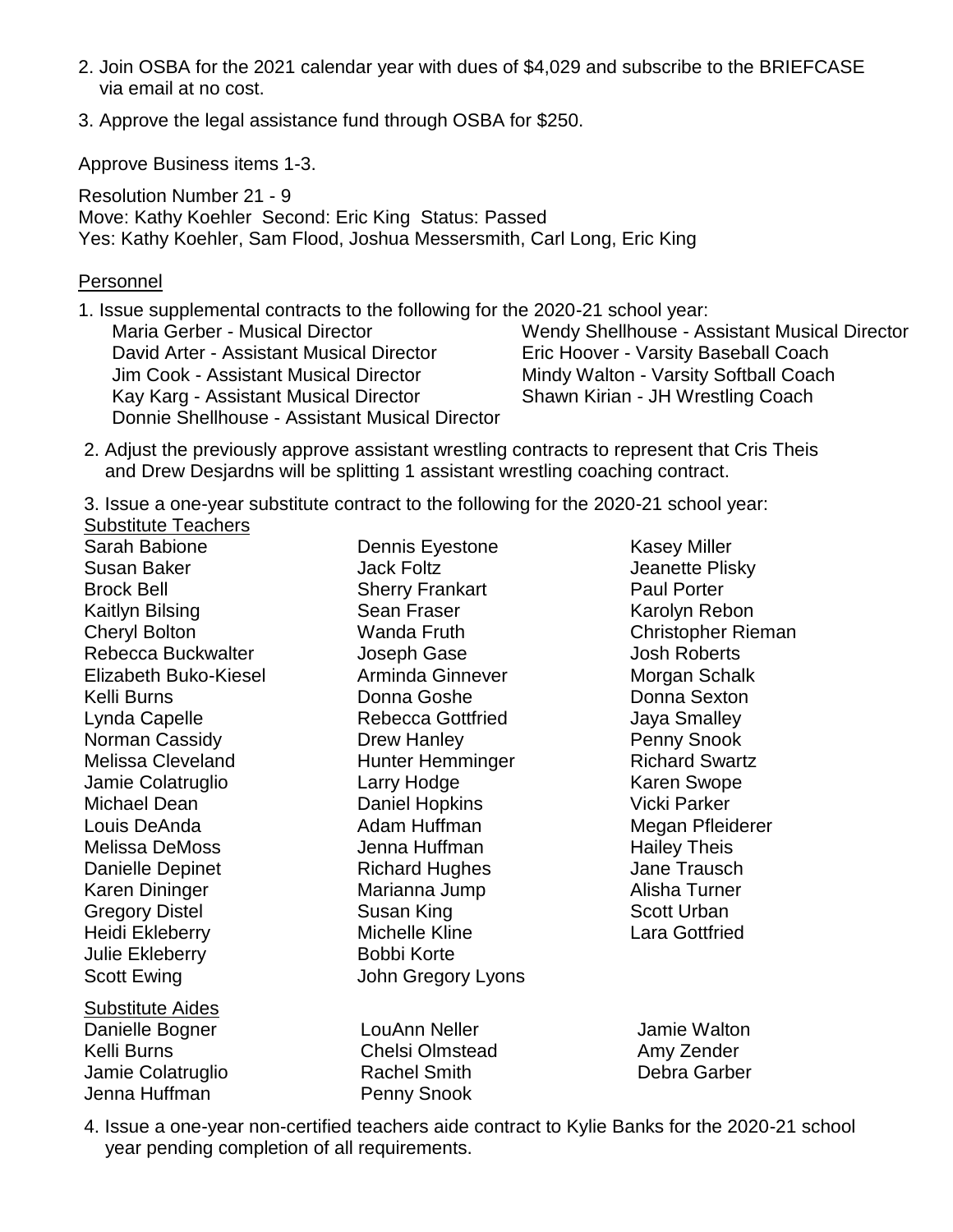- 5. Issue Jeff Hosler a one year non-certified contract as a bus driver for the 2020-21 school year, pending completion of all requirements.
- 6. Approve leave, under the Family Medical Leave Act, for Elizabeth Schimpf beginning on or around January 1, 2021 and ending on or around March 29, 2021, 12 weeks requested.
- 7. Approve unpaid leave of absence for Kymberlee Wood beginning on January 1, 2021, ending on January 31, 2021.

8. Accept a letter of resignation from the following: Vicki Parker - Substitute Teacher - Effective January 5, 2021

Approve Personnel items 1-8.

Resolution Number 21 - 10 Move: Sam Flood Second: Kathy Koehler Status: Passed Yes: Kathy Koehler, Sam Flood, Joshua Messersmith, Carl Long, Eric King

1. Approve leave, under the Family Medical Leave Act, for Jackie Messersmith-Ziegler beginning on or around March 1, 2021 and ending on or around May 25, 2021, 12 weeks requested.

Approve Personnel item 1.

Resolution Number 21 - 11 Move: Carl Long Second: Eric King Status: Passed Yes: Kathy Koehler, Sam Flood, Carl Long, Eric King Abstain: Joshua Messersmith

Discussion/Communication

1. Stop the Bleed Stations - Mercy Health

2. Review the initial reading of the Mohawk Preschool Handbook.

Adjournment at 7:30 p.m.

Resolution Number 21 - 12 Move: Sam Flood Second: Eric King Status: Passed Yes: Kathy Koehler, Sam Flood, Joshua Messersmith, Carl Long, Eric King

Mr. Joshua Messersmith, President

\_\_\_\_\_\_\_\_\_\_\_\_\_\_\_\_\_\_\_\_\_\_\_\_\_\_\_\_\_\_\_\_\_\_\_\_

\_\_\_\_\_\_\_\_\_\_\_\_\_\_\_\_\_\_\_\_\_\_\_\_\_\_\_\_\_\_\_\_\_\_\_\_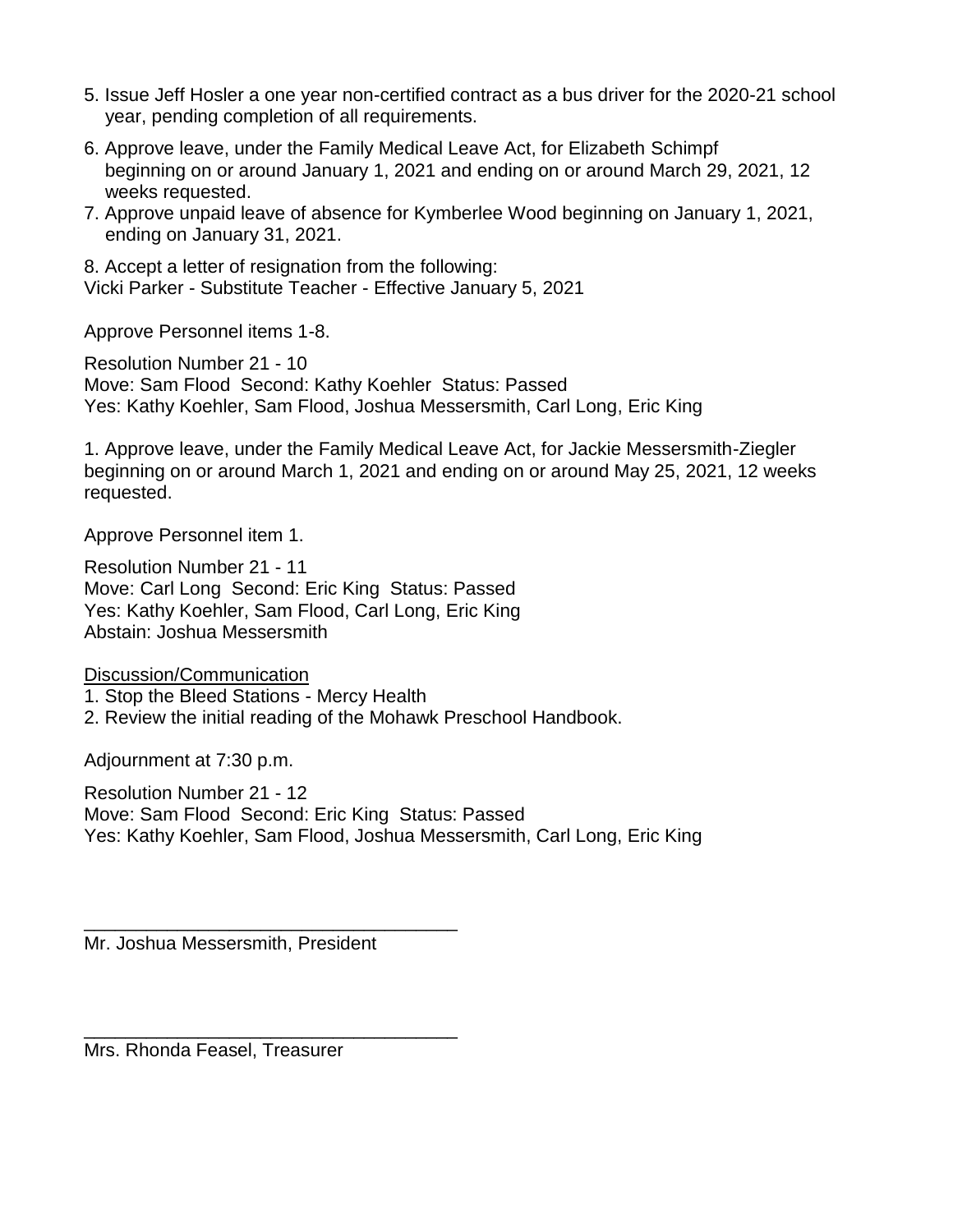Mohawk Local School District Mohawk Local Board Of Education February Regular Board Meeting Minutes Monday, February 8, 2021, 7:00 pm - 9:00 pm Mohawk MCI Building

#### In Attendance

Carl Long; Eric King; Joshua Messersmith; Kathy Koehler; Sam Flood

Also Present was Superintendent, Mark Burke and Treasurer, Rhonda Feasel.

#### **Minutes**

Approve the minutes for the organizational and regular meeting held on January 11, 2021 at 7:00 p.m. in the Mohawk Community Center.

Resolution Number 21-13

Move: Kathy Koehler Second: Sam Flood Status: Passed

Yes: Kathy Koehler, Sam Flood, Joshua Messersmith, Carl Long, Eric King

#### **Financial**

1. Approve the financial reports for January, 2021.

2. Accept the amounts and rates as determined by the Budget Commission and authorize the necessary tax levies and certify them to the county auditor.

| Inside 10 Mill               | Limit Outside 10 Mill Limit |
|------------------------------|-----------------------------|
| General 5.0                  | 31.90                       |
| <b>Bond Retirement</b>       | 2.26                        |
| <b>Classroom Maintenance</b> | .50                         |
| Total<br>5.0                 | 34.66                       |

3. Modify the following appropriations and estimated revenues.

| <b>Fund</b>                         | <b>Appropriations</b> | <b>Revenues</b> |
|-------------------------------------|-----------------------|-----------------|
| Ohio School Safety Grant (499-9021) | \$4,639.18            | \$4,639.18      |
| IDEA-B (516-9021)                   | \$ (191.76)           | \$ (191.76)     |
| Preschool (587-9021)                | \$ (8.52)             | \$ (8.52)       |
| <b>TOTAL</b>                        | \$4,438.90            | \$4,438.90      |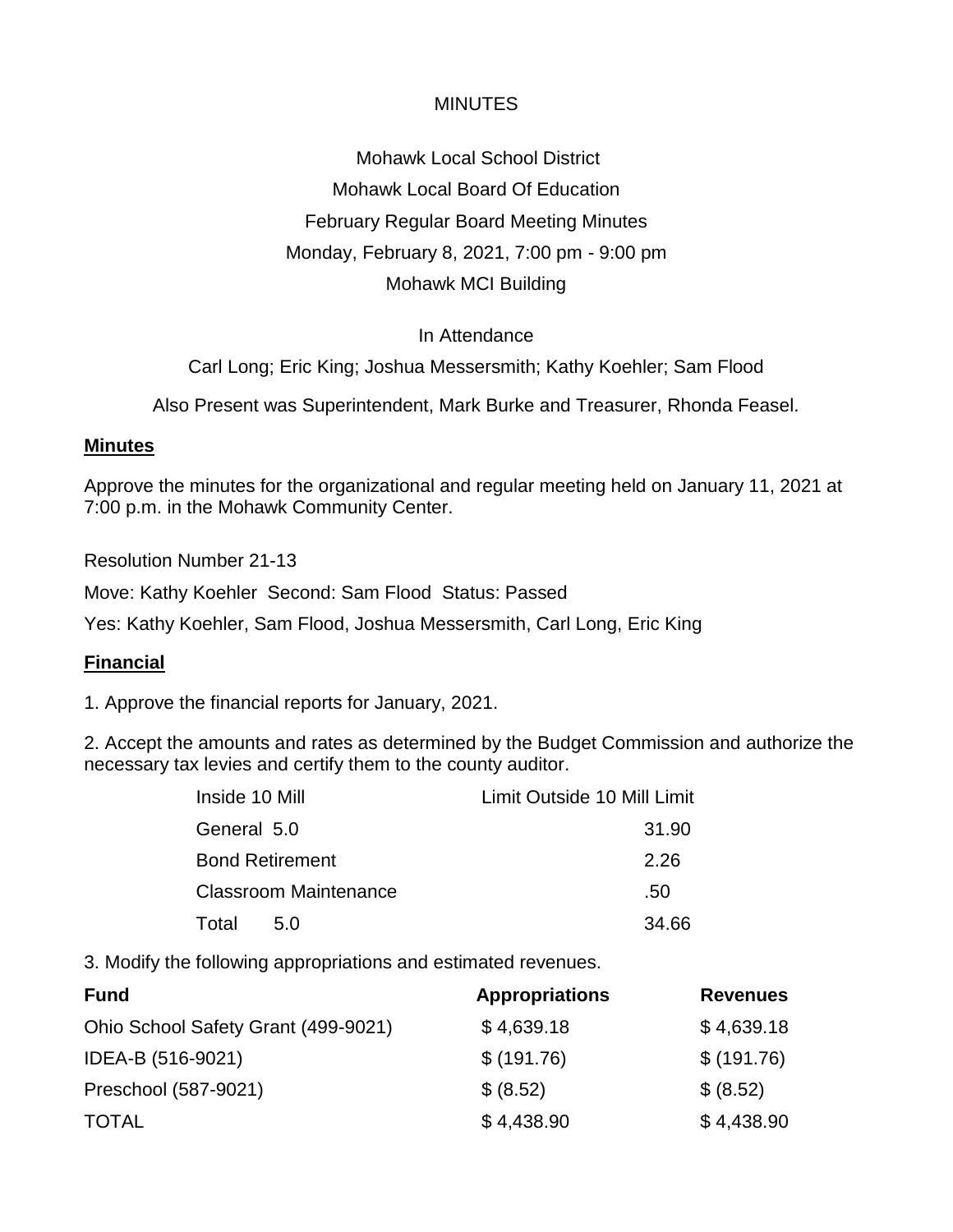Approve Financial items 1-3.

Resolution Number 21-14 Move: Kathy Koehler Second: Eric King Status: Passed Yes: Kathy Koehler, Sam Flood, Joshua Messersmith, Carl Long, Eric King

#### **Business**

1. Approve the following seniors for graduation on Sunday, May 23, 2021, upon completion of all requirements.

Garret Dale Balliet **Royal Executes Access 2018** Roxanne Rene Kin Branyon Daniel Winings Weston Michael Bollinger Taeylor Leigh Mullholand<br>Jordyn Ann Wolfe Emrys Devereaux Botton Xavier Allen-Thomas Oesch Ciera Renae Young Christopher Lee Caudill<br>Rebecca Zamora Mikayla Jolee Clifton **Alyssa Marie Pool** James Warren Clouse Colton Russell Price Paityn Lauren Clouse **Justina Ilo Pryor** Kolby T. Coffman Haley Fern Raypole Morgan L. Colich Wyatt Lee Reed Trey Cullen Combs **Luke A. Reinhart** Mason Jay Danner Kayla Anne Risner Grant Lewis Gibson Kylie Louise Russell Marah Maleese Gillig Troy Richard Russell Emma Christine Golling Logan Blake Shetzer Aubrie Jean Harper **Ashton David Smith** Skyla K Haubert Kassidy Marie Stallard Tyler Walker Hayman Devin C. Steinhauser Della Rae Higgins Spencer Eugene Stuckey Ella Marie Hoover Wyatt Owen Swartz Carlee Noelle Hummel **Austin Douglas Tusing** Leah M. Johnson Mason Aaron Tyree Tyson Lucas Johnson **Isaac Michael Ward** Gavan John Reis Kelly **Jessie Marie Weir** 

Morgan Nicole Cleveland **Billie G.A. Parrott** Billie G.A. Parrott Billie G.A. Parrott **Billie G.A. Parrott** Anthony Lewis Zender Blake A. Harper **Landen Jeffrey Michael Snyder**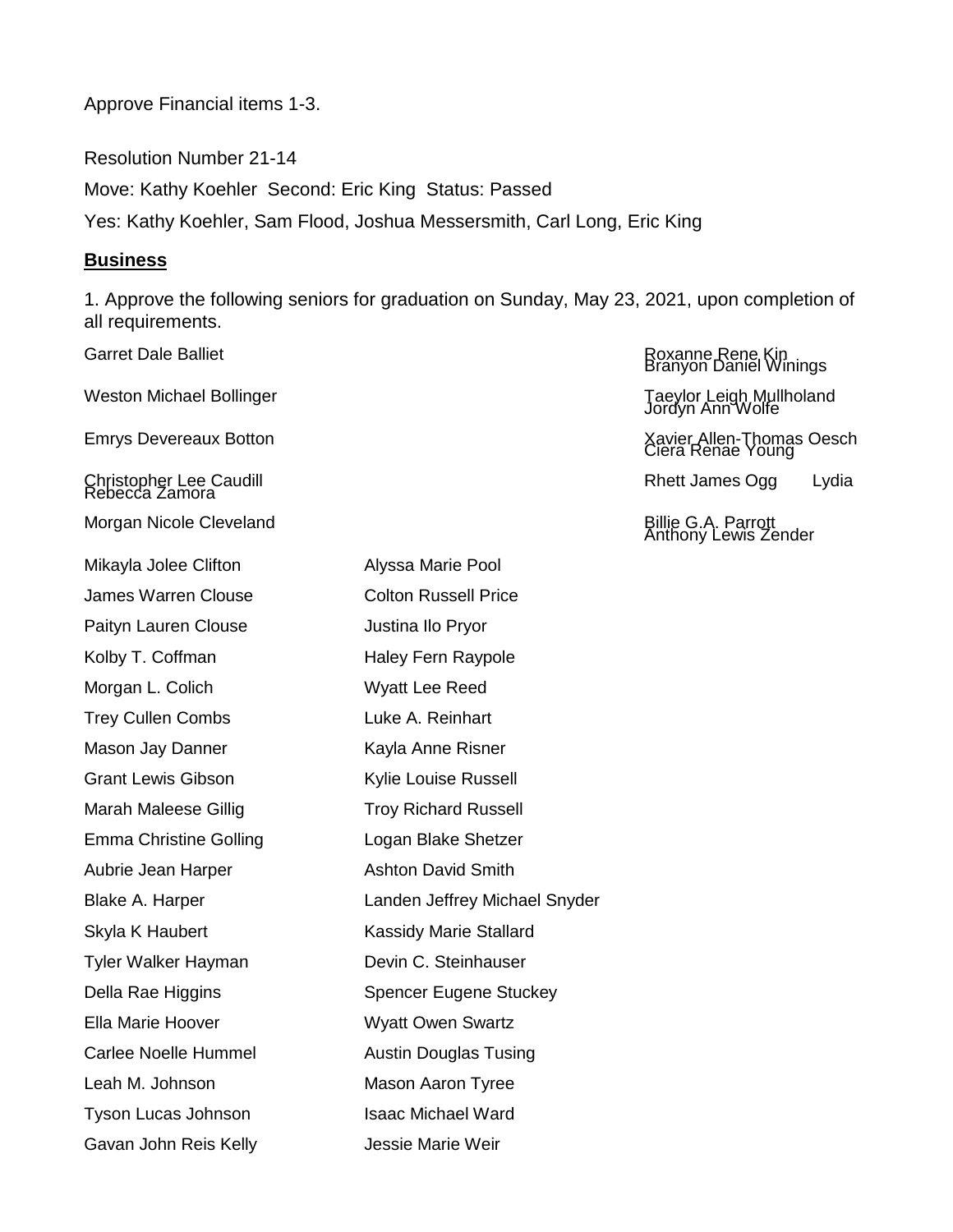2. Enter into a College Credit Plus Agreement with the following Institutions for the 2021-22 school year.

Owens Community College

3. Approve the job description for technician (Information Tech).

Approve Business items 1-3.

Resolution 21-15

Move: Sam Flood Second: Kathy Koehler Status: Passed

Yes: Kathy Koehler, Sam Flood, Joshua Messersmith, Carl Long, Eric King

#### **Personnel**

1. Issue supplemental contracts to the following for the 2020-21 school year:

#### **Baseball**

David Dietrich - JV Coach

#### **Softball**

Bo Trusty - Assist Varsity Coach John Searfoss - JV Coach

#### **Track**

Brock Cleveland - Boys Head Coach Sunshine Cleveland - Girls Head Coach Mike Haynes - JH Boys Becca McConnell - JH Girls

2. Approve Carol Koehler and Erin Patrizi as after school math tutors for the months of February, March and April 2021 at the academic work rate.

3. Issue a one-year substitute contract to the following for the 2020-21 school year:

Substitute Teachers

| Sarah Babione    | <b>Brock Bell</b>     | <b>Cheryl Bolton</b> |
|------------------|-----------------------|----------------------|
| Kelli Burns      | Norman Cassidy        | Jamie Colatruglio    |
| Melissa DeMoss   | Karen Dininger        | Heidi Ekleberry      |
| Susan Baker      | Kaitlyn Bilsing       | Rebecca Buckwalter   |
| Lynda Capelle    | Melissa Cleveland     | Michael Dean         |
| Danielle Depinet | <b>Gregory Distel</b> | Julie Ekleberry      |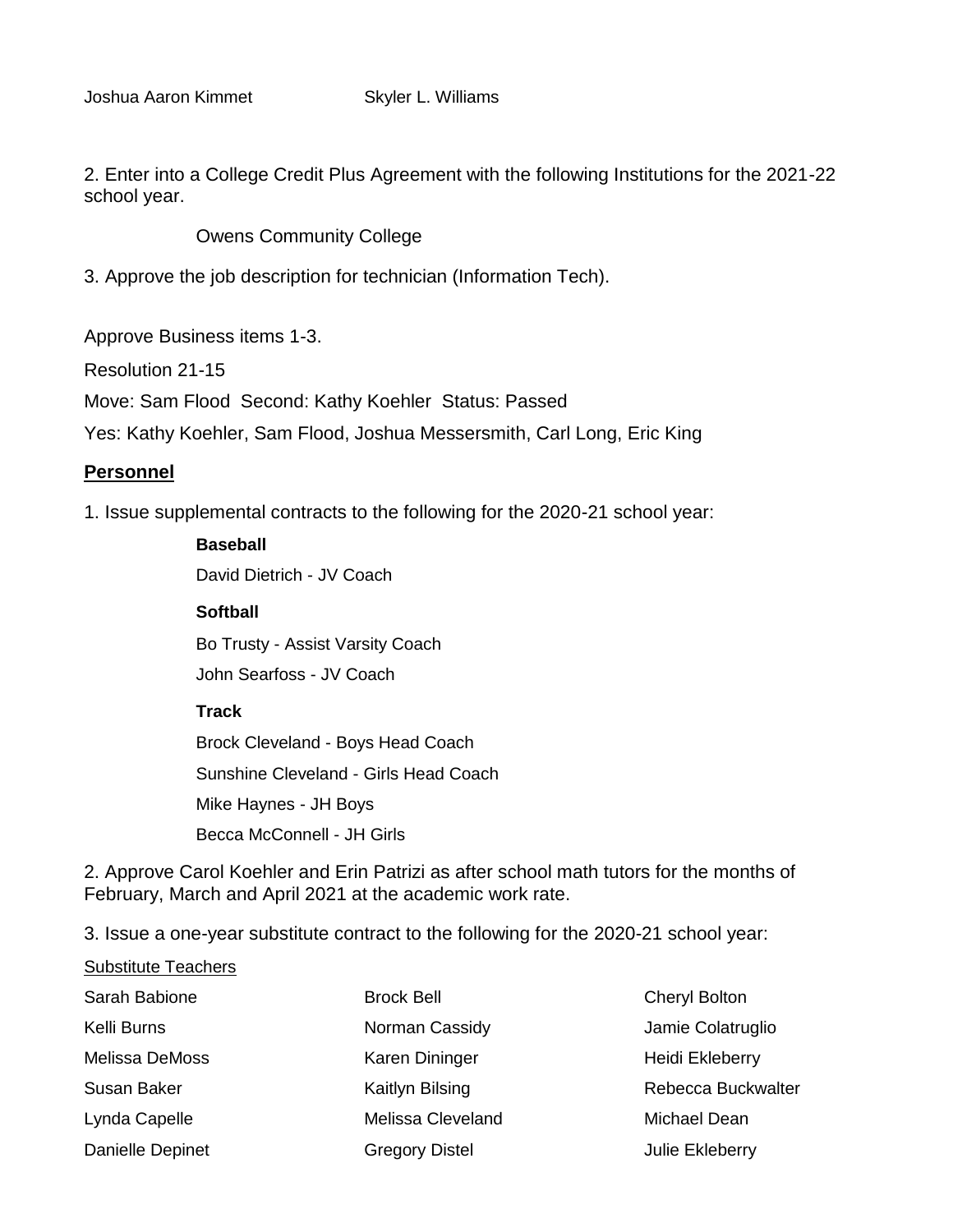| Elizabeth Buko-Kiesel  | Donna Sexton          | John Gregory Lyons       |
|------------------------|-----------------------|--------------------------|
| Louis DeAnda           | Wanda Fruth           | Jane Trausch             |
| Scott Ewing            | Marianna Jump         | <b>Rebecca Gottfried</b> |
| Dennis Eyestone        | Jaya Smalley          | <b>Kasey Miller</b>      |
| Daniel Hopkins         | Joseph Gase           | Alisha Turner            |
| Christopher Rieman     | Susan King            | Drew Hanley              |
| <b>Jack Foltz</b>      | Penny Snook           | Megan Pfleiderer         |
| Adam Huffman           | Arminda Ginnever      | <b>Scott Urban</b>       |
| Josh Roberts           | Michelle Kline        | Hunter Hemminger         |
| <b>Sherry Frankart</b> | <b>Richard Swartz</b> | Jeanette Plisky          |
| Jenna Huffman          | Donna Goshe           | Vicki Parker             |
| Morgan Schalk          | Bobbi Korte           | Larry Hodge              |
| Sean Fraser            | Karen Swope           | Paul Porter              |
| <b>Richard Hughes</b>  | Lara Gottfried        | Karolyn Rebon            |

#### Substitute Aides Danielle Bogner Chelsi Olmstead Kelli Burns Rachel Smith Jamie Colatruglio Penny Snook Debra Garber Jamie Walton Jenna Huffman Amy Zender LouAnn Neller

4. Issue a one-year teaching contract to the following effective with the 2021 - 22 school year, pending completion of all requirements:

| Becca McConnell      | Mike Haynes    | Danielle Stansbery |
|----------------------|----------------|--------------------|
| <b>Brandi Carper</b> | Kaela Wentling | Julia Reed         |

5. Issue a three-year teaching contract to the following effective with the 2021 - 22 school year, pending completion of all requirements:

Taylor Gillig Morgan Noftz Jenna Reneau Madeline Jones Melisa Thomas 6. Issue a five-year teaching contract to the following effective with the 2021 - 22 school year,

pending completion of all requirements:

Drew Bender Johnathon Searfoss Gina Wertz Kaycee Hallett Nancy Lillo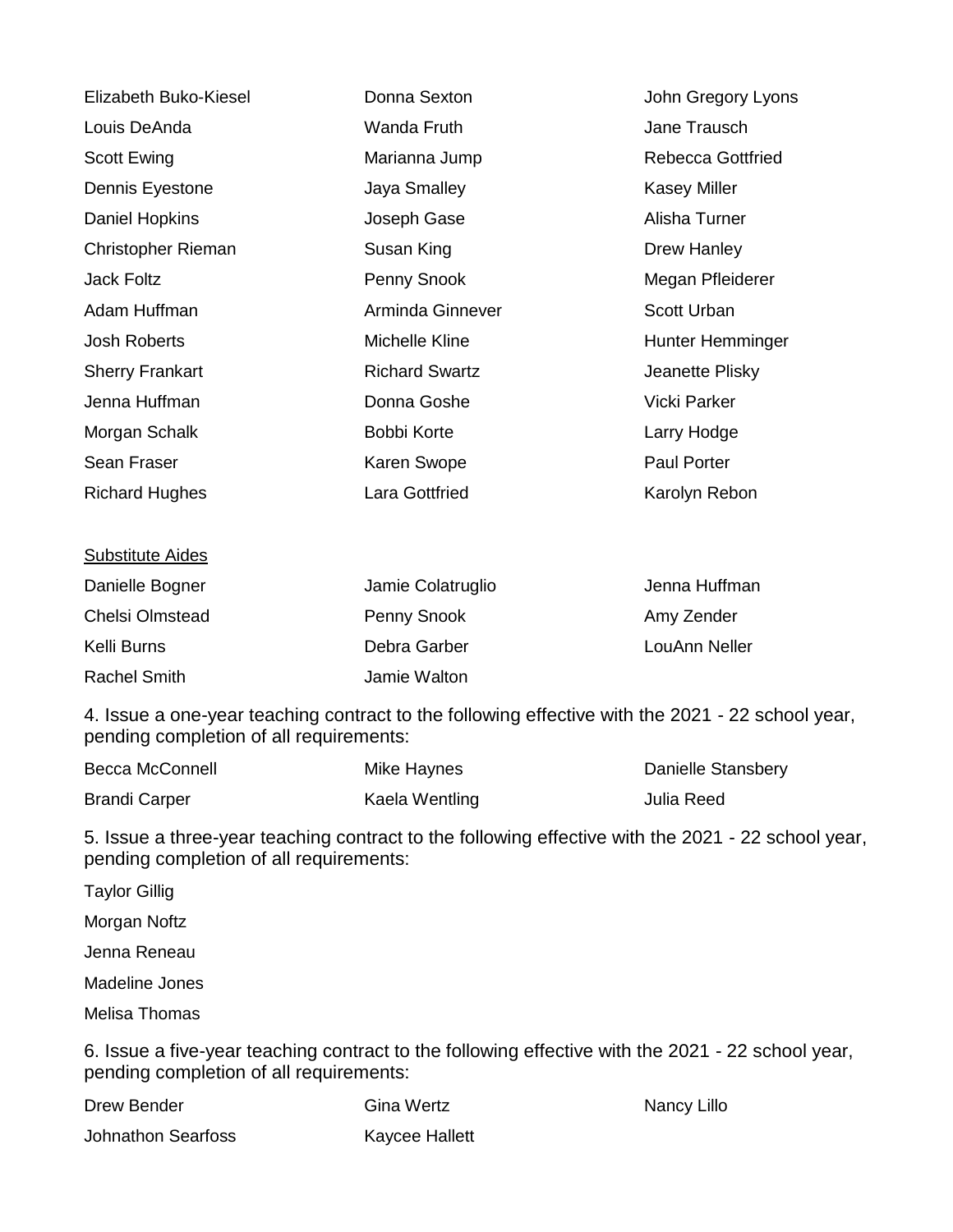7. Issue a one-year non-certified contract to the following effective with the 2021 - 22 school year, pending completion of all requirements:

Jan Below - Bus Driver

Dan Burks - Bus Driver

Jeff Hosler - Bus Driver

Kylie Banks - Teacher's Aide

8. Issue a two-year non-certified contract to the following effective with the 2021 - 22 school year, pending completion of all requirements:

Hannah Vogel - Teacher's Aide

Cathyrn Zimmer - Assistant Treasurer

Josh Smith - Bus Driver/Custodian

9. Issue a non-certified continuing contract to the following effective with the 2021 - 22 school year, pending completion of all requirements:

Craig Richardson - Bus Driver, Custodian, Cafeteria Worker

Jackie Anderson - Teachers Aide

Becky Clouse - Teachers Aide

Patricia Harper - Cafeteria Monitor

Wendy Shellhouse - Teachers Aide

10. Issue a three-year Administrative Contract to Tami Wallace as Elementary School Principal commencing August 1, 2021.

11. Issue Jenna Molyet a one year non-certified substitute Payroll/Accounts Payable Clerk for the 2020-21 school year, effective February 1, 2021, pending completion of all requirements.

12. Approve leave, under the Family Medical Leave Act, for Jackie Morgan beginning February 1, 2021 and ending March 15, 2021. Six weeks are requested.

13. Accept a letter of resignation from the following:

Ronald Hetzel - Bus Mechanic; effective March 31, 2021 for the purpose of retirement

14. Approve the following resolution concerning the hiring of substitute teachers for school year 2020-2021.

Pursuant to the authority granted in Section 3 of Amended Substitute House Bill 409 of the 133rd General Assembly, signed by Governor DeWine on or about January 7, 2021, the Mohawk Board of Education authorizes the employment of substitute teachers, as-needed, who do not hold a post-secondary degree, as otherwise required pursuant to Ohio law and regulations, including Ohio Revised Code 3319.226 and 3319.30, Ohio Administrative Code Section 3301-23-44, and/or Board Policy, provided that all other applicable requirements and procedures, including successful completion of a criminal background check and evidence of a non-renewable temporary substitute teaching license issued by the Ohio Department of Education, have been satisfied.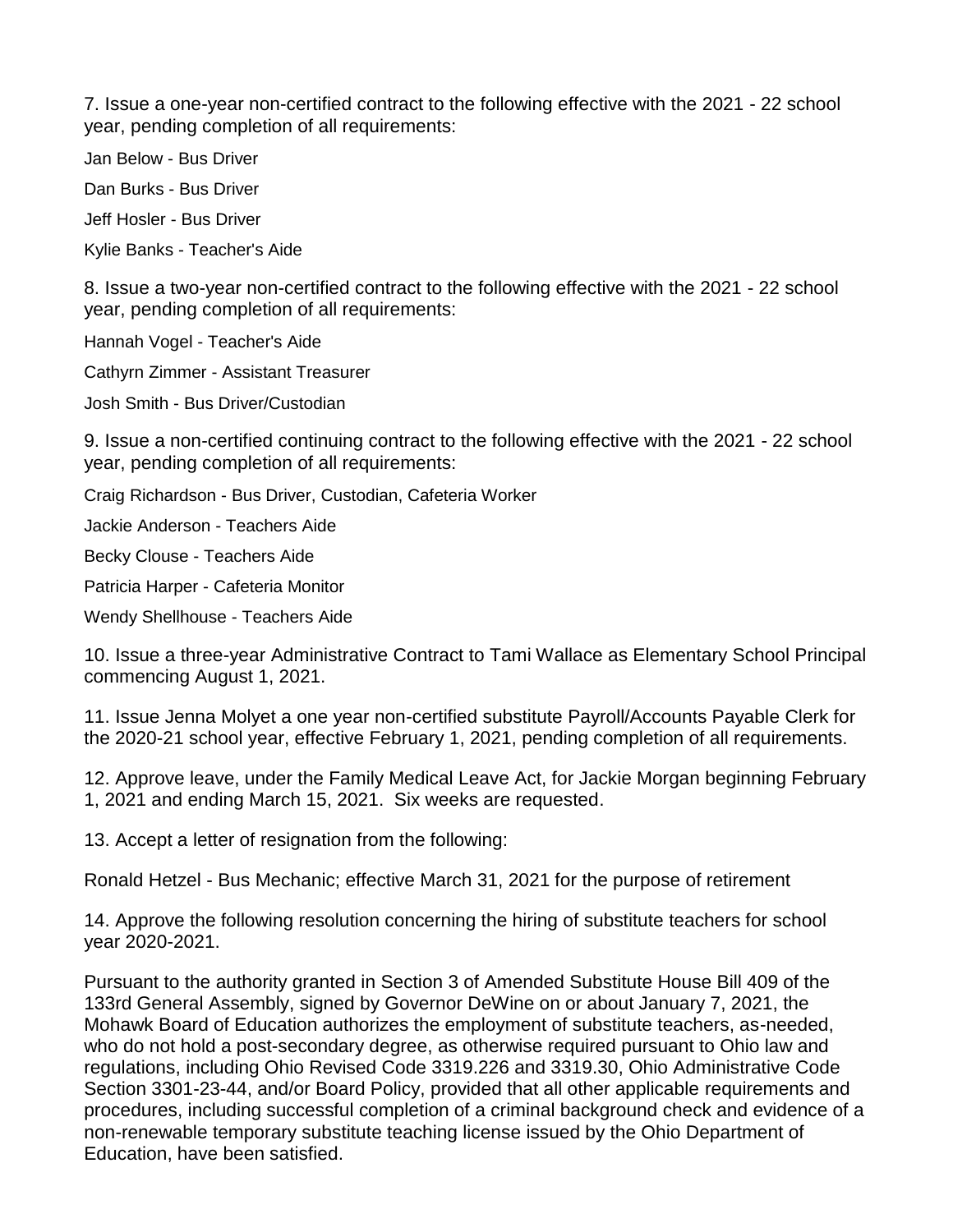This is a temporary resolution of the Mohawk Board of Education, and the authority granted by this resolution extends from the effective date through June 30, 2021.

15. Approve unpaid leave of absence for the following:

Kymberlee Wood

Approve Personnel items 1-15.

Resolution Number 21-16

Move: Sam Flood Second: Eric King Status: Passed

Yes: Kathy Koehler, Sam Flood, Joshua Messersmith, Carl Long, Eric King

#### **Donation**

1. Accept a \$420 donation from Mr. Stephen T. Snyder with \$110 going to the Mille Roper Scholarship Fund, \$105 to the HS/JH Marching Band, \$105 to the Mohawk Academic Team, and \$100 to the General Fund for science supplies.

Approve Donation item 1.

Resolution Number 21-17

Move: Carl Long Second: Kathy Koehler Status: Passed

Yes: Kathy Koehler, Sam Flood, Joshua Messersmith, Carl Long, Eric King

## **Discussion/Communication**

1. Hold public discussion concerning the reemployment of Ronald Hetzel - Bus Mechanic

Ohio Revised Code 3307:1-13-03

"Held a public meeting on the issue of the proposed employment between fifteen and thirty days before employment as a reemployed superannuate"

2. 2021-2022 Calendar

#### **Executive Session**

Purposes of Discussing: The appointment, employment, dismissal, discipline, promotion, demotion, or compensation of an employee of official, and matters required to be kept confidential by Federal or State Law. Consideration for executive session at 7:44 p.m.

Resolution Number 21-18

Move: Sam Flood Second: Eric King Status: Passed

Yes: Kathy Koehler, Sam Flood, Joshua Messersmith, Carl Long, Eric King

Returned from Executive Session at 8:39 p.m.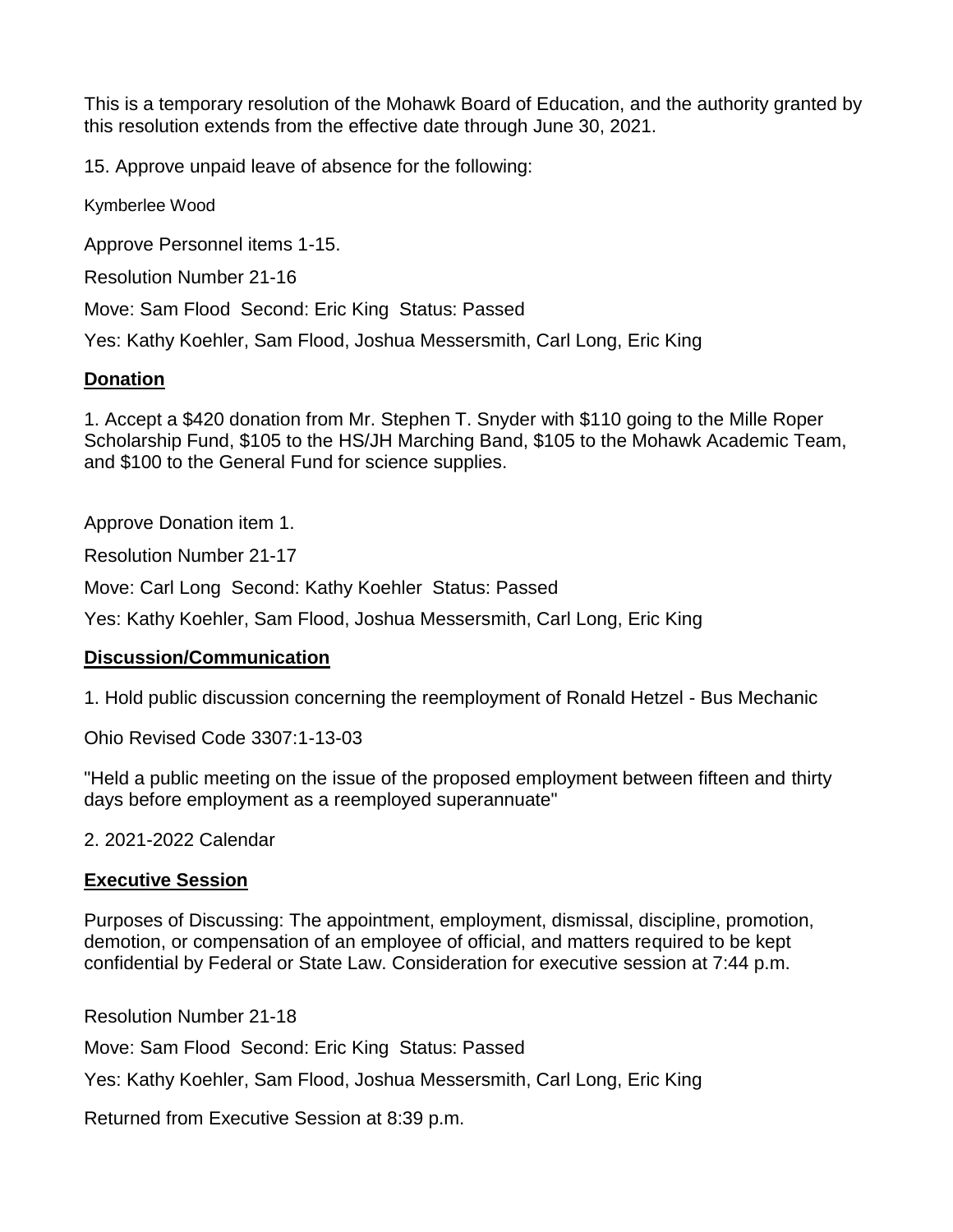Adjournment at 8:40 p.m. Resolution Number 21-19 Move: Carl Long Second: Kathy Koehler Status: Passed Yes: Kathy Koehler, Sam Flood, Joshua Messersmith, Carl Long, Eric King

Mr. Joshua Messersmith, President

\_\_\_\_\_\_\_\_\_\_\_\_\_\_\_\_\_\_\_\_\_\_\_\_\_\_\_\_\_\_\_\_\_\_\_\_

\_\_\_\_\_\_\_\_\_\_\_\_\_\_\_\_\_\_\_\_\_\_\_\_\_\_\_\_\_\_\_\_\_\_\_\_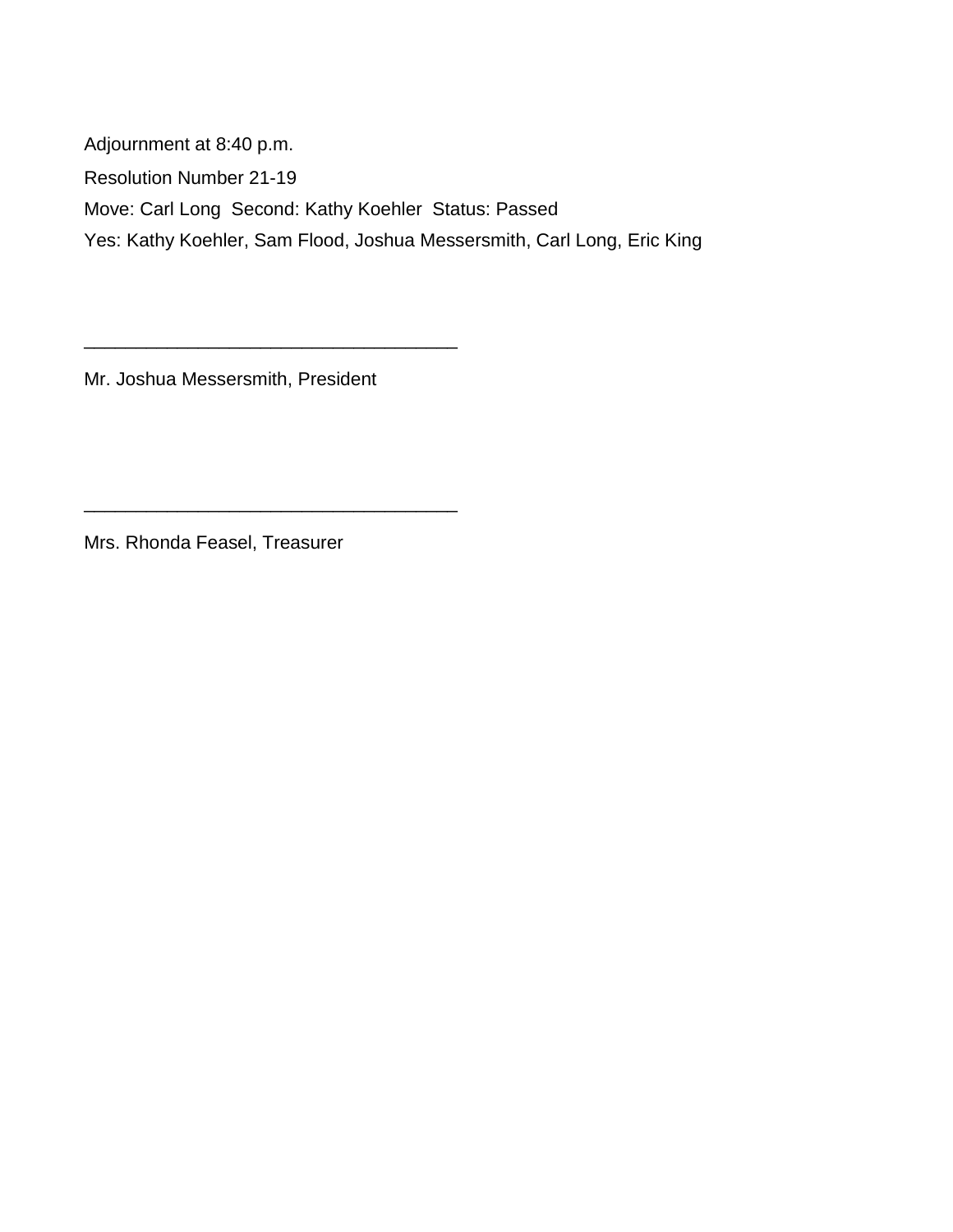Mohawk Local School District Mohawk Local Board of Education March Regular Board Meeting Minutes Monday, March 8, 2021, 7:00 pm - 9:11 pm Mohawk MCI Building

#### In Attendance

Carl Long; Eric King; Joshua Messersmith; Kathy Koehler; Sam Flood

Also present was Superintendent, Mark Burke, and Treasurer, Rhonda Feasel.

#### **Minutes**

Approve the minutes for the regular meeting held on February 8th, 2021 at 7:00 p.m. in the Mohawk Community Center.

Resolution Number 21-20

Move: Kathy Koehler Second: Sam Flood Status: Passed

Yes: Kathy Koehler, Sam Flood, Joshua Messersmith, Carl Long, Eric King

#### **Financial**

- 1. Approve the financial reports for February 2021.
- 2. Approve the following estimated revenues and appropriation adjustments.

| <b>Fund Name</b>                     | <b>Fund</b><br><b>Number</b> | Revenue<br><b>Adjustment</b> | Appropriation<br><b>Modification</b> |         |
|--------------------------------------|------------------------------|------------------------------|--------------------------------------|---------|
| <b>General Fund</b>                  | 001-0000                     | \$649,149.63                 | \$                                   |         |
|                                      |                              |                              |                                      |         |
| Student Wellness &<br><b>Success</b> | 467-0000                     | 42.28                        |                                      | 42.28   |
| <b>IDEA-B</b>                        | 516-9021                     | (6.97)                       |                                      | (6.97)  |
| Title I-A                            | 572-9021                     | 2,830.<br>46                 | 6                                    | 2,830.4 |
| <b>IDEA Preschool</b>                | 587-9021                     | (8.54)                       |                                      | (8.54)  |
| Title II-A                           | 590-9021                     | 34.26                        |                                      | 34.26   |
| Title IV-A                           | 599-9021                     | 35.31                        |                                      | 35.31   |
| <b>Total Adjustments</b>             |                              | \$652,076.43                 | \$                                   | 2,926.8 |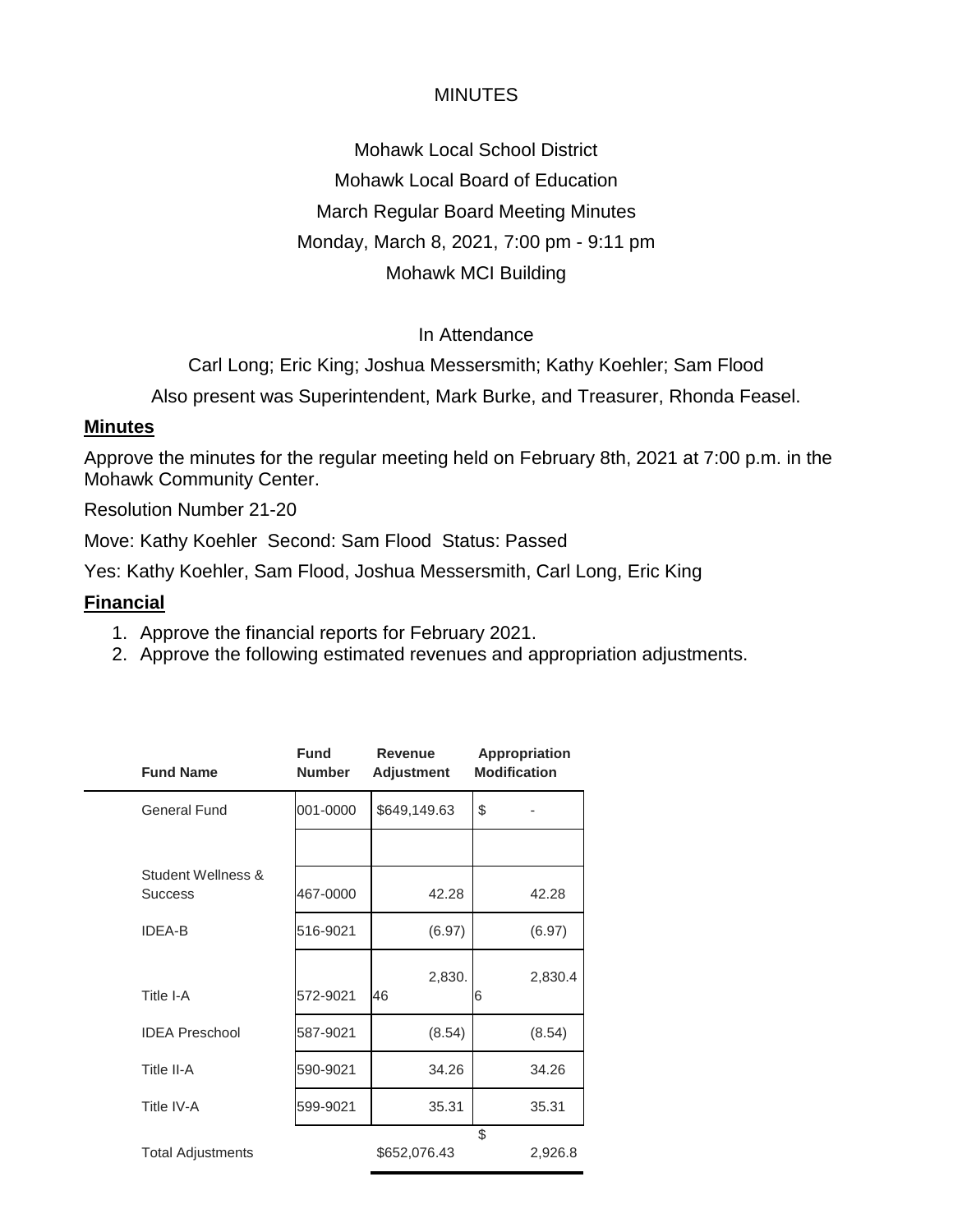- 3. JP Morgan Chase company paid total cash rewards on February 9, 2021, in the amount of \$632.61, which was earned in FY2020.
- 4. Establish the Elementary and Secondary School Emergency Relief Fund II (ESSER II) 507-9022. This new funding is intended to help school districts safely reopen, measure and effectively address significant learning loss, and take other actions to mitigate the impact of COVID-19 on the students and families who depend on our K-12 schools. Establishment of this fund also creates estimated revenues and appropriations, in the amount of \$291,697.43.
- 5. Approve the Athletic Official Fund (\$7,168) through Arbiter Pay for the spring sports season per Board Policy No. 6620 in the care of Chip Dietrich.

Approve Financial items 1-5.

Resolution Number 21-21

Move: Kathy Koehler Second: Eric King Status: Passed

Yes: Kathy Koehler, Sam Flood, Joshua Messersmith, Carl Long, Eric King

#### **Business**

- 1. Approve the school calendar for the 2021-2022 school year.
- 2. Approve the Inter-District Open Enrollment Program (Board Policy No. 5113) for the 2021-2022 school year.
- 3. Approve the following job descriptions:

Transportation Supervisor

Elementary School Guidance Counselor

- 4. Approve the salary schedule for Technician (Information Technology).
- 5. Enter into a College Credit Plus Agreement with the following Institutions for the 2021- 22 school year:

Heidelberg University

Tiffin University

6. Accept META Solutions Cooperative Advertising and Receiving Bids for School Bus Chassis and Bodies:

WHEREAS, the Mohawk Local School Board of Education wishes to advertise and receive bids for the purchase of one (1) - 72 passenger conventional (type) school bus.

THEREFORE, BE IT RESOLVED the Mohawk Local School Board of Education wishes to participate and authorize META Solutions (META) to advertise and receive bids on said Board's behalf as per the specifications submitted for the cooperative purchase of one (1) - 72 passenger conventional (type) school bus

7. Approve the installation of a 10'X12' utility building on school property in McCutchenville; all costs associated (building, installation, and insurance) will be paid by the McCutchenville Park Association.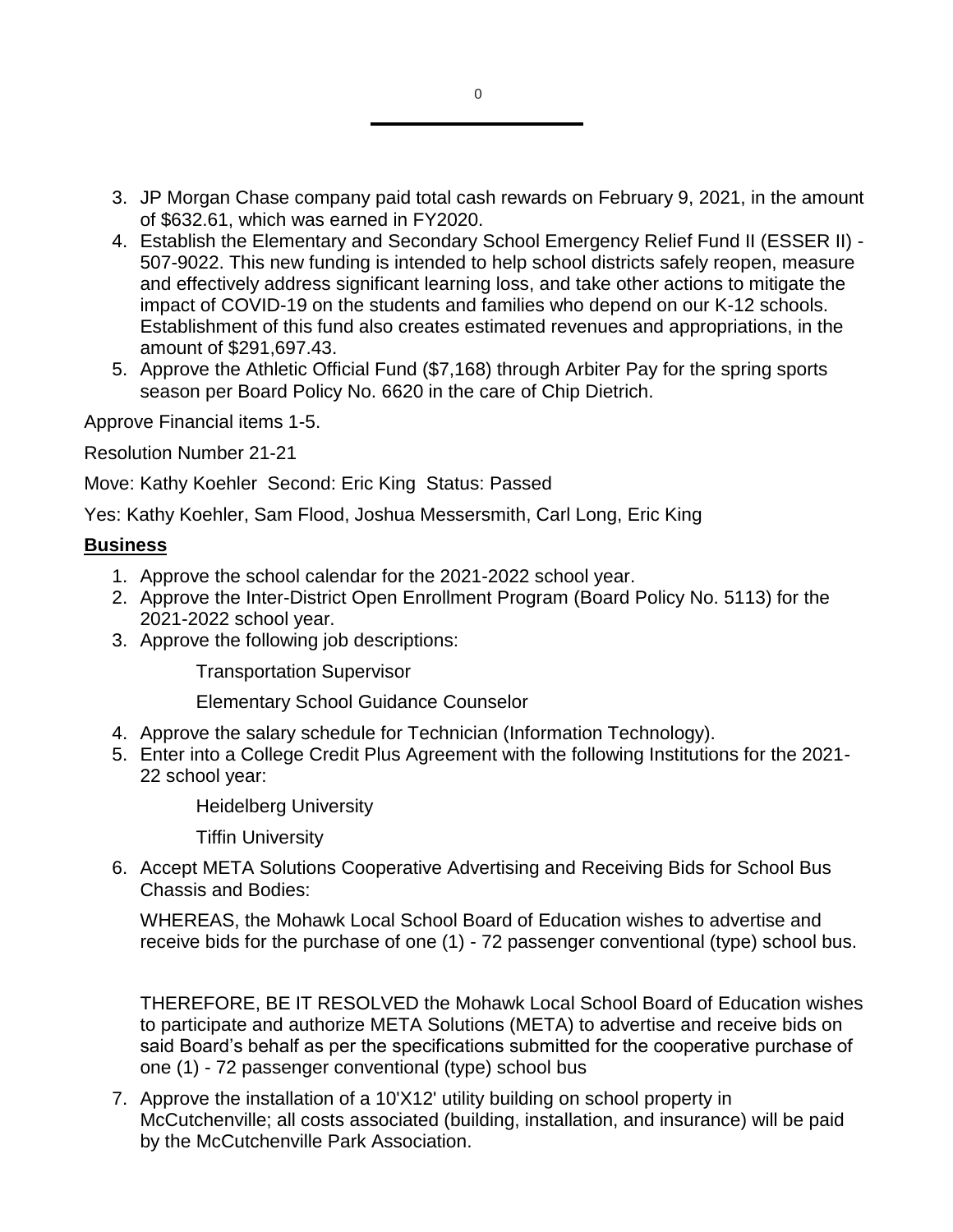- 8. Approve the Memorandum of Understanding between Mohawk Local School District Board of Education and the Wyandot County Sheriff's Office for the purpose of the School Resource Officer Program for the remainder of the 2020-21 school year, effective March 22, 2021.
- 9. Approve the Memorandum of Understanding between Mohawk Local School District Board of Education and Wyandot County Sheriff's Office for the purpose of the School Resource Officer Program for the 2021-22 school year.

Approve Business items 1-9.

Resolution Number 21-22

Move: Sam Flood Second: Kathy Koehler Status: Passed

Yes: Kathy Koehler, Sam Flood, Joshua Messersmith, Carl Long, Eric King

#### **Personnel**

1. Accept a letter of resignation from the following:

Robert McDermott - Technology Assistant effective March 8th, 2021

Dr. Mark Burke - Superintendent effective July 31, 2021

Mark Vehre - High School Principal effective June 30, 2021

2. Issue supplemental contracts to the following for the 2020-21 school year:

Hannah Jordan - Softball Volunteer

Marissa Leeth - Softball Volunteer

Ryan McClain - Boys Basketball Volunteer

Eric Daniel - Weight Room Coordinator

Zach Hawkins - Weight Room Coordinator

Chris Clinger - Weight Room Coordinator

\*Weight Room Coordinator will be splitting 2 contracts

3. Issue a one-year substitute contract to the following for the 2020-21 school year:

## Substitute Teachers

| Sarah Babione         | Melissa Cleveland       | <b>Scott Ewing</b>     |
|-----------------------|-------------------------|------------------------|
| <b>Susan Baker</b>    | Jamie Colatruglio       | Dennis Eyestone        |
| <b>Brock Bell</b>     | Michael Dean            | Jack Foltz             |
| Kaitlyn Bilsing       | Louis DeAnda            | <b>Sherry Frankart</b> |
| <b>Cheryl Bolton</b>  | <b>Melissa DeMoss</b>   | <b>Sean Fraser</b>     |
| Rebecca Buckwalter    | <b>Danielle Depinet</b> | Wanda Fruth            |
| Elizabeth Buko-Kiesel | Karen Dininger          | Joseph Gase            |
| Kelli Burns           | <b>Gregory Distel</b>   | Arminda Ginnever       |
| Lynda Capelle         | Heidi Ekleberry         | Donna Goshe            |
| Norman Cassidy        | <b>Julie Ekleberry</b>  | <b>Lara Gottfried</b>  |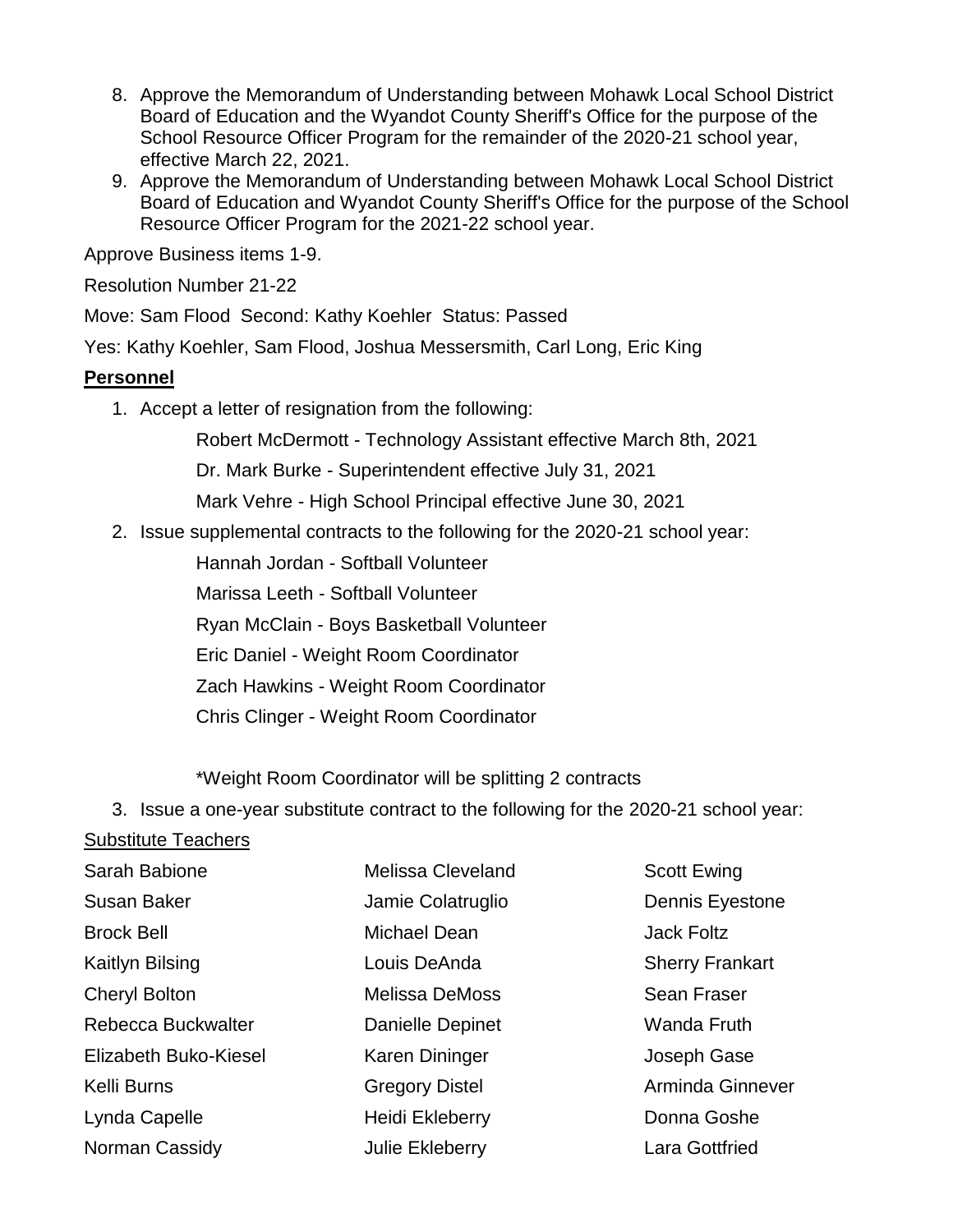| <b>Rebecca Gottfried</b> | <b>Bobbi Korte</b>        | Jaya Smalley          |
|--------------------------|---------------------------|-----------------------|
| Drew Hanley              | John Gregory Lyons        | <b>Penny Snook</b>    |
| <b>Hunter Hemminger</b>  | <b>Kasey Miller</b>       | <b>Richard Swartz</b> |
| Larry Hodge              | Megan Pfleiderer          | <b>Karen Swope</b>    |
| Daniel Hopkins           | Jeanette Plisky           | Jane Trausch          |
| Adam Huffman             | <b>Paul Porter</b>        | Alisha Turner         |
| Jenna Huffman            | Karolyn Rebon             | <b>Scott Urban</b>    |
| <b>Richard Hughes</b>    | <b>Christopher Rieman</b> | Vicki Parker          |
| Marianna Jump            | <b>Josh Roberts</b>       | Jamie Walton          |
| Susan King               | Morgan Schalk             | <b>Shelby Passet</b>  |
| Michelle Kline           | Donna Sexton              |                       |
|                          |                           |                       |
| <b>Substitute Aides</b>  |                           |                       |

| Danielle Bogner   | Jenna Huffman          | <b>Penny Snook</b> |
|-------------------|------------------------|--------------------|
| Kelli Burns       | LouAnn Neller          | Jamie Walton       |
| Jamie Colatruglio | <b>Chelsi Olmstead</b> | Amy Zender         |
| Debra Garber      | <b>Rachel Smith</b>    |                    |

- 4. Issue Ron Hetzel a non-certified contract as bus mechanic for the remainder of the 2020-21 school year, effective June 1, 2021. Ron Hetzel is a retire-rehire and will be placed at step 0.
- 5. Issue Robert McDermott a non-certified contract as technician, with one year of experience, for the remainder of 2020-21 school year, effective March 9th, 2021.
- 6. Issue a one-year non-certified contract to the following effective with the 2021-22 school year:

Ron Hetzel - Bus Mechanic. Ron Hetzel is a retire-rehire and will be placed at step 0.

Robert McDermott - Technician (Information Tech)

7. Approve unpaid leave of absence from the following:

Kymberlee Wood

Approve Personnel items 1-7.

Resolution Number 21-23

Move: Kathy Koehler Second: Eric King Status: Passed

Yes: Kathy Koehler, Sam Flood, Joshua Messersmith, Carl Long, Eric King

## **Donation**

1. Accept a \$500 donation from the Mohawk Music Boosters to the Drama Club for the school musical.

Approve Donation items 1-1.

Resolution Number 21-24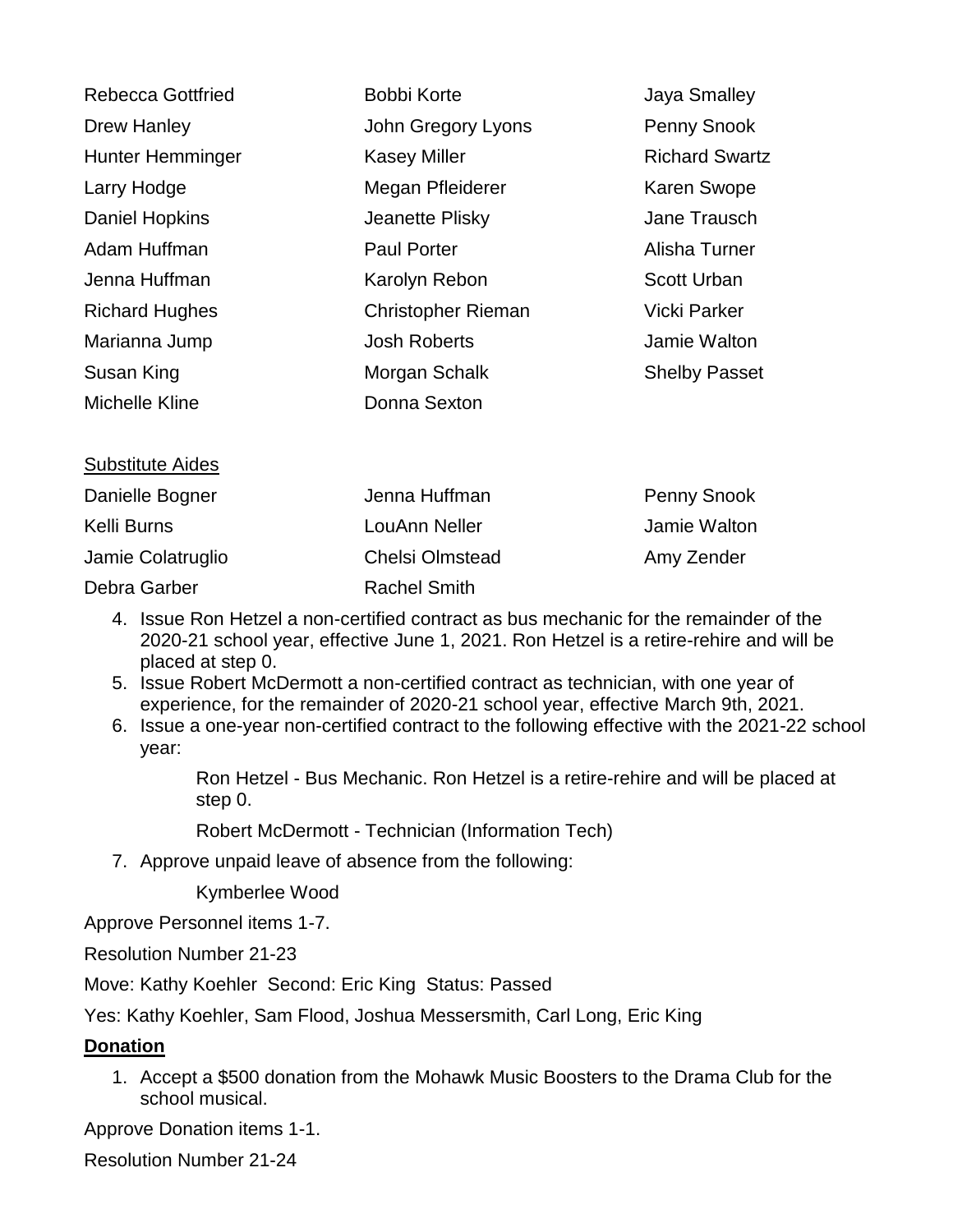Move: Carl Long Second: Kathy Koehler Status: Passed Yes: Kathy Koehler, Sam Flood, Joshua Messersmith, Carl Long, Eric King **Executive Session** To discuss the appointment, employment, dismissal, discipline, promotion, demotion, or compensation of an employee or official at 08:06 p.m. Resolution Number 21-25 Move: Sam Flood Second: Kathy Koehler Status: Passed Yes: Kathy Koehler, Sam Flood, Joshua Messersmith, Carl Long, Eric King

Returned from Executive Session at 09:11p.m.

Adjournment at 09:11p.m.

Resolution Number 21-26

Move: Kathy Koehler Second: Carl Long Status: Passed

Yes: Kathy Koehler, Sam Flood, Joshua Messersmith, Carl Long, Eric King

Mr. Joshua Messersmith, President

\_\_\_\_\_\_\_\_\_\_\_\_\_\_\_\_\_\_\_\_\_\_\_\_\_\_\_\_\_\_\_\_\_\_\_\_

\_\_\_\_\_\_\_\_\_\_\_\_\_\_\_\_\_\_\_\_\_\_\_\_\_\_\_\_\_\_\_\_\_\_\_\_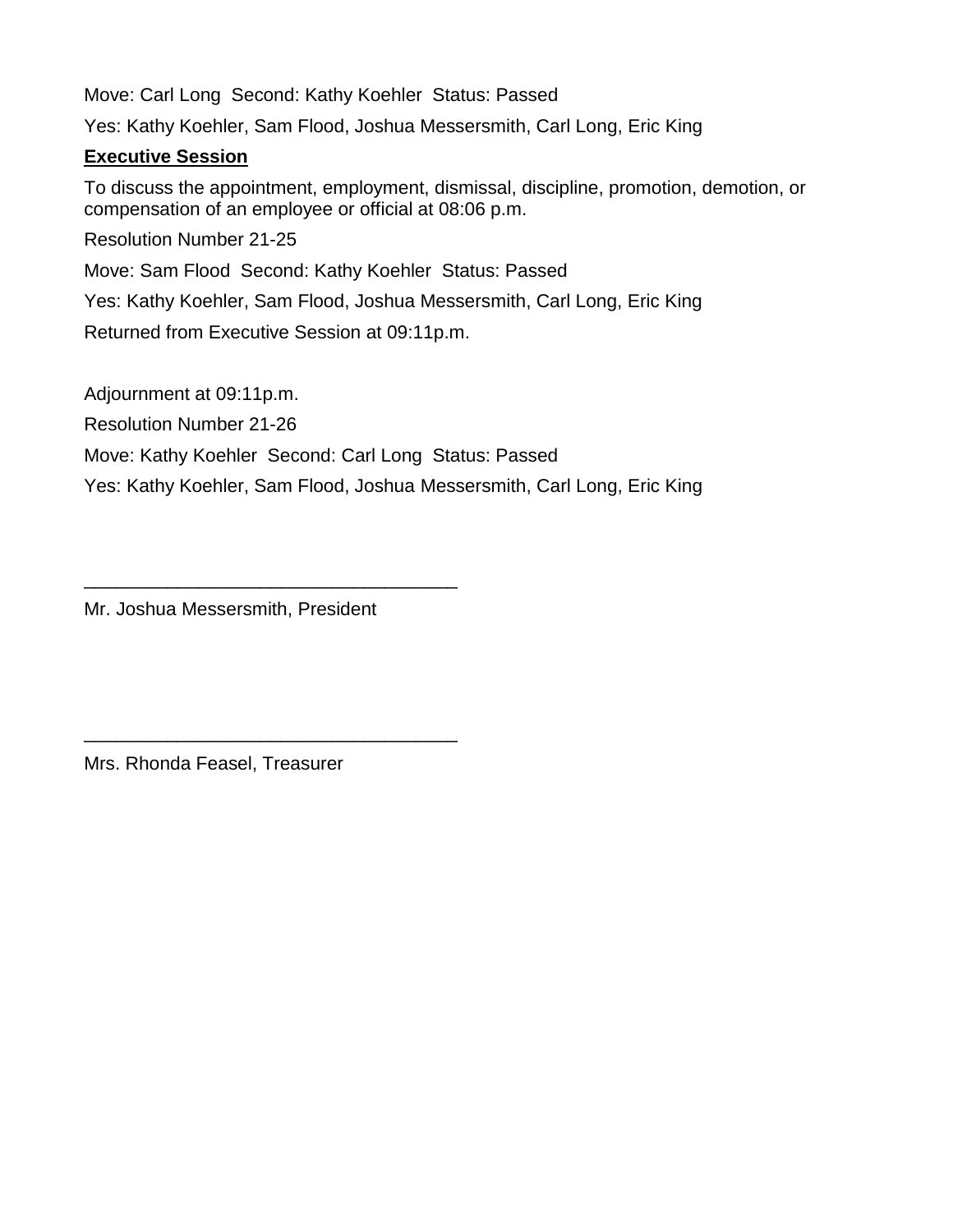Mohawk Local School District Mohawk Local Board of Education March Special Board Meeting Minutes Tuesday, March 16, 2021, 7:00 pm - 7:57 pm Mohawk MCI Building

## In Attendance

Carl Long; Eric King; Joshua Messersmith; Kathy Koehler; Sam Flood

#### **Minutes**

#### **Executive Session**

Consideration for Executive Session to discuss the process of hiring a new superintendent at 07:01p.m.

Resolution Number 21-27

Move: Sam Flood Second: Kathy Koehler Status: Passed

Yes: Kathy Koehler, Sam Flood, Joshua Messersmith, Carl Long, Eric King

Returned from Executive Session at 07:56 p.m.

Adjournment at 07:57 p.m.

Resolution Number 21-28

Move: Carl Long Second: Eric King Status: Passed

Yes: Kathy Koehler, Sam Flood, Joshua Messersmith, Carl Long, Eric King

Mr. Joshua Messersmith, President

\_\_\_\_\_\_\_\_\_\_\_\_\_\_\_\_\_\_\_\_\_\_\_\_\_\_\_\_\_\_\_\_\_\_\_\_

\_\_\_\_\_\_\_\_\_\_\_\_\_\_\_\_\_\_\_\_\_\_\_\_\_\_\_\_\_\_\_\_\_\_\_\_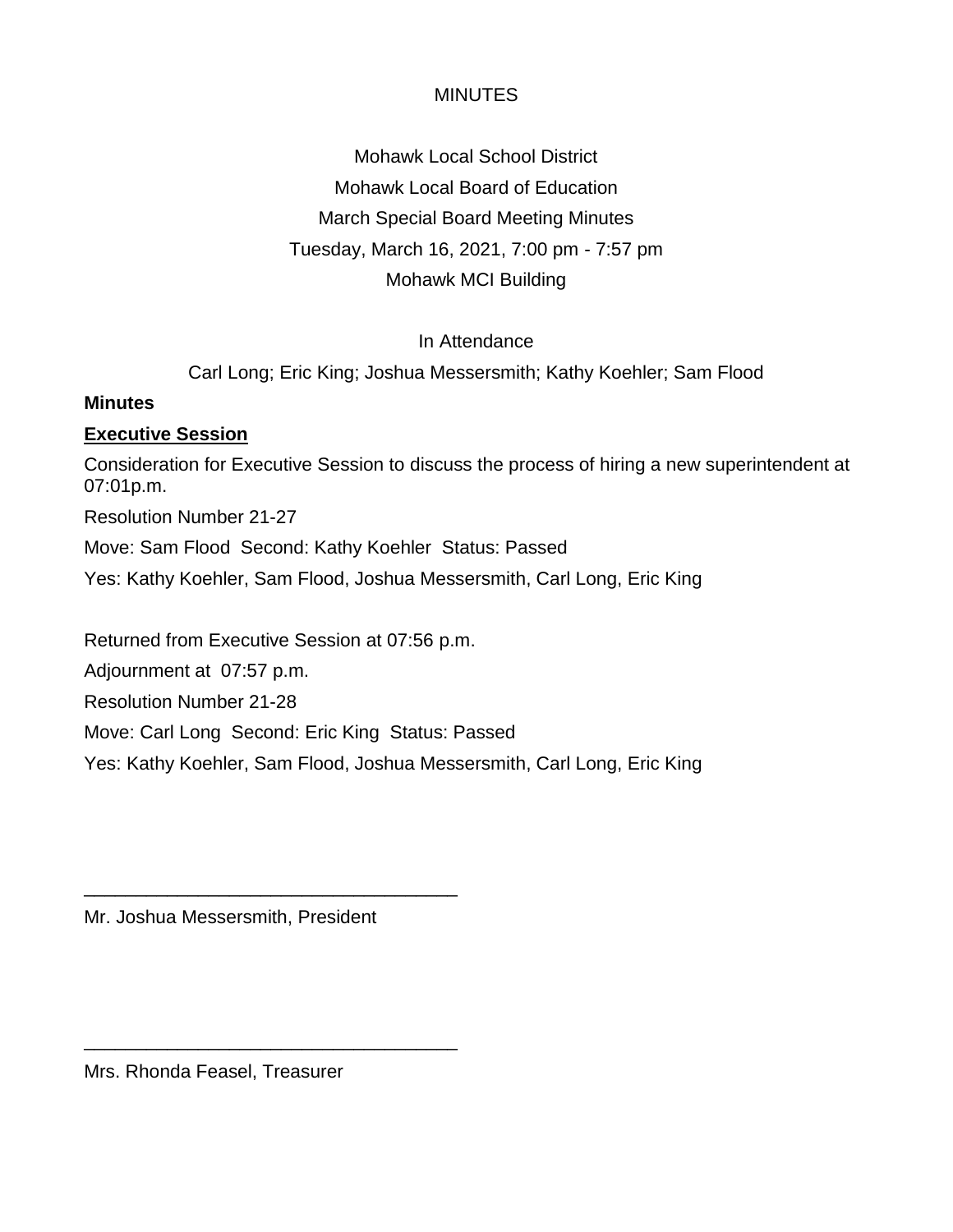Mohawk Local School District Mohawk Local Board of Education April Regular Board Meeting Minutes Monday, April 12, 2021, 7:00 pm - 9:39 pm Mohawk MCI Building

## In Attendance

Carl Long; Eric King; Joshua Messersmith; Kathy Koehler; Sam Flood Also present was Superintendent, Mark Burke and Treasurer, Rhonda Feasel

## **Minutes**

Adjustments to the Agenda

Remove Michael Haynes from Personnel Item number 2.

Update Personnel Item number 12 to show that FMLA leave for Diana Walton is to end on or around May 28, 2021.

Approve the minutes for the regular meeting held on March 8th, 2021 at 07:00 p.m. and the special meeting held on March 16th, 2021, at 07:00 p.m. in the Mohawk Community Center.

Resolution Number 21-29

Move: Kathy Koehler Second: Eric King Status: Passed

Yes: Kathy Koehler, Sam Flood, Joshua Messersmith, Carl Long, Eric King

## **Financial**

- 1. Approve the financial reports for March 2021.
- 2. Establish the Martha Holden Jennings Book Olympics fund (019-9122). The revenues are derived from the Martha Holden Jennings Foundation with expenditures restricted for project objectives outlined in the planning document to develop a high interest in sports and Olympic history. Approval of the grant also establishes revenues and appropriations, in the amount of \$2,995.
- 3. Assign certificates of deposits to respective funds for interest allocation:

\$1,000,000 Rainy Day Fund - Matures 10/18/2021

\$1,000,000 Permanent Improvement Fund - Matures 3/2/2022

\$875,000 Debt Service Funds - Matures 6/20/2020

Approve Financial items 1-3.

Resolution Number 21-30

Move: Sam Flood Second: Kathy Koehler Status: Passed

Yes: Kathy Koehler, Sam Flood, Joshua Messersmith, Carl Long, Eric King

**Business**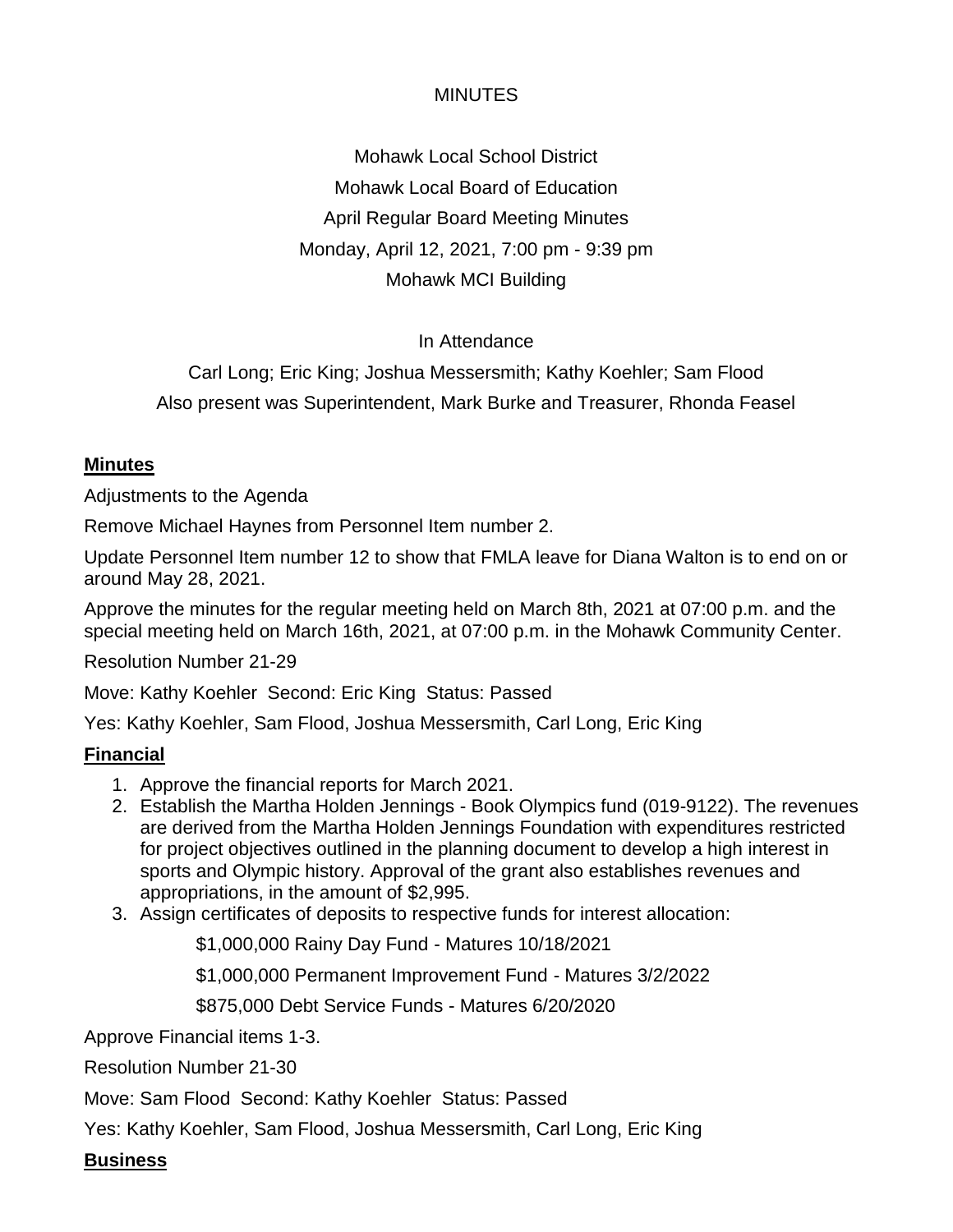- 1. Accept notice of termination between Mohawk Local School District and Avita Health System for Athletic Training Services effective June 30,2021.
- 2. Approve the Memorandum of Understanding and Data Sharing Agreement between Mohawk Local School District and James A. Rhodes State College for the purpose of the College Credit Plus Program for the 2021-22 school year.
- 3. Approve the FY22 Master Service Agreement with Meta Solutions.
- 4. Approve a contract with Julian & Grube, Inc. to prepare cash-basis financial statements with are Other Comprehensive Basis of Accounting (OCBOA) accepted by the Auditor of State. The cost reporting period is July 1, 2021 to June 30, 2022; July 1, 2022 to June 30, 2023; and July 1, 2023 to June 30, 2024. The estimated cost is \$2,200 per cost reporting period.

Approve Business items 1-4.

Resolution Number 21-31

Move: Sam Flood Second: Kathy Koehler Status: Passed

Yes: Kathy Koehler, Sam Flood, Joshua Messersmith, Carl Long, Eric King

## **Personnel**

1. Accept a letter of resignation from the following:

Amy Gillig - Dance Team Coach

- 2. Approve the following as 2021 Summer School Teachers at the Academic Work Rate, pending completion of all requirements:
	- Taylor Gillig

Michael Haynes

Kaela Wentling

3. Approve the following as 2021 Summer School Teachers Aides at their regular rate of pay, pending completion of all requirements:

Becky Clouse

Cece Hess

Dawn Wentling

4. Issue supplemental contracts to the following for the 2020-21 school year:

Maria Gerber - Musical Technical Director

Jake Wilson - Assistant Baseball Coach

Logan Drum - Assistant HS Track Coach

Kevin Tiell - Elementary Boys Basketball 50%

Bret Hannam - Elementary Boys Basketball 50%

Mike Haynes - Elementary Girls Basketball - (2/3)

Kevin Gottfried - Elementary Girls Basketball -(50% of 1/3)

Ryan Lease - Elementary Girls Basketball -(50% of 1/3)

\*Elementary girls basketball is splitting one contract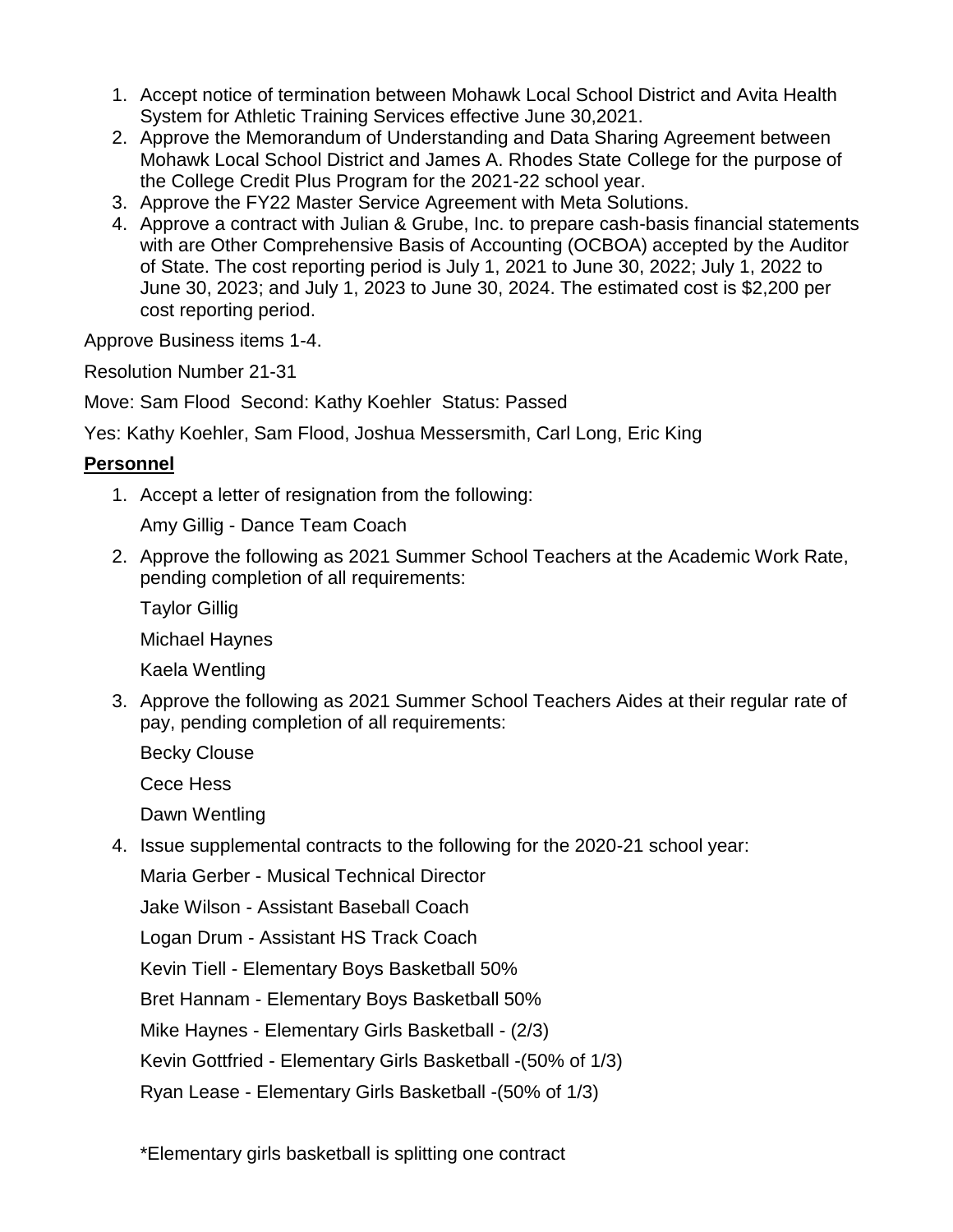- 5. Issue supplemental contracts to the following for the 2021-22 school year: Varsity Football Head Coach - Eric Daniel Varsity Volleyball Head Coach - Eric Hoover Varsity Boys Cross Country - Brock Cleveland Ass't Varsity Cross Country - Sunshine Cleveland Varsity Girls Golf - Bo Trusty Varsity Boys Golf - Mike Haynes Varsity Boys Basketball - Paul Dunn Varsity Girls Basketball - Bruce Hannam
- 6. Issue a one-year substitute contract to the following for the 2020-21 school year: Substitute Teachers

| Sarah Babione            | Dennis Eyestone          | John Gregory Lyons    |
|--------------------------|--------------------------|-----------------------|
| <b>Susan Baker</b>       | <b>Jack Foltz</b>        | <b>Kasey Miller</b>   |
| <b>Brock Bell</b>        | <b>Sherry Frankart</b>   | Megan Pfleiderer      |
| Kaitlyn Bilsing          | <b>Sean Fraser</b>       | Jeanette Plisky       |
| <b>Cheryl Bolton</b>     | <b>Wanda Fruth</b>       | <b>Paul Porter</b>    |
| Rebecca Buckwalter       | Joseph Gase              | Karolyn Rebon         |
| Elizabeth Buko-Kiesel    | Arminda Ginnever         | Christopher Rieman    |
| Kelli Burns              | Donna Goshe              | <b>Josh Roberts</b>   |
| Lynda Capelle            | Lara Gottfried           | Morgan Schalk         |
| Norman Cassidy           | <b>Rebecca Gottfried</b> | Donna Sexton          |
| <b>Melissa Cleveland</b> | Drew Hanley              | Jaya Smalley          |
| Jamie Colatruglio        | Hunter Hemminger         | Penny Snook           |
| Michael Dean             | Larry Hodge              | <b>Richard Swartz</b> |
| Louis DeAnda             | <b>Daniel Hopkins</b>    | Karen Swope           |
| <b>Melissa DeMoss</b>    | Adam Huffman             | Jane Trausch          |
| <b>Danielle Depinet</b>  | Jenna Huffman            | Alisha Turner         |
| Karen Dininger           | <b>Richard Hughes</b>    | <b>Scott Urban</b>    |
| <b>Gregory Distel</b>    | Marianna Jump            | Vicki Parker          |
| Heidi Ekleberry          | Susan King               | Jamie Walton          |
| Julie Ekleberry          | Michelle Kline           | <b>Shelby Passet</b>  |
| <b>Scott Ewing</b>       | <b>Bobbi Korte</b>       |                       |

#### Substitute Aides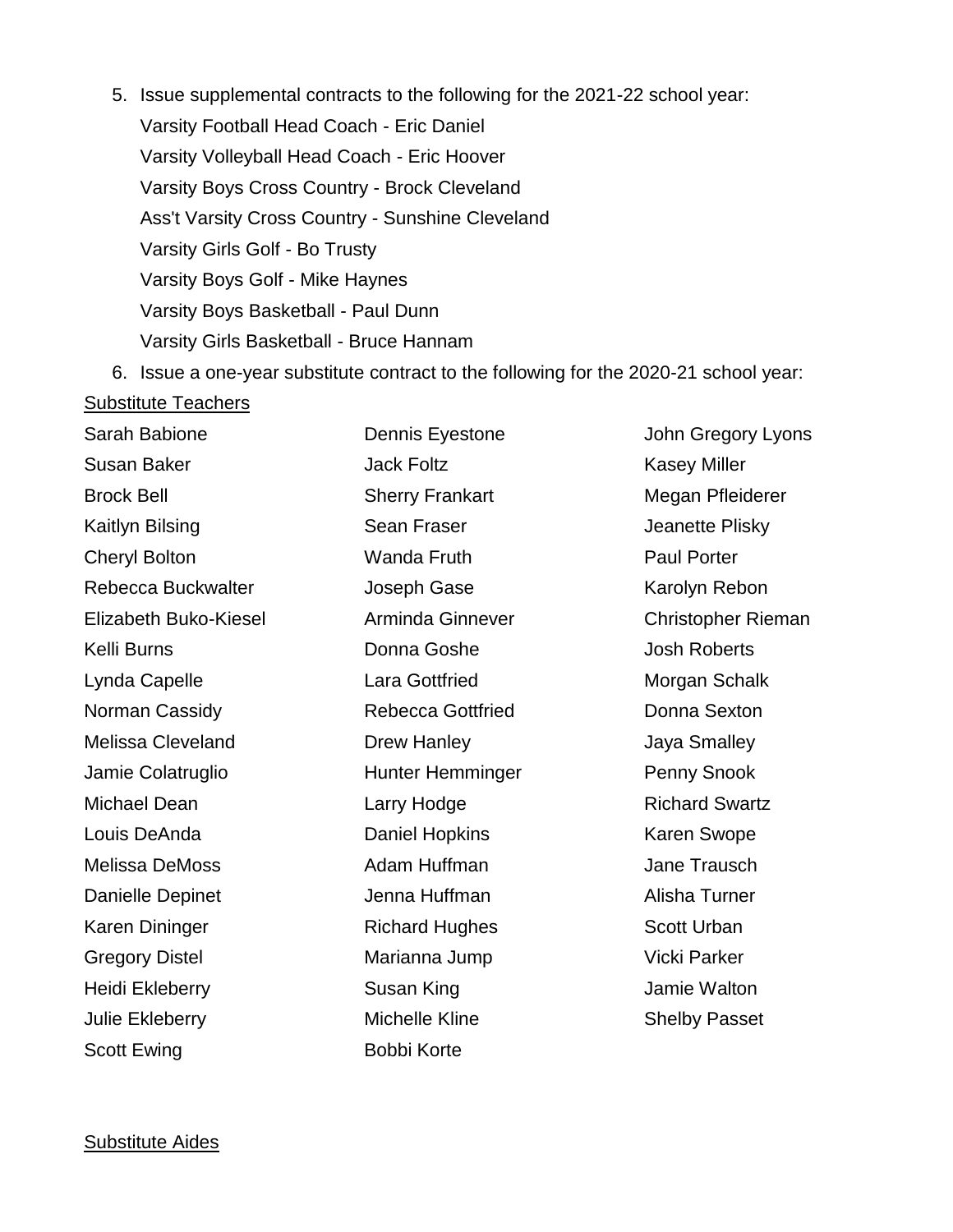| Danielle Bogner   | Jenna Huffman          | <b>Penny Snook</b> |
|-------------------|------------------------|--------------------|
| Kelli Burns       | LouAnn Neller          | Jamie Walton       |
| Jamie Colatruglio | <b>Chelsi Olmstead</b> | Amy Zender         |
| Debra Garber      | <b>Rachel Smith</b>    |                    |

- 7. Issue Laura Mahaffey a substitute cafeteria worker contract for the remainder of the 2020-21 school year, pending completion of all requirements.
- 8. Issue Kobe Baker a one-year teaching contract as a 4th Grade Math Teacher with 0 years of experience effective with the 2021 - 22 school year, pending completion of all requirements.
- 9. Issue John Oney a one-year teaching contract as a High School Math Teacher with 1 year of experience effective with the 2021 - 22 school year, pending completion of all requirements.
- 10.Approve unpaid leave of absence from the following:

Kymberlee Wood

- 11.Approve leave, under the Family Medical Leave Act, for Tony Moler beginning March 25, 2021 and ending on or around June 25, 2021.
- 12.Approve leave, under the Family Medical Leave Act, for Dianna Walton beginning March 17, 2021 and ending on or around April 14, 2021.
- 13.Approve leave, under the Family Medical Leave Act, for Paul Dunn beginning on or around May 13, 2021 and lasting approximately 6-12 weeks.

Approve Personnel items 1-13.

Resolution Number 21-32

Move: Kathy Koehler Second: Eric King Status: Passed

Yes: Kathy Koehler, Sam Flood, Joshua Messersmith, Carl Long, Eric King

## **Addendum**

1. Approve Jeff Hosler as a substitute custodian, effective April 1, 2021.

Approve addendum items 1-1

Resolution Number 21-33

Move: Kathy Koehler Second: Eric King Status: Passed

Yes: Kathy Koehler, Sam Flood, Joshua Messersmith, Carl Long, Eric King

## **Donation**

- 1. Accept a donation from Clouse Construction, in the amount of \$1,100, for the High School Football fundraiser account (300-9007). The donation will be used to purchase elementary football jerseys.
- 2. Accept a donation from Nick's Lawn Care, in the amount of \$1,100, for the High School Football fundraiser account (300-9007). The donation will be used to purchase elementary football jerseys.

Approve Donation items 1-2.

Resolution Number 21-34

Move: Sam Flood Second: Kathy Koehler Status: Passed

Yes: Kathy Koehler, Sam Flood, Joshua Messersmith, Carl Long, Eric King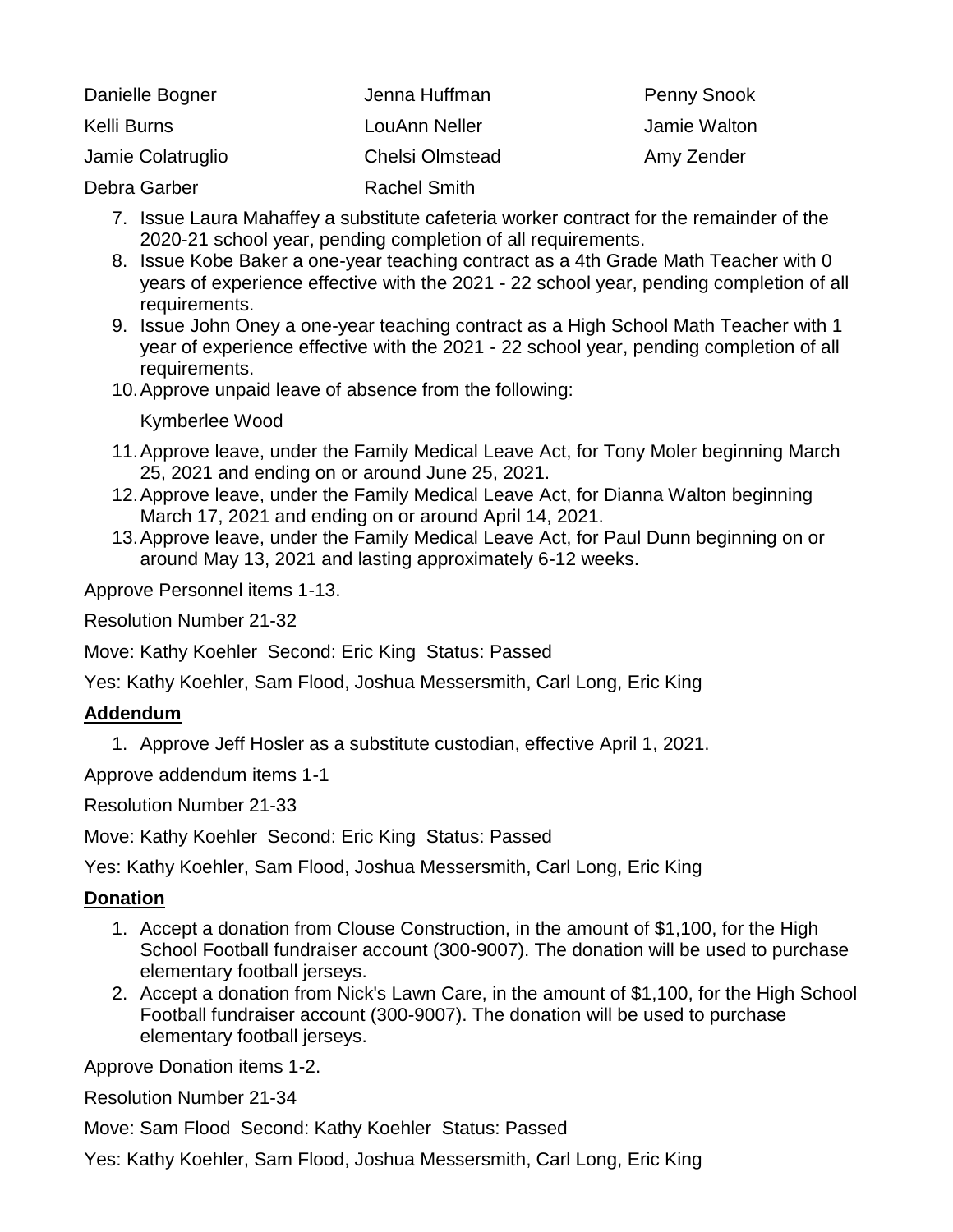#### **Discussion/Communication**

1. Website Redesign and Mobile App

This will create a unified and streamlined communication platform for our community.

2. Resolution to support PILOT Program for the Apex Clean Energy - Tymochtee Solar Project.

Approve discussion item number 2, the resolution to support the PILOT Program.

Resolution Number 21-35

Move: Sam Flood Second: Carl Long Status: Passed

Yes: Kathy Koehler, Sam Flood, Joshua Messersmith, Carl Long, Eric King

- 3. Policy Review
- 4. Overnight Trips

Mrs. Koehler expressed her concerns with overnight trips as COVID is not under control, even with increases in vaccines. She would prefer that they drove, rather than spend the night.

Mr. Flood agreed with Mrs. Koehler and is not comfortable with overnight trips at this time as COVID cases are still increasing.

Mr. Long and Mr. Messersmith feel that the places traveled to are following the required safety protocols and feel that teams and groups would benefit from the bonding experience that these trips would create.

Approve to not allow overnight trips at this time, discussion item number 4.

Resolution Number 21-36

Move: Kathy Koehler Second: Sam Flood Status: Failed

Yes: Kathy Koehler, Sam Flood

No: Joshua Messersmith, Carl Long, Eric King

Approve overnight trip proposals to be reviewed by the Mohawk Local Schools Board of Education. Discussion item number 4

Resolution Number 21-37

Move: Carl Long Second: Eric King Status: Passed

Yes: Joshua Messersmith, Carl Long, Eric King

No: Kathy Koehler, Sam Flood

## **Executive Session**

Consideration for Executive Session to discuss the appointment, employment, dismissal, discipline, promotion, demotion, or compensation of an employee or official at 08:10 p.m.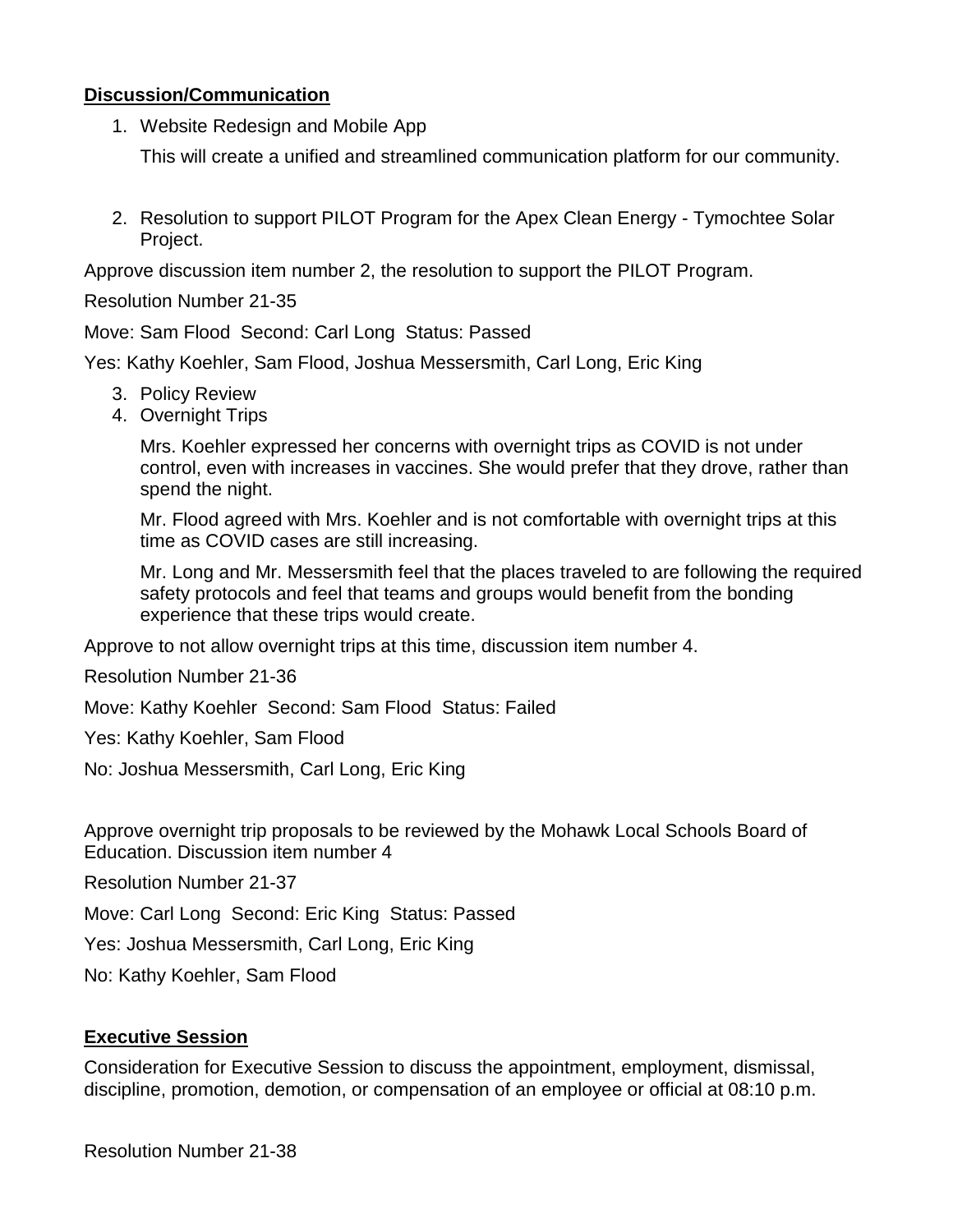Move: Kathy Koehler Second: Sam Flood Status: Passed Yes: Kathy Koehler, Sam Flood, Joshua Messersmith, Carl Long, Eric King

Returned from Executive Session at 09:38 p.m. Adjournment at 09:39 p.m. Resolution Number 21-39 Move: Carl Long Second: Eric King Status: Passed Yes: Kathy Koehler, Sam Flood, Joshua Messersmith, Carl Long, Eric King

Mr. Joshua Messersmith, President

\_\_\_\_\_\_\_\_\_\_\_\_\_\_\_\_\_\_\_\_\_\_\_\_\_\_\_\_\_\_\_\_\_\_\_\_

\_\_\_\_\_\_\_\_\_\_\_\_\_\_\_\_\_\_\_\_\_\_\_\_\_\_\_\_\_\_\_\_\_\_\_\_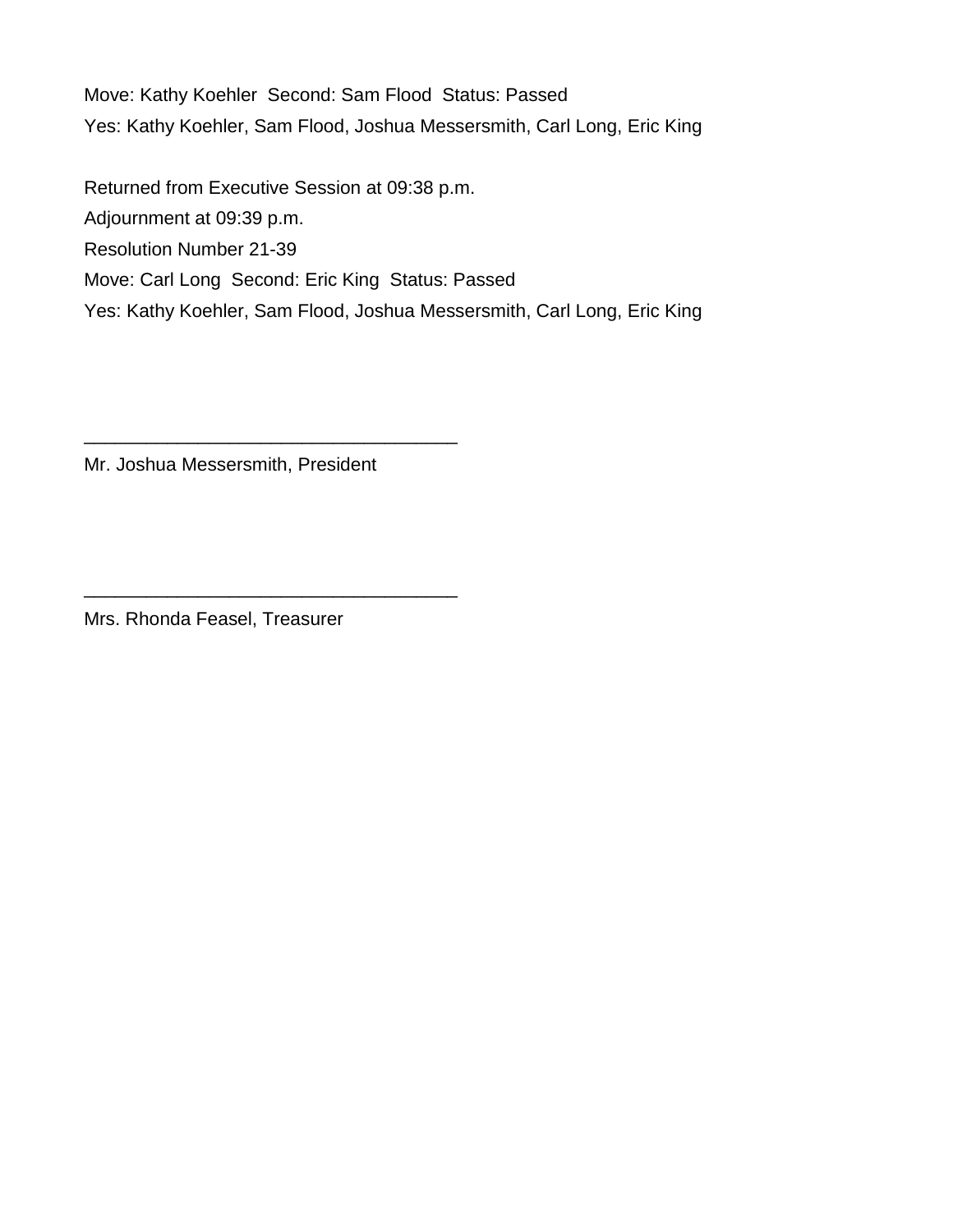Mohawk Local School District Mohawk Local Board of Education April Special Board Meeting Minutes Tuesday, April 20, 2021, 6:55 pm - 7:58 pm Mohawk MCI Building

In-Person Attendance Carl Long; Eric King; Kathy Koehler; Sam Flood Remote Attendance Joshua Messersmith

Also in attendance was Treasurer, Rhonda Feasel

#### **Minutes**

## **Executive Session**

Consideration for Executive Session to discuss the employment process of a new superintendent at 06:55 p.m.

Resolution Number 21-40

Move: Sam Flood Second: Kathy Koehler Status: Passed

Yes: Kathy Koehler, Sam Flood, Joshua Messersmith, Carl Long, Eric King

Returned from Executive Session at 07:57 p.m.

Adjournment at 07:58 p.m.

Resolution Number 21-41

Move: Sam Flood Second: Eric King Status: Passed

Yes: Kathy Koehler, Sam Flood, Joshua Messersmith, Carl Long, Eric King

Mr. Joshua Messersmith, President

\_\_\_\_\_\_\_\_\_\_\_\_\_\_\_\_\_\_\_\_\_\_\_\_\_\_\_\_\_\_\_\_\_\_\_\_

\_\_\_\_\_\_\_\_\_\_\_\_\_\_\_\_\_\_\_\_\_\_\_\_\_\_\_\_\_\_\_\_\_\_\_\_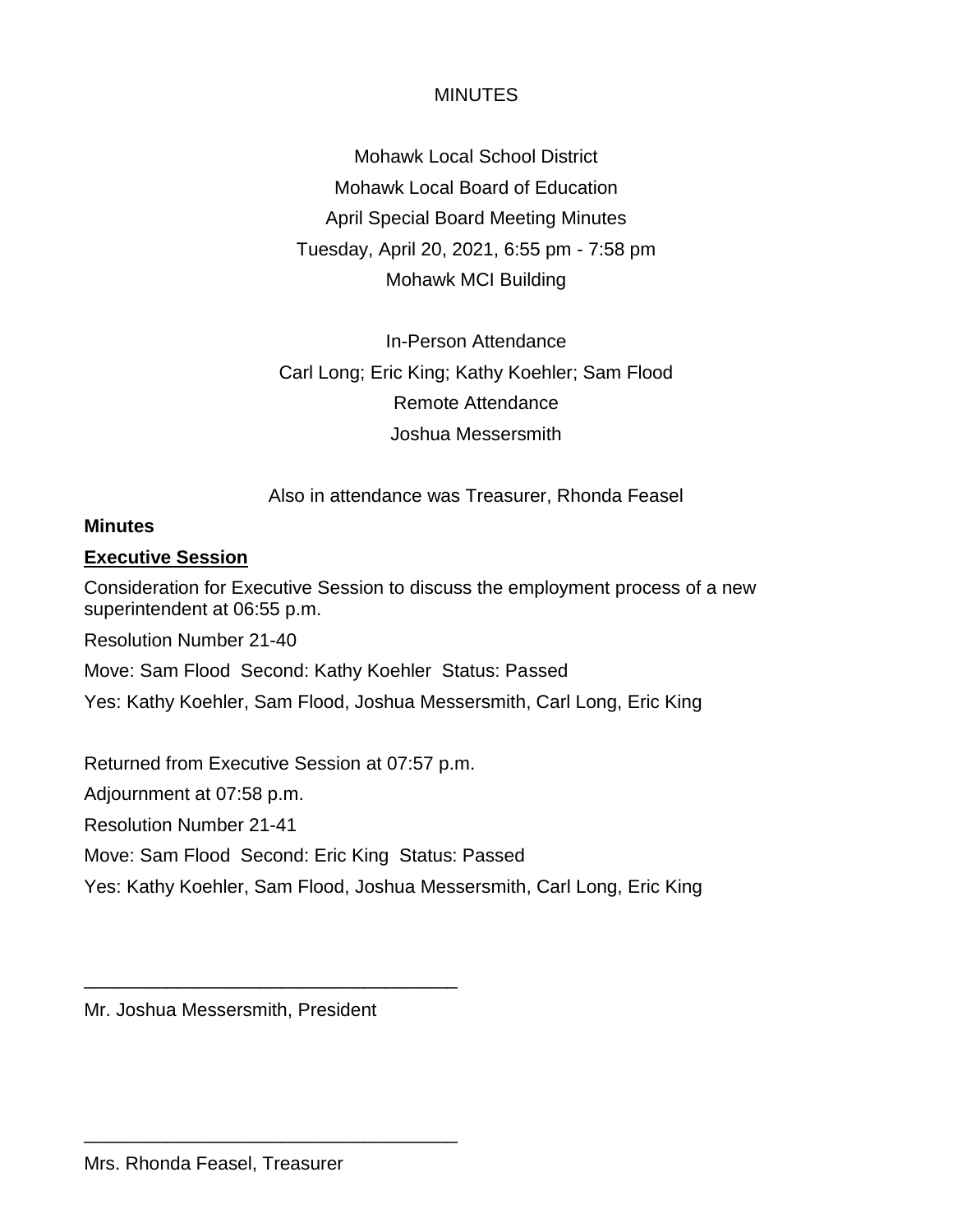Mohawk Local School District Mohawk Local Board of Education April Special Board Meeting Minutes Monday, April 26, 2021, 6:25 pm – 8:23 pm Mohawk MCI Building

## In Attendance

Carl Long; Eric King; Joshua Messersmith; Kathy Koehler; Sam Flood Also present was Treasurer, Rhonda Feasel

#### **Minutes**

#### **Executive Session**

Consideration for Executive Session to interview candidates for a new superintendent at 06:25 p.m.

Resolution Number 21-42

Move: Kathy Koehler Second: Eric King Status: Passed

Yes: Kathy Koehler, Sam Flood, Joshua Messersmith, Carl Long, Eric King

Returned from Executive Session at 08:22 p.m.

Adjournment at 08:23 p.m.

Resolution Number 21-43

Move: Kathy Koehler Second: Sam Flood Status: Passed

Yes: Kathy Koehler, Sam Flood, Joshua Messersmith, Carl Long, Eric King

Mr. Joshua Messersmith, President

\_\_\_\_\_\_\_\_\_\_\_\_\_\_\_\_\_\_\_\_\_\_\_\_\_\_\_\_\_\_\_\_\_\_\_\_

\_\_\_\_\_\_\_\_\_\_\_\_\_\_\_\_\_\_\_\_\_\_\_\_\_\_\_\_\_\_\_\_\_\_\_\_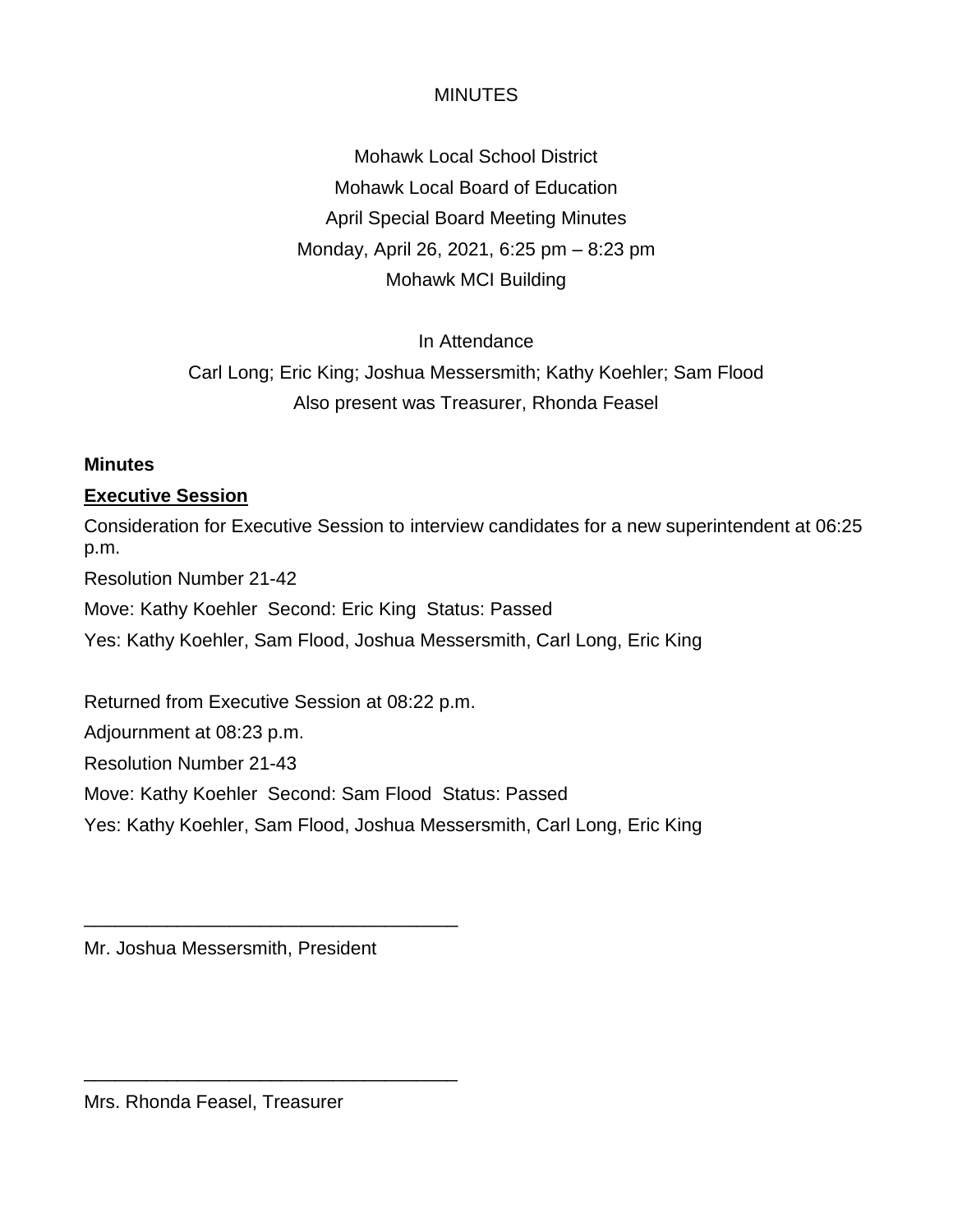Mohawk Local School District Mohawk Local Board of Education April Special Board Meeting Minutes Tuesday, April 27, 2021, 6:26 pm – 10:19 pm Mohawk MCI Building

## In Attendance

Carl Long; Eric King; Joshua Messersmith; Kathy Koehler; Sam Flood Also present was Treasurer, Rhonda Feasel

#### **Minutes**

#### **Executive Session**

Consideration for Executive Session to interview candidates for a new superintendent at 06:26 p.m.

Resolution Number 21-44

Move: Carl Long Second: Sam Flood Status: Passed

Yes: Kathy Koehler, Sam Flood, Joshua Messersmith, Carl Long, Eric King

Returned from Executive Session at 10:18 p.m.

Adjournment at 10:19 p.m.

Resolution Number 21-45

Move: Sam Flood Second: Eric King Status: Passed

Yes: Kathy Koehler, Sam Flood, Joshua Messersmith, Carl Long, Eric King

Mr. Joshua Messersmith, President

\_\_\_\_\_\_\_\_\_\_\_\_\_\_\_\_\_\_\_\_\_\_\_\_\_\_\_\_\_\_\_\_\_\_\_\_

\_\_\_\_\_\_\_\_\_\_\_\_\_\_\_\_\_\_\_\_\_\_\_\_\_\_\_\_\_\_\_\_\_\_\_\_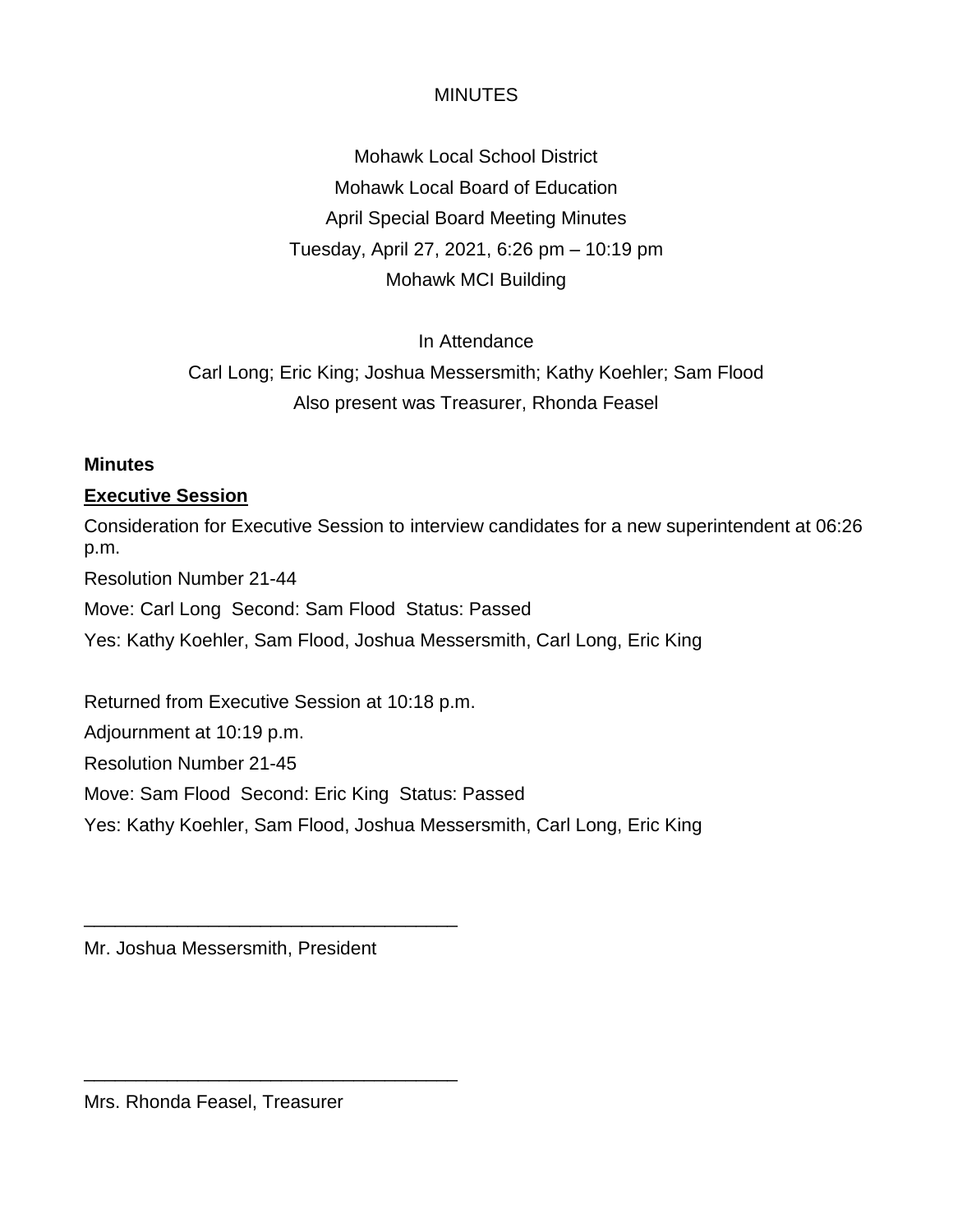Mohawk Local School District Mohawk Local Board of Education April Special Board Meeting Minutes Wednesday, April 28, 2021, 7:01 pm - 8:41 pm Mohawk MCI Building

In-Person Attendance

Carl Long; Eric King; Joshua Messersmith; Kathy Koehler; Sam Flood Also in attendance was Treasurer, Rhonda Feasel

#### **Minutes**

#### **Executive Session**

Consideration for Executive Session to discuss the employment of a new superintendent at 7:01 p.m.

Resolution Number 21-46

Move: Sam Flood Second: Eric King Status: Passed

Yes: Kathy Koehler, Sam Flood, Joshua Messersmith, Carl Long, Eric King

Returned from Executive Session at 08:40 p.m.

Adjournment at 08:41 p.m.

Resolution Number 21-47

Move: Carl Long Second: Kathy Koehler Status: Passed

Yes: Kathy Koehler, Sam Flood, Joshua Messersmith, Carl Long, Eric King

Mr. Joshua Messersmith, President

\_\_\_\_\_\_\_\_\_\_\_\_\_\_\_\_\_\_\_\_\_\_\_\_\_\_\_\_\_\_\_\_\_\_\_\_

\_\_\_\_\_\_\_\_\_\_\_\_\_\_\_\_\_\_\_\_\_\_\_\_\_\_\_\_\_\_\_\_\_\_\_\_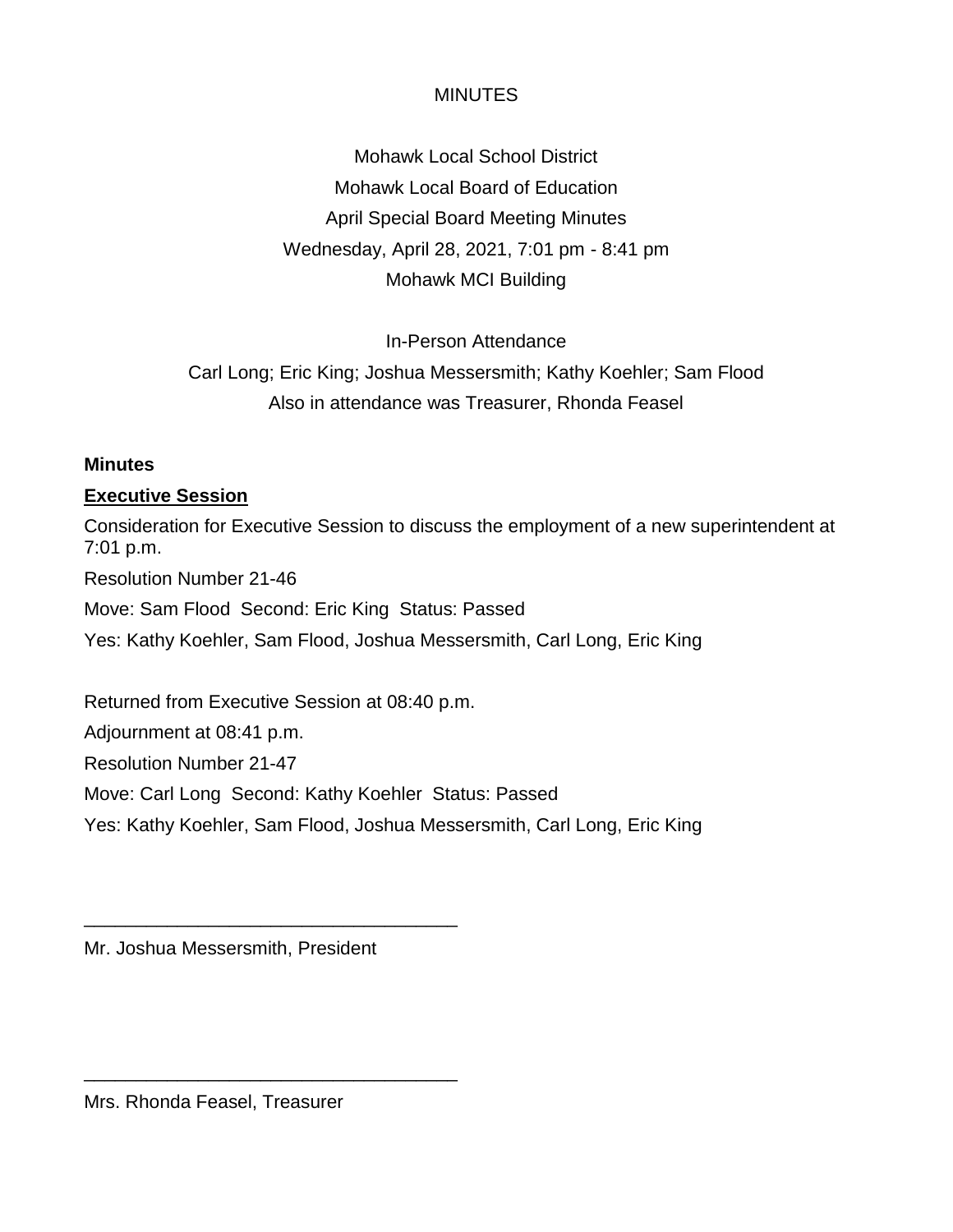Mohawk Local School District Mohawk Local Board of Education May Special Meeting Minutes Saturday, May 8, 2021, 8:08 am - 12:00 pm Mohawk MCI Building In Attendance Carl Long; Eric King; Joshua Messersmith; Kathy Koehler; Sam Flood Also in attendance was Treasurer, Rhonda Feasel

#### **Minutes**

## **Executive Session**

Consideration for Executive Session to interview candidates for a new superintendent at 08:09 a.m. Resolution Number 21-48 Move: Carl Long Second: Kathy Koehler Status: Passed Yes: Kathy Koehler, Sam Flood, Joshua Messersmith, Carl Long, Eric King Returned from Executive Session at 11:59 a.m.

Adjournment at 12:00 p.m.

Resolution Number 21-49

Move: Kathy Koehler Second: Sam Flood Status: Passed

Yes: Kathy Koehler, Sam Flood, Joshua Messersmith, Carl Long, Eric King

Mr. Joshua Messersmith, President

\_\_\_\_\_\_\_\_\_\_\_\_\_\_\_\_\_\_\_\_\_\_\_\_\_\_\_\_\_\_\_\_\_\_\_\_

\_\_\_\_\_\_\_\_\_\_\_\_\_\_\_\_\_\_\_\_\_\_\_\_\_\_\_\_\_\_\_\_\_\_\_\_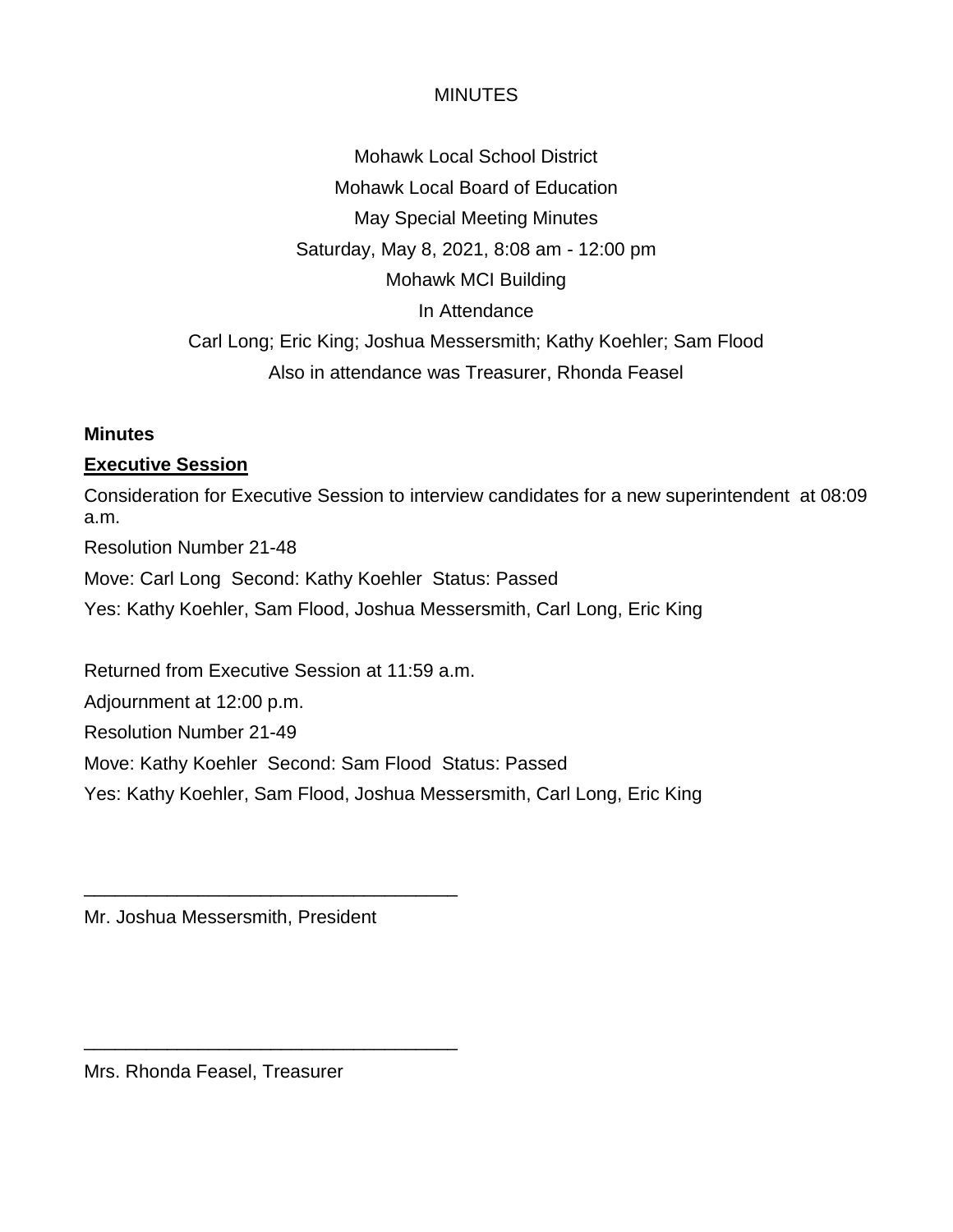Mohawk Local School District Mohawk Local Board of Education May Regular Board Meeting Minutes Monday, May 10, 2021, 7:00 pm - 8:12 pm Mohawk MCI Building

## In Attendance

Carl Long; Eric King; Joshua Messersmith; Kathy Koehler; Sam Flood

Also in attendance was Superintendent, Mark Burke and Treasurer, Rhonda Feasel

#### **Minutes**

#### **Executive Session**

Consideration for Executive Session to discuss the appointment, employment, dismissal, discipline, promotion, demotion, or compensation of an employee or official at 07:01 p.m.

Resolution Number 21-50

Move: Sam Flood Second: Kathy Koehler Status: Passed

Yes: Kathy Koehler, Sam Flood, Joshua Messersmith, Carl Long, Eric King

Returned from Executive Session at 07:09 p.m.

**Approve the minutes for the regular meeting held on April 12, 2021 at 7:00 p.m. and the specials meeting held on April 20, 2021 at 7:00 p.m., April 26, 2021 at 6:30 p.m., April 27, 2021 at 6:30 p.m., and April 28, 2021 at 7:00 p.m. in the Mohawk Community Center.** 

Resolution Number 21-51

Move: Carl Long Second: Kathy Koehler Status: Passed

Yes: Kathy Koehler, Sam Flood, Joshua Messersmith, Carl Long, Eric King

## **Financial**

1. Approve the financial reports for April 2021.

2. Adopt the Five-Year Financial Forecast for fiscal year 2021 through fiscal year 2025 and its corresponding assumptions.

Approve Financial items 1-2.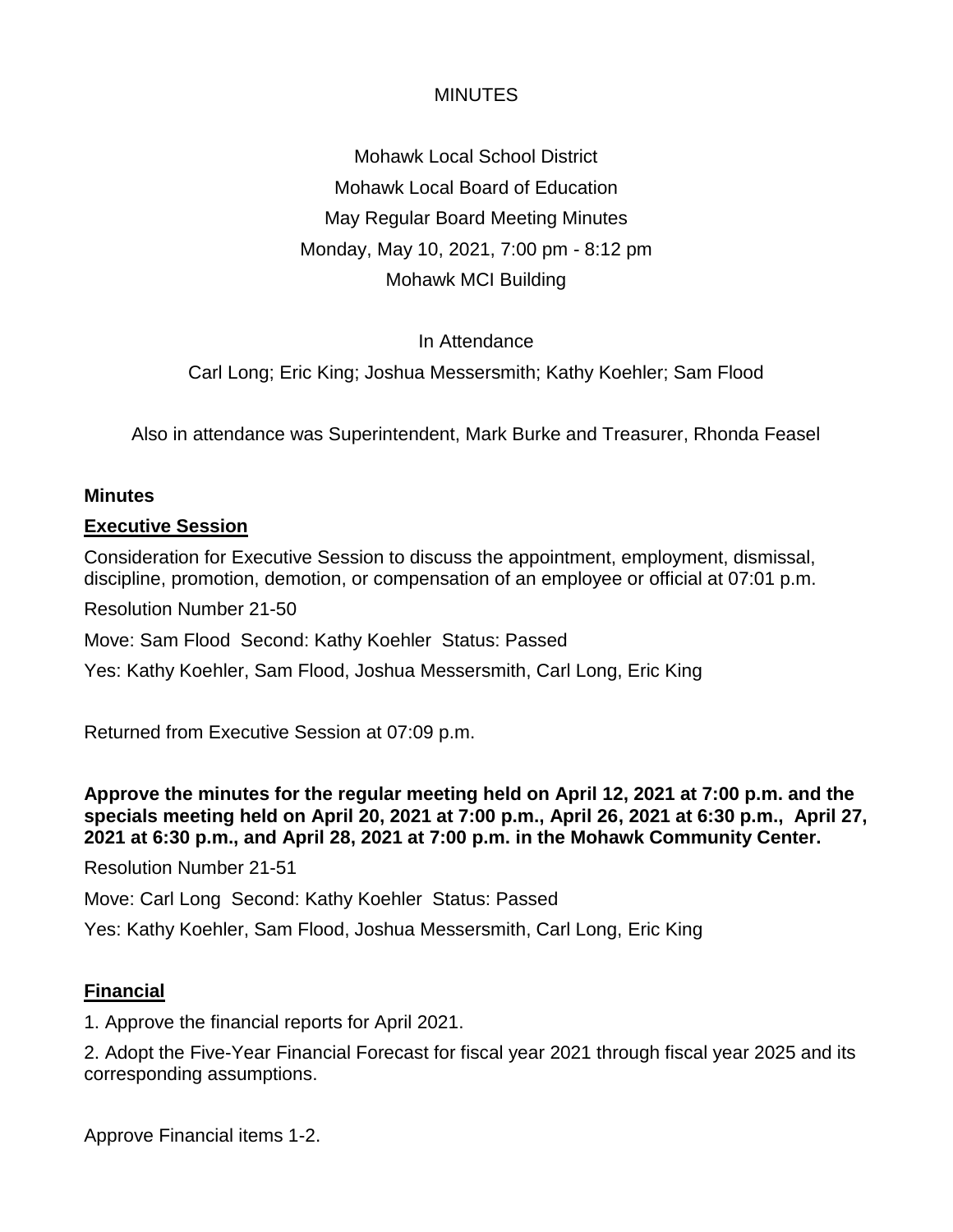Resolution Number 21-52 Move: Carl Long Second: Eric King Status: Passed Yes: Kathy Koehler, Sam Flood, Joshua Messersmith, Carl Long, Eric King

## **Business Section 1 of 3**

1. Approve the following overnight trip requests: HS Boys Basketball - June 20th-22nd, Sherrodsville OH Approve Business Section 1 of 3 item 1. Resolution Number 21-53 Move: Carl Long Second: Eric King Status: Passed Yes: Kathy Koehler, Sam Flood, Joshua Messersmith, Carl Long, Eric King

## **Business Section 2 of 3**

1. Approve the following overnight trip request: Ohio FFA Camp - 5 Days in June/July, Carrolton OH Approve Business Section 2 of 3 item 1. Resolution Number 21-54 Move: Sam Flood Second: Eric King Status: Passed Yes: Kathy Koehler, Sam Flood, Joshua Messersmith, Carl Long, Eric King

## **Business Section 3 of 3**

1. Approve changes to the local curriculum requirements for the Class of 2021 to align with the state curriculum requirements as defined by the Ohio Department of Education, due to the pandemic and the impact on student learning and social/emotional health of students.

2. Accept the annual lunch report for the 2020-21 school year.

3. Approve the contract with Mercy Occupational Health and Wyandot Memorial Hospital for the 2021-22 bus driver physicals.

4. Adopt the following policy revisions, advised by NEOLA and recommended by the Superintendent:

POLICIES: 1422, 1623, 1662, 2240, 2260, 2260.01, 2266, 3122, 3123, 3362, 4122, 4123, 4362, 5517, 6114, 6144, 6220, 6325, 6600, 7310, 7440.01, 7450, 7455, 8450.01, 8500, 8510

5. Revise the agreement with North Central Ohio Educational Service Center ("ESC") for the purpose of providing special education services for the period from July 1, 2020 through June 30, 2021. The revised contract cost is \$570,995.20.

6. Enter into an agreement with North Central Ohio Educational Service Center ("ESC") for the purpose of providing special education services for the period from July 1, 2021 through June 30, 2022. Contract cost is estimated at \$569,192.07.

7. Approve the Mohawk Preschool Handbook for the 2021-22 school year.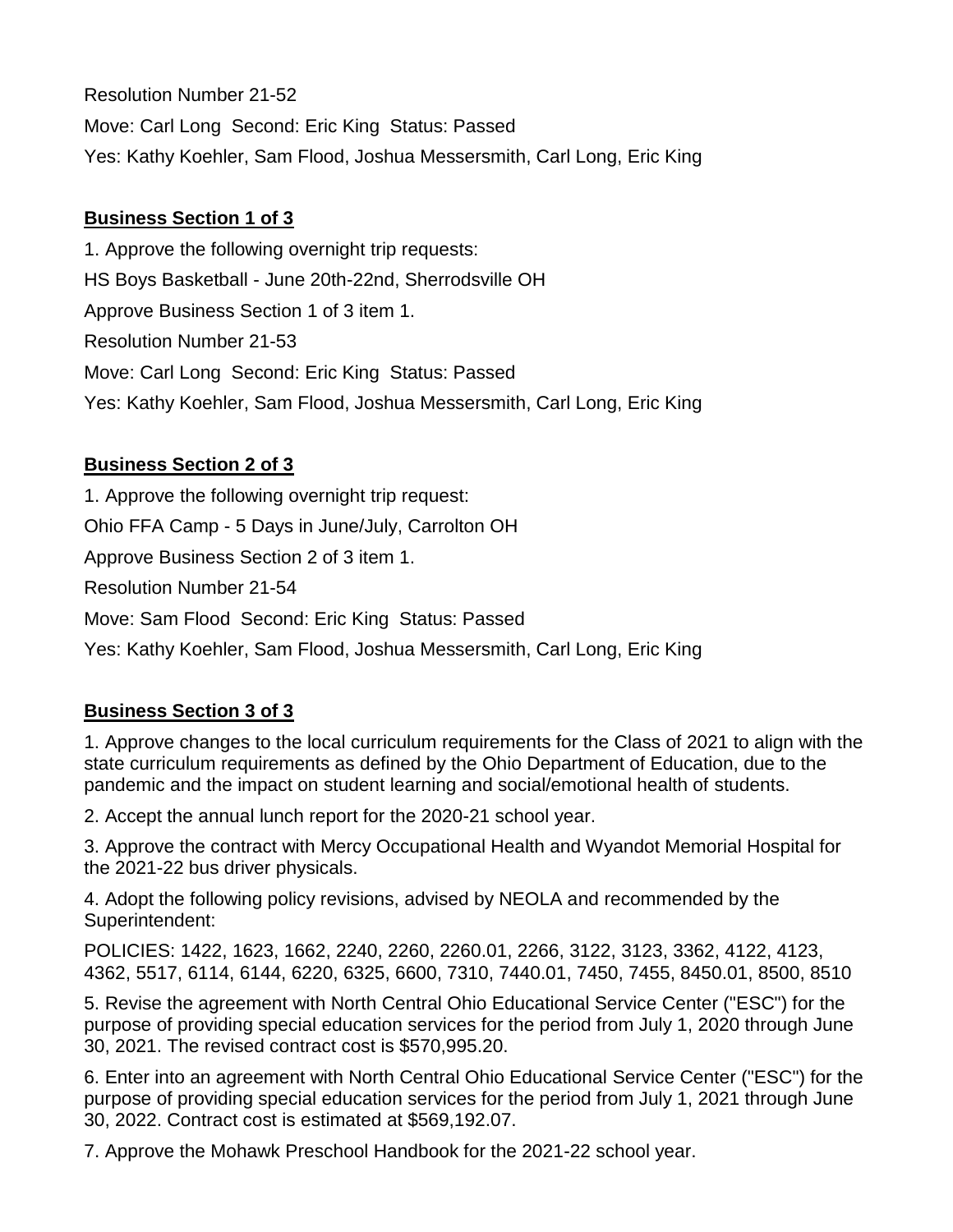8. Approve a three-year contract with Wyandot Memorial Hospital for athletic trainer services. Approve Business Section 3 of 3 items 1-8. Resolution Number 21-55 Move: Kathy Koehler Second: Sam Flood Status: Passed Yes: Kathy Koehler, Sam Flood, Joshua Messersmith, Carl Long, Eric King

#### **Personnel**

1. Issue supplemental contracts to the following for the 2020-21 school year, pending completion of all requirements:

Softball Jordan Tyree - Volunteer

HS Football Zachary Hawkins - Assistant Eric Wilfer - Assistant John Oney - Assistant

**HS Boys Basketball**  Mike Haynes - Varsity Assistant Brock Cleveland - JV Bo Trusty - Freshman Ryan McClain - Volunteer

 HS Girls Basketball Rodney Gilliland - Volunteer

JH Football All splitting 3 contracts Kyle Jacoby Brad Rice Jeff Justen Jim Barth

Substitute Teachers

2. Issue a one-year substitute contract to the following for the 2020-21 school year:

| Sarah Babione         | Jamie Colatruglio     | <b>Kimberly Ford</b>     |
|-----------------------|-----------------------|--------------------------|
| <b>Susan Baker</b>    | Michael Dean          | <b>Sherry Frankart</b>   |
| <b>Brock Bell</b>     | Louis DeAnda          | <b>Sean Fraser</b>       |
| Kaitlyn Bilsing       | <b>Melissa DeMoss</b> | <b>Wanda Fruth</b>       |
| <b>Cheryl Bolton</b>  | Danielle Depinet      | Joseph Gase              |
| Rebecca Buckwalter    | <b>Gregory Distel</b> | Arminda Ginnever         |
| Elizabeth Buko-Kiesel | Heidi Ekleberry       | Donna Goshe              |
| Kelli Burns           | Julie Ekleberry       | <b>Lara Gottfried</b>    |
| Lynda Capelle         | <b>Scott Ewing</b>    | <b>Rebecca Gottfried</b> |
| Norman Cassidy        | Dennis Eyestone       | <b>Drew Hanley</b>       |
| Melissa Cleveland     | <b>Jack Foltz</b>     | <b>Hunter Hemminger</b>  |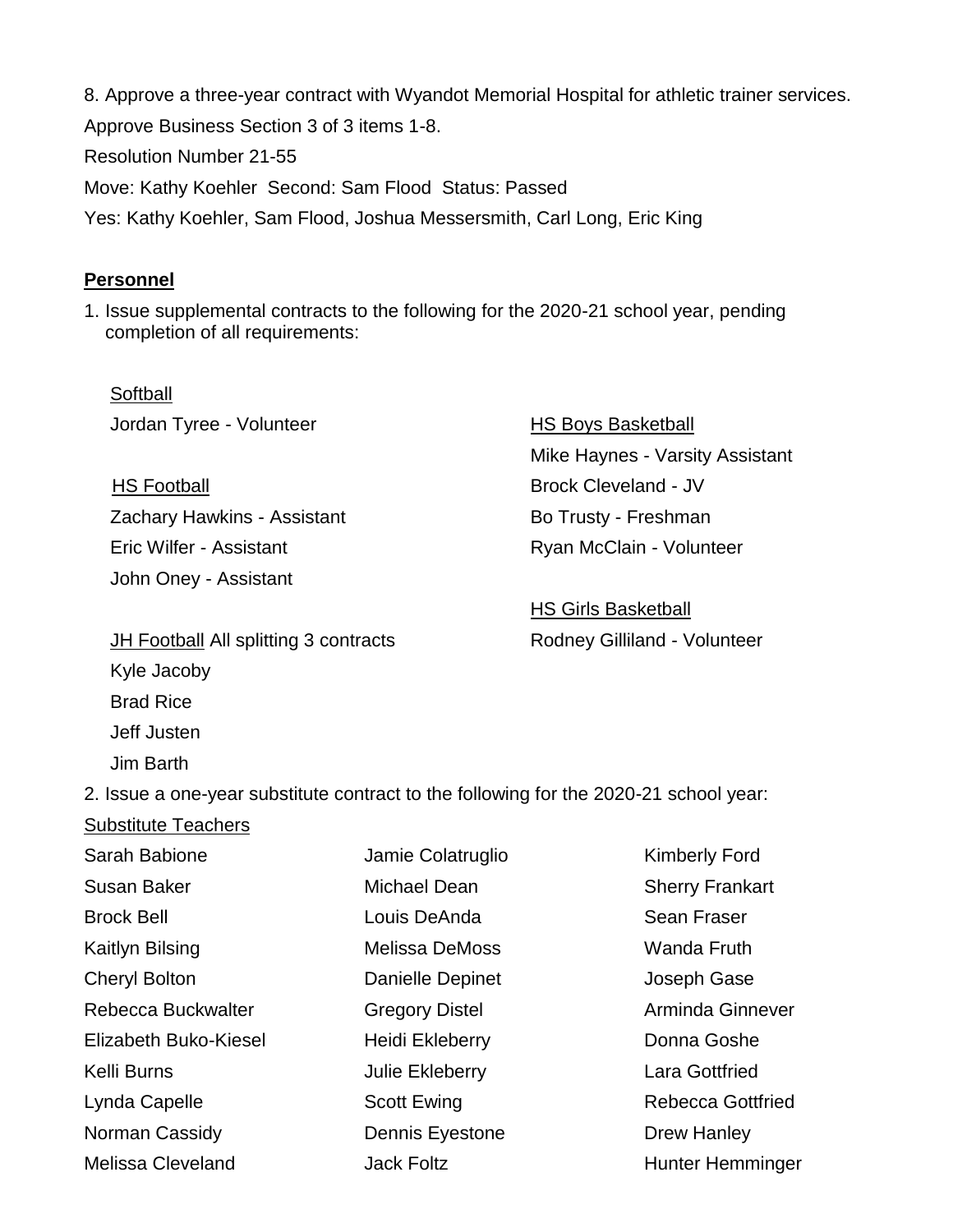| Larry Hodge             | <b>Kasey Miller</b>       | Morgan Schalk         |
|-------------------------|---------------------------|-----------------------|
| <b>Daniel Hopkins</b>   | <b>Sarah Parker</b>       | Donna Sexton          |
| Adam Huffman            | Vicki Parker              | Jaya Smalley          |
| Jenna Huffman           | <b>Shelby Passet</b>      | Penny Snook           |
| <b>Richard Hughes</b>   | Megan Pfleiderer          | <b>Richard Swartz</b> |
| Marianna Jump           | Jeanette Plisky           | <b>Karen Swope</b>    |
| Susan King              | <b>Paul Porter</b>        | Jane Trausch          |
| Michelle Kline          | Karolyn Rebon             | Alisha Turner         |
| Bobbi Korte             | <b>Christopher Rieman</b> | <b>Scott Urban</b>    |
| John Gregory Lyons      | <b>Josh Roberts</b>       | Jamie Walton          |
| <b>Substitute Aides</b> |                           |                       |
| Doniollo Dognor         | Jonna Lluffman            | Danny Chaol           |

| Danielle Bogner   | Jenna Huffman          | <b>Penny Snook</b> |
|-------------------|------------------------|--------------------|
| Kelli Burns       | LouAnn Neller          | Jamie Walton       |
| Jamie Colatruglio | <b>Chelsi Olmstead</b> | Amy Zender         |
| Debra Garber      | <b>Rachel Smith</b>    |                    |

3. Issue Sandra Hiser a contract as a substitute cafeteria worker for the remainder of the 2020- 21 school year, pending completion of all requirements.

4. Issue one year substitute contracts to the following for the 2021-22 school year, pending completion of all requirements:

#### Substitute Contract

Sandra Hiser - Cafeteria Worker

Laura Mahaffey - Cafeteria Worker

Jeff Hosler - Custodian

5. Issue Brittany Shellhouse a one-year teaching contract as a HS Social Studies teacher with 1 year of experience, effective for the 2021-22 school year, pending completion of all requirements.

6. Approve unpaid leave of absence from the following:

Kymberlee Wood

7. Approve Family Medical Leave for Madeline Jones beginning on or around August 31, 2021, ending October 12, 2021. Nine weeks was requested.

8. Approve Jenna Molyet as an Administrative Assistant to the Superintendent and Treasurer, with 9 years of experience based on the Administrative Secretary salary schedule, effective July 1, 2021, pending completion of all requirements.

Approve Personnel items 1-8.

Resolution Number 21-56

Move: Sam Flood Second: Eric King Status: Passed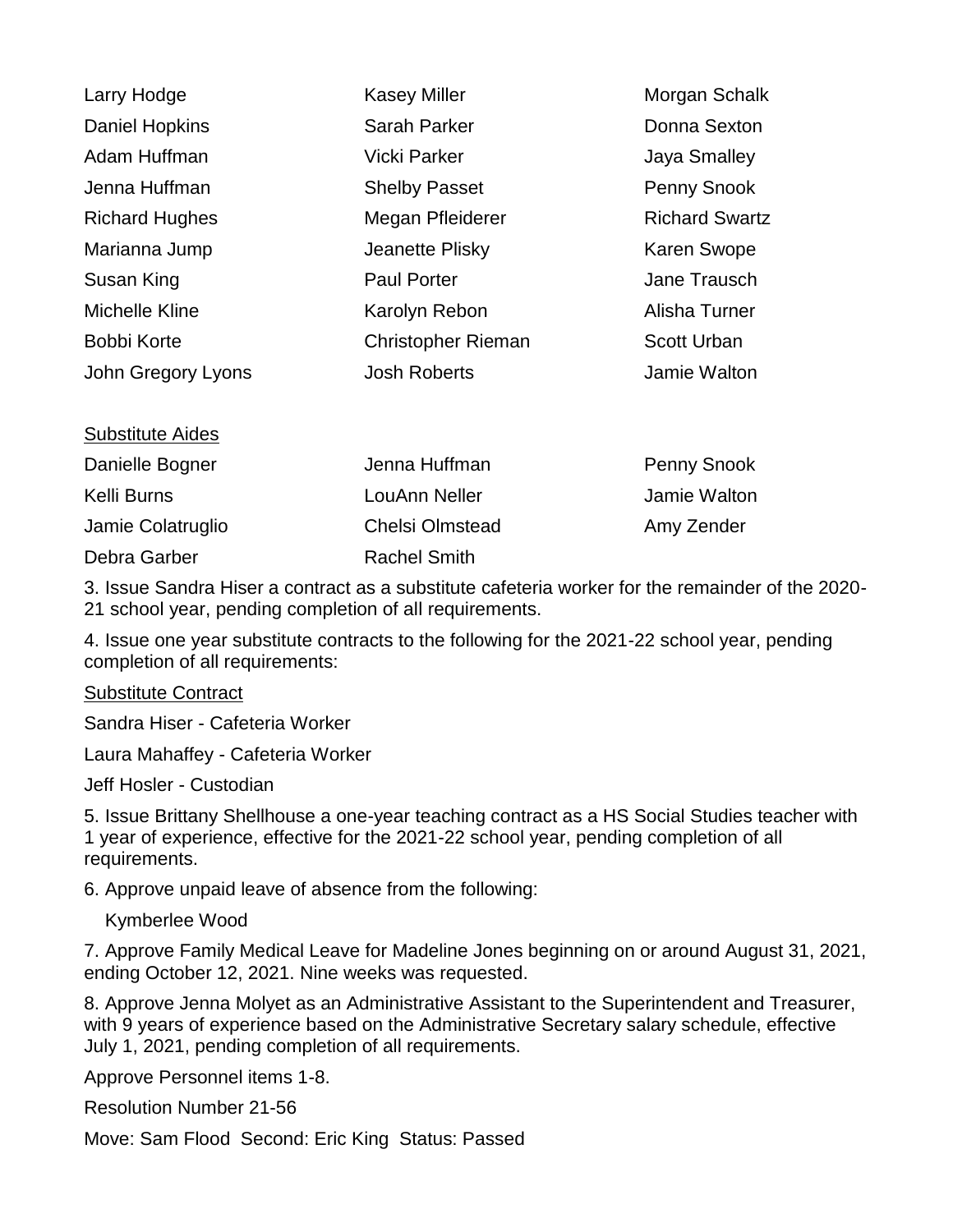Yes: Kathy Koehler, Sam Flood, Joshua Messersmith, Carl Long, Eric King

## **Addendum**

Personnel Section 1 of 2

1. Issue a three-year contract to Jeffrey Holbrook as the Mohawk Superintendent commencing August 1, 2021 and ending July 31, 2024.

2. Issue a consultant contract to Jeffrey Holbrook not to exceed 30 days work commencing May 15, 2021 ending July 31, 2021.

Approve Personnel Section 1 of 2, addendum items 1-2

Resolution Number 21-57

Move: Carl Long Second: Kathy Koehler Status: Passed

Yes: Kathy Koehler, Sam Flood, Joshua Messersmith, Carl Long, Eric King

Personnel Section 2 of 2

1. Accept a letter of resignation from the following:

Kobe Baker - 4th Grade Math Teacher, effective July 1, 2021

2. Hire Sarah Babione effective April 29, 2021, as the elementary art long term substitute at BA step 0 which represents her 61st day in this position.

3. Approve Kristine Bishop as a substitute cafeteria worker for the remaining of the 2020-21 school year, pending completion of all requirements.

4. Approve Kristine Bishop as a substitute cafeteria worker for the 2021-22 school year, pending completion of all requirements.

Approve Personnel Section 2 of 2, addendum items 1-4

Resolution Number 21-58

Move: Kathy Koehler Second: Sam Flood Status: Passed

Yes: Kathy Koehler, Sam Flood, Joshua Messersmith, Carl Long, Eric King

## **Discussion/Communication**

1. Districts use of federal funds

IDEA

Title I

2. Athletic Handbook 2021-22

3. ESSER III Funds

## **Executive Session**

Consideration for Executive Session to discuss the appointment, employment, dismissal, discipline, promotion, demotion, or compensation of an employee or official at 08:00 p.m.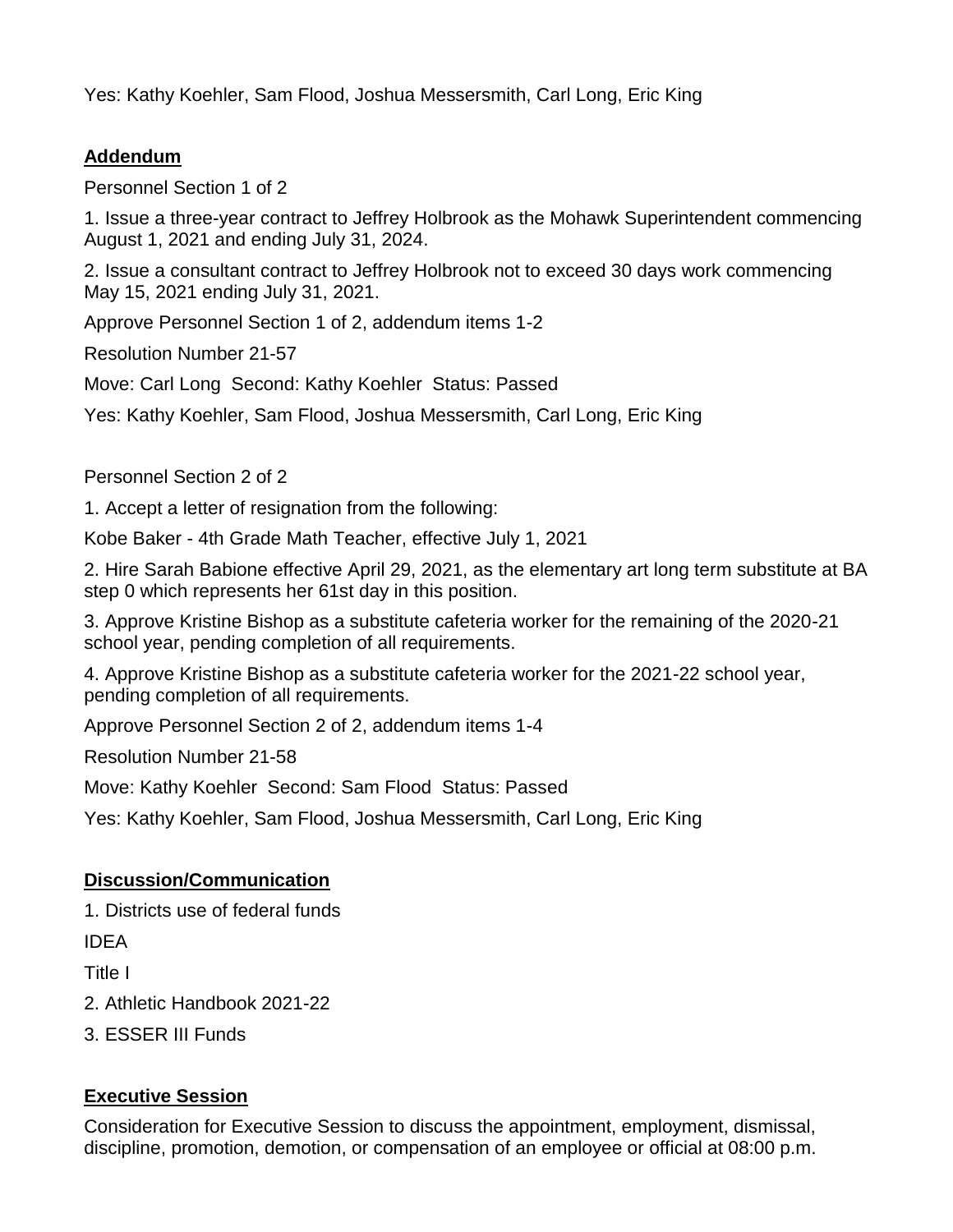Resolution Number 21-59 Move: Kathy Koehler Second: Eric King Status: Passed Yes: Kathy Koehler, Sam Flood, Joshua Messersmith, Carl Long, Eric King

Returned from Executive Session at 08:11 p.m. Adjournment at 8:12 p.m. Resolution Number 21-60 Move: Sam Flood Second: Carl Long Status: Passed Yes: Kathy Koehler, Sam Flood, Joshua Messersmith, Carl Long, Eric King

Mr. Joshua Messersmith, President

\_\_\_\_\_\_\_\_\_\_\_\_\_\_\_\_\_\_\_\_\_\_\_\_\_\_\_\_\_\_\_\_\_\_\_\_

\_\_\_\_\_\_\_\_\_\_\_\_\_\_\_\_\_\_\_\_\_\_\_\_\_\_\_\_\_\_\_\_\_\_\_\_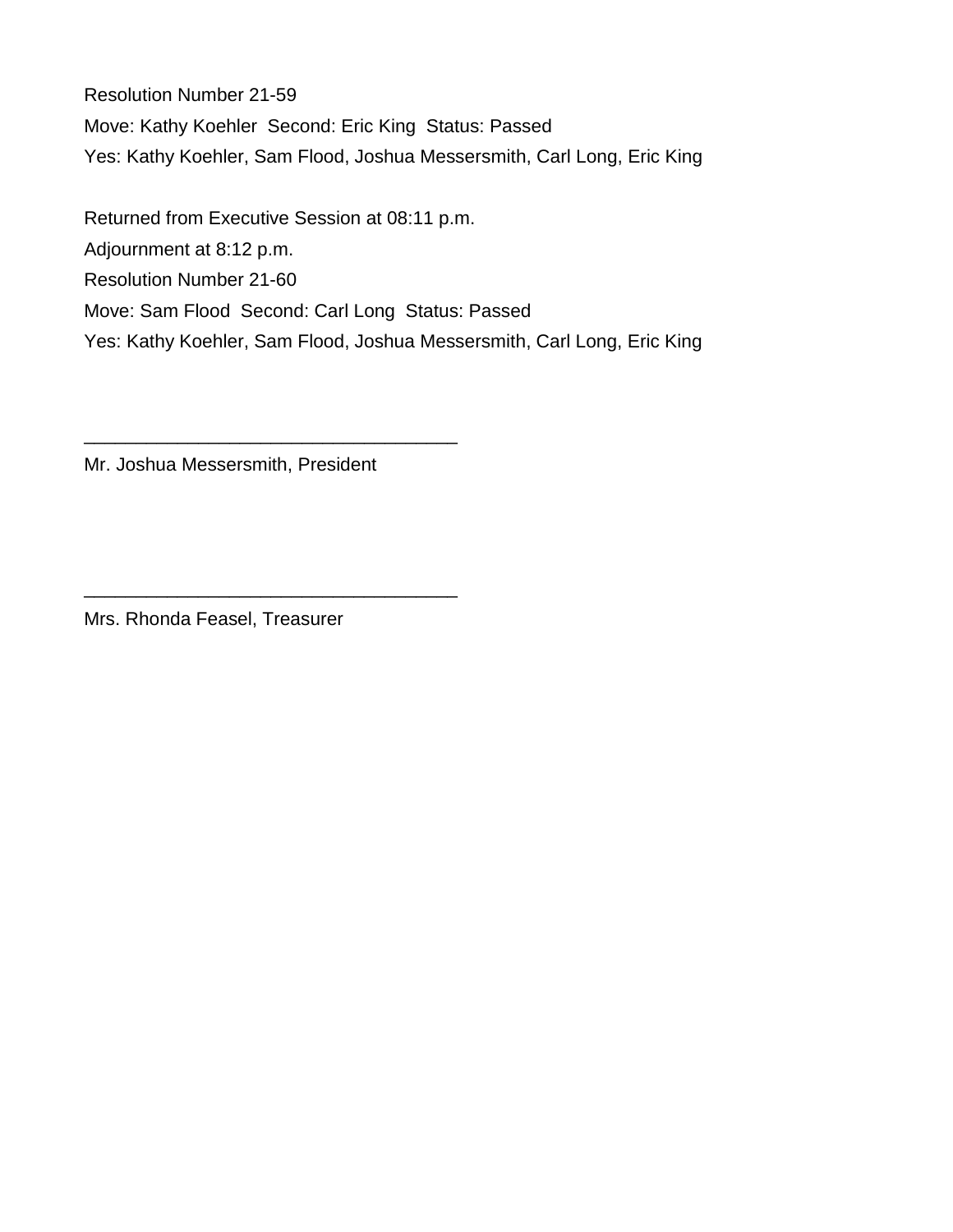Mohawk Local School District Mohawk Local Board Of Education June Regular Board Meeting Minutes Monday, June 14, 2021, 7:00 pm - 9:00 pm Mohawk MCI Building

# In Attendance Carl Long; Eric King; Joshua Messersmith; Sam Flood

Not In Attendance Kathy Koehler

Also in attendance was Superintendent, Mark Burke and Treasurer, Rhonda Feasel

#### **Minutes**

#### **Executive Session**

Entered into executive session to discuss the appointment, employment, dismissal, discipline, promotion, demotion, or compensation of an employee or official at 7:01 p.m.

Resolution Number 21-61

Move: Carl Long Second: Sam Flood Status: Passed

Yes: Sam Flood, Joshua Messersmith, Carl Long, Eric King

Returned from Executive Session at 7:14 p.m.

Approve the minutes for the regular meeting held on Monday, May 10, 2021 at 07:00 p.m. and the special meeting held on Saturday, May 8, 2021, at 08:08 a.m. in the Mohawk Community Center.

Resolution Number 21-62

Move: Sam Flood Second: Eric King Status: Passed

Yes: Sam Flood, Joshua Messersmith, Carl Long, Eric King

# **Financial**

1. Approve the financial reports for May 2021.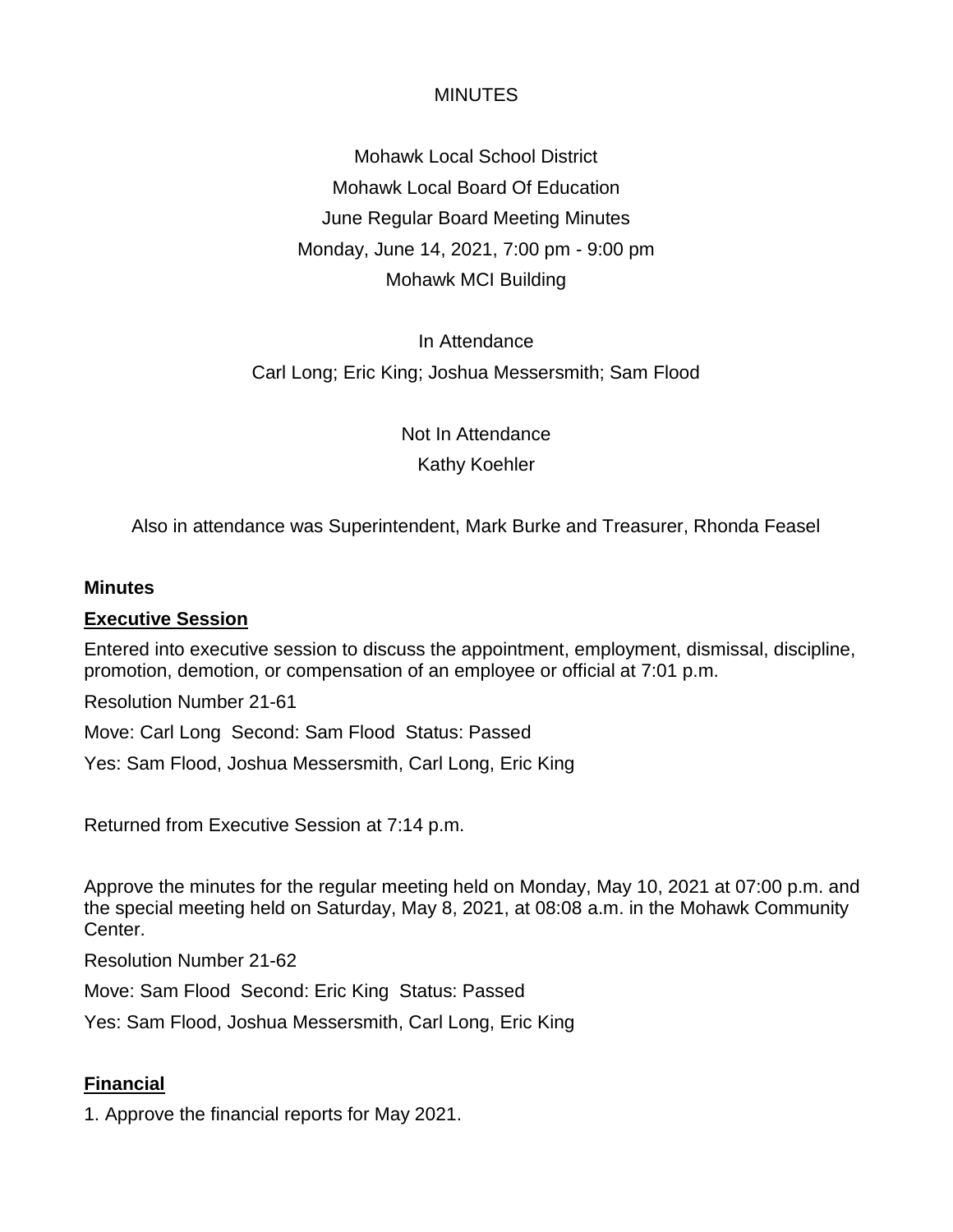2. Transfer \$20,000 from the General fund to the Cafeteria Fund; \$18,171.31 from the General fund to the Athletic Fund; and \$650,000 from the General fund to the Permanent Improvement Fund.

3. Approve Temporary Appropriation Resolution for the 2021-2022 fiscal year.

4. Approve the Final Appropriation Resolution for the 2020-21 fiscal year.

5. Establish the ESSER III grant (507-9023). The grant is intended to help schools safely reopen, measure and effectively address significant learning loss, and take other actions to mitigate the impact of COVID-19 on the students and families who depend on our K-12 schools. The grant's period of availability is from March 13, 2020 through September 30, 2024.

6. Modify the following appropriations and estimated revenues:

|     |      |                  | Appropriations | Estimated<br>Revenues |
|-----|------|------------------|----------------|-----------------------|
|     |      |                  |                |                       |
| 001 | 9014 | Rainy Day Fund   | \$0.00         | \$ (677,175.00)       |
| 003 | 0000 | Permanent        | 0.00           | 693,732.31            |
|     |      | Improvements     |                |                       |
| 507 | 9022 | <b>ESSERII</b>   | (2,187.73)     | (2,187.73)            |
| 507 | 9023 | <b>ESSER III</b> | 433,465.11     | 433,465.11            |
|     |      |                  | \$431,277.38   | \$447,834.69          |

7. Approve the attached student activity budgets and statements of purpose for the 2021-22 school year.

The following activity budgets will be board approved at a later time:

Elementary Art (018-9403)

Dance Team (200-9311)

Cheerleaders JR (200-9312)

Majorettes (200-9320)

Girls Basketball (300-9003)

Wrestling (300-9016)

Elementary Girls Basketball (300-9026)

8. Approve an advance from the General fund to the ESSER III fund (507-9023) to avoid a negative fund balance on June 30. The advance may be needed due to delays at the Ohio Department of Education with allocating the funds.

Approve Financial items 1-8.

Resolution Number 21-63

Move: Carl Long Second: Eric King Status: Passed

Yes: Sam Flood, Joshua Messersmith, Carl Long, Eric King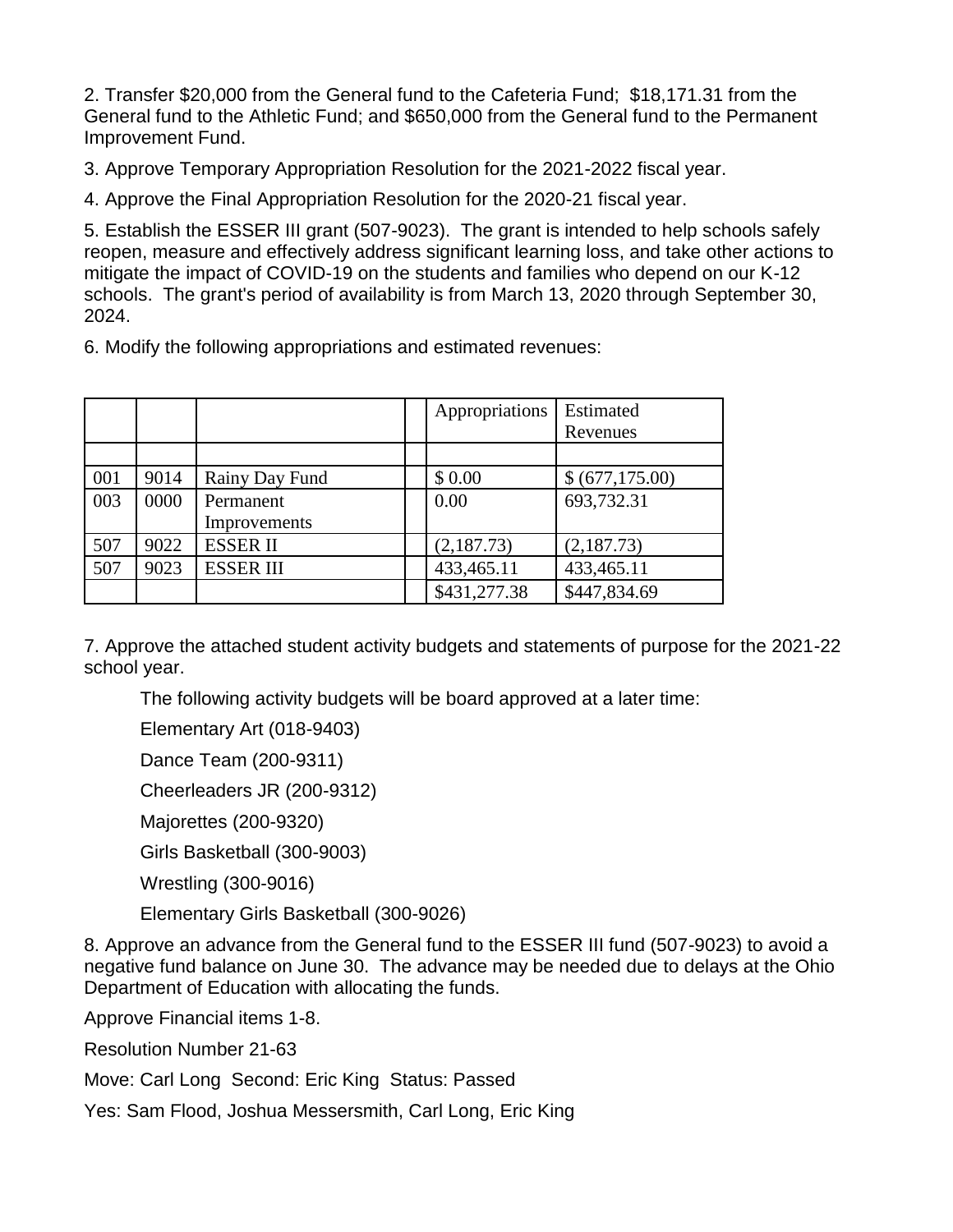### **Business**

1. Accept the resolution authorizing 2021-22 Membership in the Ohio High School Athletic Association.

2. Approve the Memorandum of Understanding between Mohawk Local School District and Marion Technical College for the purpose of the College Credit Plus Program for the 2021-22 school year.

3. Approve the salary schedule for JH/HS Principal, effective for the 2021-22 school year.

4. Approve the graduation date for the 2021-22 school year to be Sunday, May 29, 2022 at 2:00 p.m.

5. Approve the 2021-22 school fees as follows:

| <b>JH/HS Class Dues</b> | <b>JH/HS Technology</b> | 2026 \$30.00       |
|-------------------------|-------------------------|--------------------|
| 2022 \$20.00            | K-6 \$10.00             | 2027 \$30.00       |
| 2023 \$20.00            | 2022 \$30.00            |                    |
| 2024 \$20.00            | 2023 \$30.00            | <b>Parking Fee</b> |
| 2025 \$20.00            | 2024 \$30.00            | \$5.00             |
|                         | 2025 \$30.00            |                    |

6. Approve the agreement between the Seneca County General Health District and Mohawk Local Schools, for school nurse services, for the 2021-22 school year, in the amount of \$48,990 for 1,380 hours at \$35.50 per hour.

7. Approve the Mohawk Community Library's 2022 Budget.

Approve Business items 1-7.

Resolution Number 21-64

Move: Sam Flood Second: Eric King Status: Passed

Yes: Sam Flood, Joshua Messersmith, Carl Long, Eric King

## **Personnel**

1. Accept a letter of resignation from the following:

Cheryl McDannell - Custodian, effective July 1, 2021

Hannah Vogel - Aide, effective May 27, 2021

Tami Wallace - Elementary Principal, effective July 31, 2021

2. Issue Robert Chevalier a three-year Administrative Contract as Junior High/High School Principal, with four years of experience, commencing August 1, 2021 pending completion of all requirements.

3. Issue supplemental contracts to the following for the 2021-22 school year:

| HS Football - Carl Daniel - Assistant | HS Boys Basketball - Rick Ekleberry - |
|---------------------------------------|---------------------------------------|
| JH Cheer Advisor - Lisa Snyder        | Volunteer                             |
|                                       | Athletic Director - Chip Deitrich     |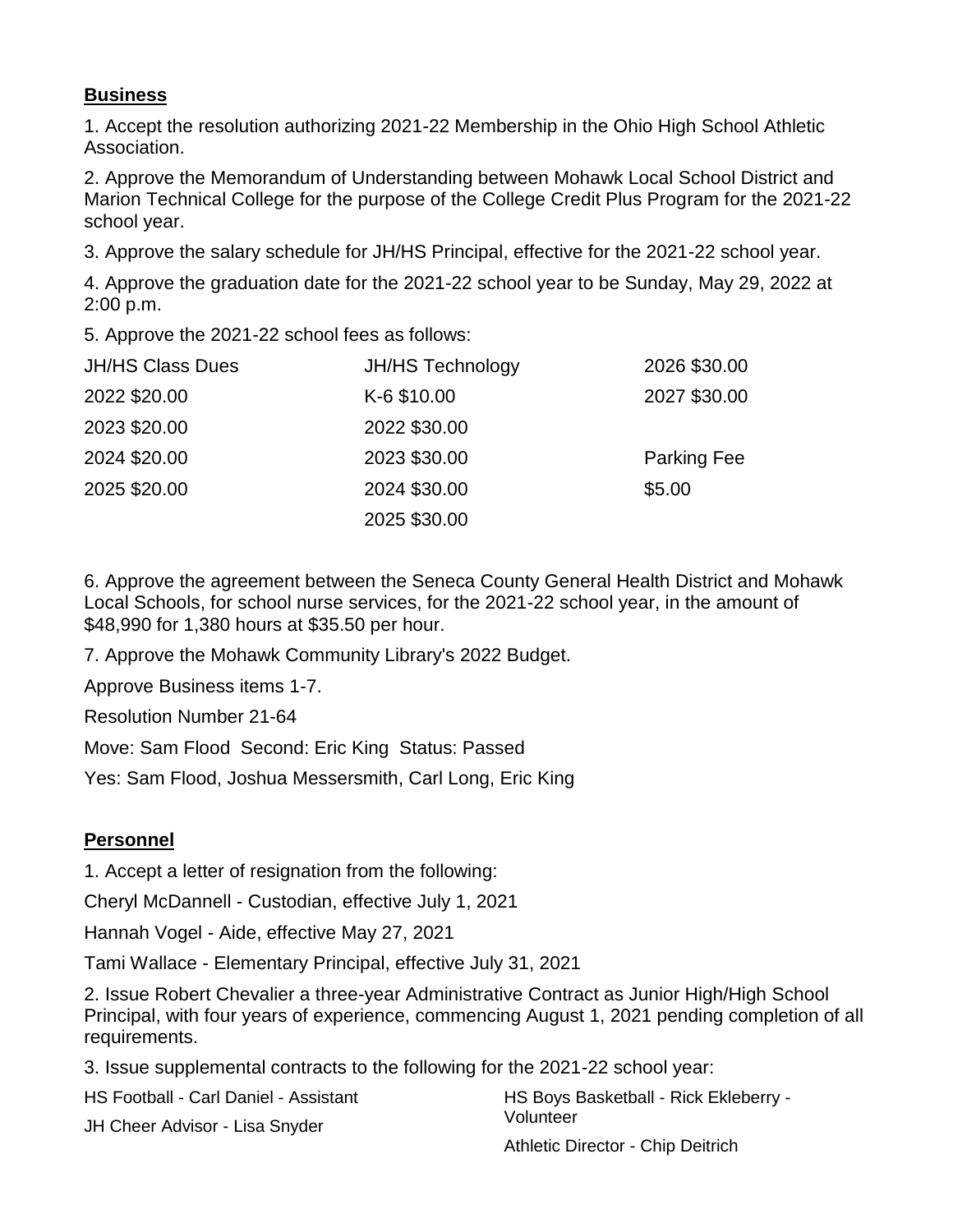| Assistant Athletic Director - Amy Kozel and<br>John Searfoss                                    | JHS Student Council - Becca McConnell & Brett<br>Wiedemann                              |
|-------------------------------------------------------------------------------------------------|-----------------------------------------------------------------------------------------|
| Elementary Band - Lynsey Hord<br><b>Musical Director - Maria Gerber</b>                         | HS Student Council - Amanda Baker & Danielle<br>Stansbery                               |
| Publications Advisor - Sunshine Cleveland                                                       | Foreign Language Club Advisor - Colleen Gase                                            |
| Pep Band - Lynsey Hord                                                                          | Foreign Language Club Advisor - Terri Wheeler<br>Play Technical Director - Maria Gerber |
| Majorette - Advisor - Shanna Price<br>Show Choir - Maria Gerber                                 | <b>JHS National Honor Society - Michelle Snay</b>                                       |
| HS Quiz Bowl Advisor - Crystal Bartley                                                          | HS National Honor Society - Crystal Bartley<br>Art Club Advisor - Abby Gottfried        |
| Assistant Musical (1 of 5) - Wendy Shellhouse<br>Assistant Musical (2 of 5) - Donnie Shellhouse | Senior Class Advisor (1of 2) - Sunshine<br>Cleveland                                    |
| Assistant Musical (3 of 5) - Jim Cook                                                           | Senior Class Advisor (2 of 2) - Terri Wheeler                                           |
| Assistant Musical (4 of 5) - David Arter<br>Assistant Musical (5 of 5) - Kay Karg               | JH Quiz Bowl Advisor - Michelle Snay                                                    |
| Junior Class Advisor (2) - Danielle Stansbery                                                   | Freshman Class Advisor - Michelle Snay<br>Sophomore Class Advisor - Maria Gerber        |
| Junior Class Advisor (2) - Brittany Shellhouse                                                  |                                                                                         |

4. Adjust the supplemental contracts that were approved on May 10, 2021, to reflect the correct 2021-22 school year for the following:

HS Football Zachary Hawkins - Assistant Eric Wilfer - Assistant John Oney - Assistant

**JH Football All splitting 3 contracts** 

Kyle Jacoby Brad Rice Jeff Justen Jim Barth

| <b>HS Boys Basketball</b>       | <b>HS Girls Basketball</b>   |
|---------------------------------|------------------------------|
| Mike Haynes - Varsity Assistant | Rodney Gilliland - Volunteer |

Brock Cleveland - JV

Bo Trusty - Freshman

Ryan McClain - Volunteer

5. Issue a supplemental contract to Aaron Ekleberry as a HS Assistant Track coach for the 2020-21 school year.

6. Adjust the previously approved FMLA leave on May 10, 2021 for Madeline Jones, to reflect that 9 weeks was requested.

7. Approve Family Medical Leave for Brian Pahl, beginning on May 12, 2021 ending May 21, 2021.

8. Issue Paige Donofrio a one-year teaching contract as a 4th Grade Math Teacher with 5 years of experience effective with the 2021 - 22 school year, pending completion of all requirements.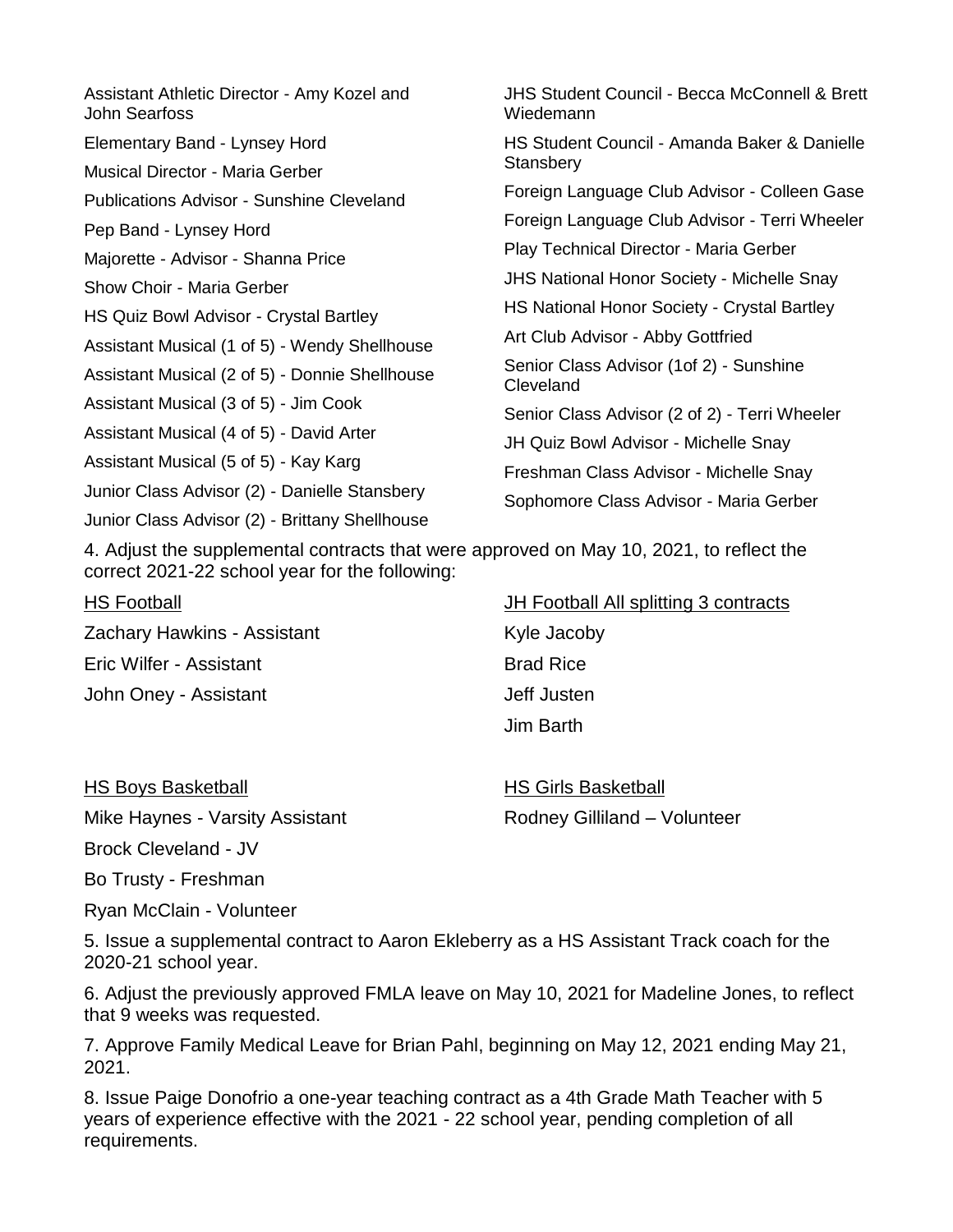Approve Personnel items 1-8. Resolution Number 21-65 Move: Carl Long Second: Sam Flood Status: Passed Yes: Sam Flood, Joshua Messersmith, Carl Long, Eric King

### **Discussion/Communication**

1. Grade 7-12 Technology Handbook (Discussion Attachment No. 2) 2. Overnight Trips - Out of State The Board will entertain out of state overnight trips on a case by case basis. Resolution Number 21-66 Move: Carl Long Second: Eric King Status: Passed Yes: Sam Flood, Joshua Messersmith, Carl Long, Eric King

### **Executive Session**

Entered into executive session to discuss the appointment, employment, dismissal, discipline, promotion, demotion, or compensation of an employee or official at 8:02 p.m.

Resolution Number 21-67 Move: Sam Flood Second: Eric King Status: Passed Yes: Sam Flood, Joshua Messersmith, Carl Long, Eric King Returned from Executive Session at 9:06 p.m.

Adjournment at 9:07 p.m. Resolution Number 21-68 Move: Sam Flood Second: Carl Long Status: Passed Yes: Sam Flood, Joshua Messersmith, Carl Long, Eric King

Mr. Joshua Messersmith, President

\_\_\_\_\_\_\_\_\_\_\_\_\_\_\_\_\_\_\_\_\_\_\_\_\_\_\_\_\_\_\_\_\_\_\_\_

\_\_\_\_\_\_\_\_\_\_\_\_\_\_\_\_\_\_\_\_\_\_\_\_\_\_\_\_\_\_\_\_\_\_\_\_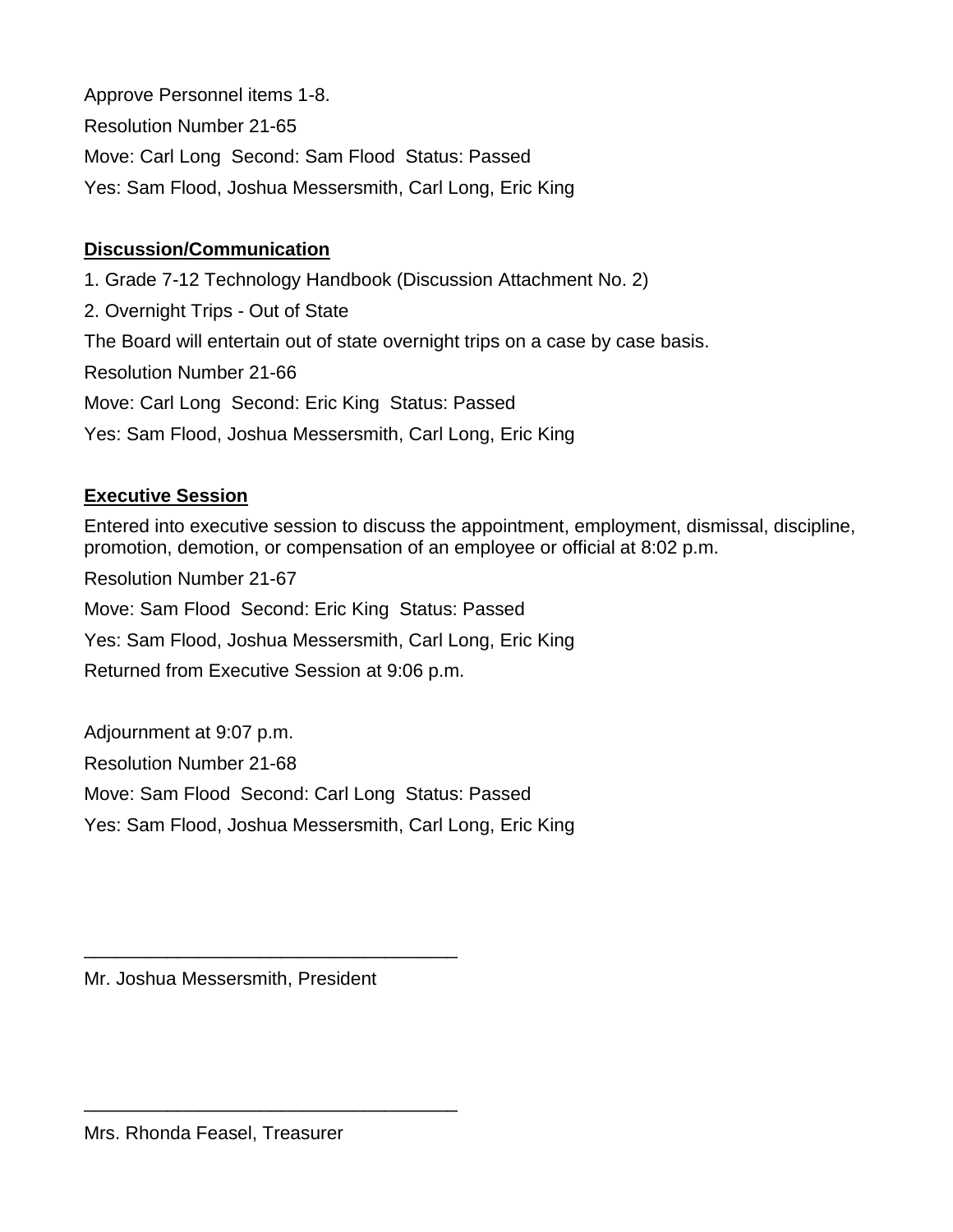Mohawk Local School District Mohawk Local Board Of Education July Regular Board Meeting Minutes Wednesday, July 7, 2021, 7:00 pm - 8:36 pm Mohawk MCI Building

### In Attendance

Carl Long; Eric King; Joshua Messersmith; Kathy Koehler; Sam Flood

Also present was Superintendent, Mark Burke and Treasurer, Rhonda Feasel

#### **Minutes**

#### **Executive Session**

Consideration for Executive Session to discuss the appointment, employment, dismissal, discipline, promotion, demotion, or compensation of an employee or official at 07:01 p.m.

Resolution Number 21-69

Move: Kathy Koehler Second: Eric King Status: Passed

Yes: Kathy Koehler, Sam Flood, Joshua Messersmith, Carl Long, Eric King

Returned from Executive Session at 07:13 p.m.

Approve the minutes for the regular meeting held on June 14, 2021 at 7:00 p.m. in the Mohawk Community Center.

Resolution Number 21-70

Move: Carl Long Second: Sam Flood Status: Passed

Yes: Sam Flood, Joshua Messersmith, Carl Long, Eric King

Abstain: Kathy Koehler

### **Financial**

1. Approve the financial reports for June 2021.

2. Approve a contract with Julian & Grube, Inc. for completion of the cost report for Medicaid School Program (MSP). The cost reporting period is July 1, 2021 to June 30, 2022 and July 1, 2022 to June 30, 2023. The estimated cost is \$1,700 per cost reporting period.

3. Approve the attached student activity budgets and statements of purpose for the 2021-22 school year.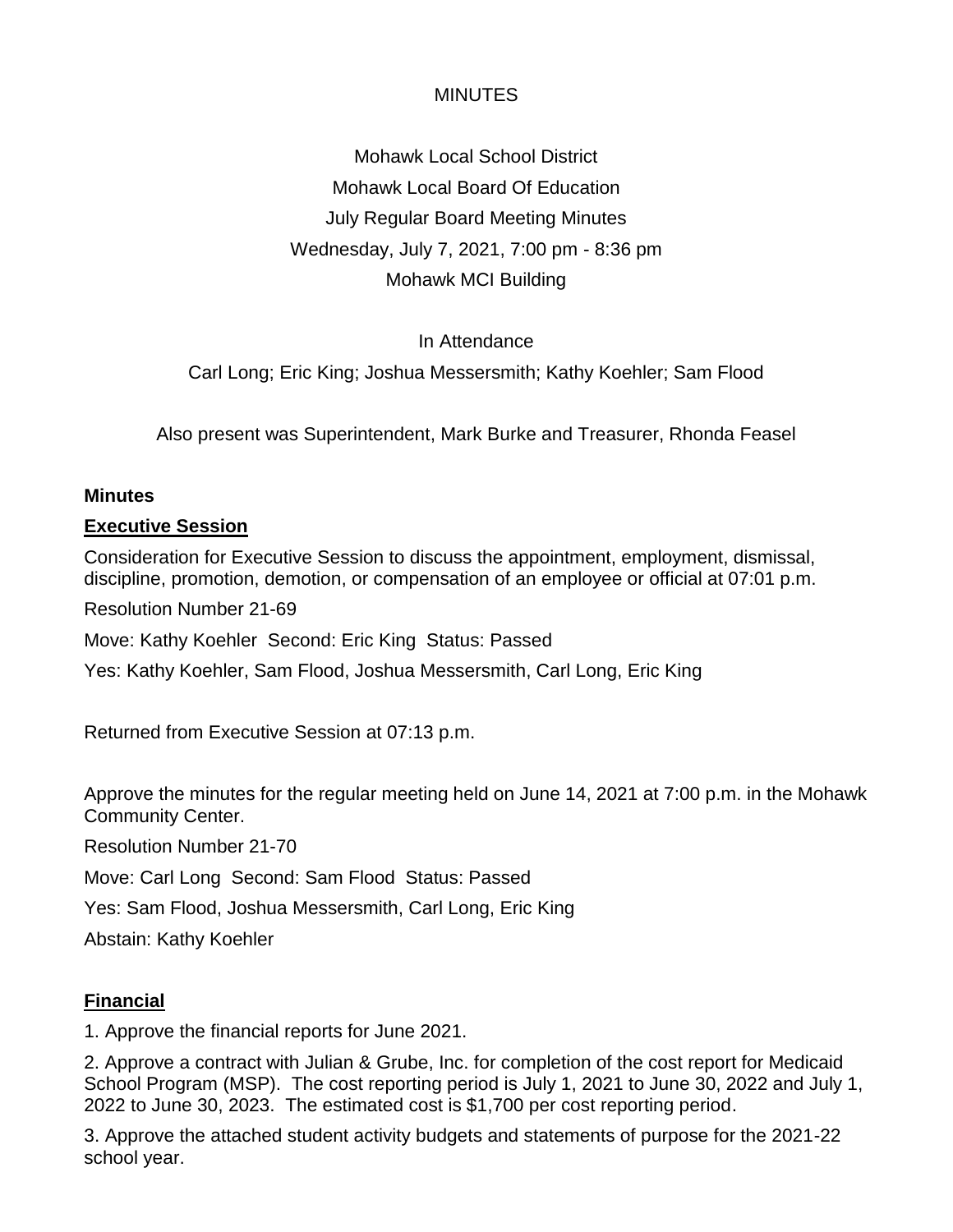The following activity budgets will be board approved at a later time:

Elementary Art (018-9403)

Cheerleaders JR (200-9312)

Majorettes (200-9320)

Wrestling (300-9016)

4. Direct the Treasurer to transfer 20% of the net income tax proceeds collected during fiscal year 2022 to the Permanent Improvement Fund.

5. Approve a Memorandum of Agreement for Deposit of Public Funds with the First National Bank of Sycamore for the period beginning August 23, 2021 and ending August 23, 2026.

Approve Financial items 1-5.

Resolution Number 21-71

Move: Kathy Koehler Second: Carl Long Status: Passed

Yes: Kathy Koehler, Sam Flood, Joshua Messersmith, Carl Long, Eric King

### **Business**

1. Approve the following lunch prices for the 2021-22 school year:

K-6 \$2.75

7-12 \$3.25

Breakfast \$1.65

Hot Bar \$3.50

Adult lunch \$4.05 \* increase

Adult breakfast \$2.00 \* increase

Student milk \$.40

Adult milk \$.40

2. Accept the proposal from UIS Insurance and Investments to provide liability, vehicle and property insurance for the school district at a cost of \$46,582 effective July 1, 2021 to June 30, 2022. This coverage does not include certified acts of terrorism.

3. Approve the Grade 7-12 Technology Handbook.

4. Approve the non-certified administrator salary schedule for the Food Service Supervisor, Transportation Supervisor, and Maintenance Supervisor, for the 2021-22 and 2022-23 school year.

Approve Business items 1-4.

Resolution Number 21-72

Move: Sam Flood Second: Kathy Koehler Status: Passed

Yes: Kathy Koehler, Sam Flood, Joshua Messersmith, Carl Long, Eric King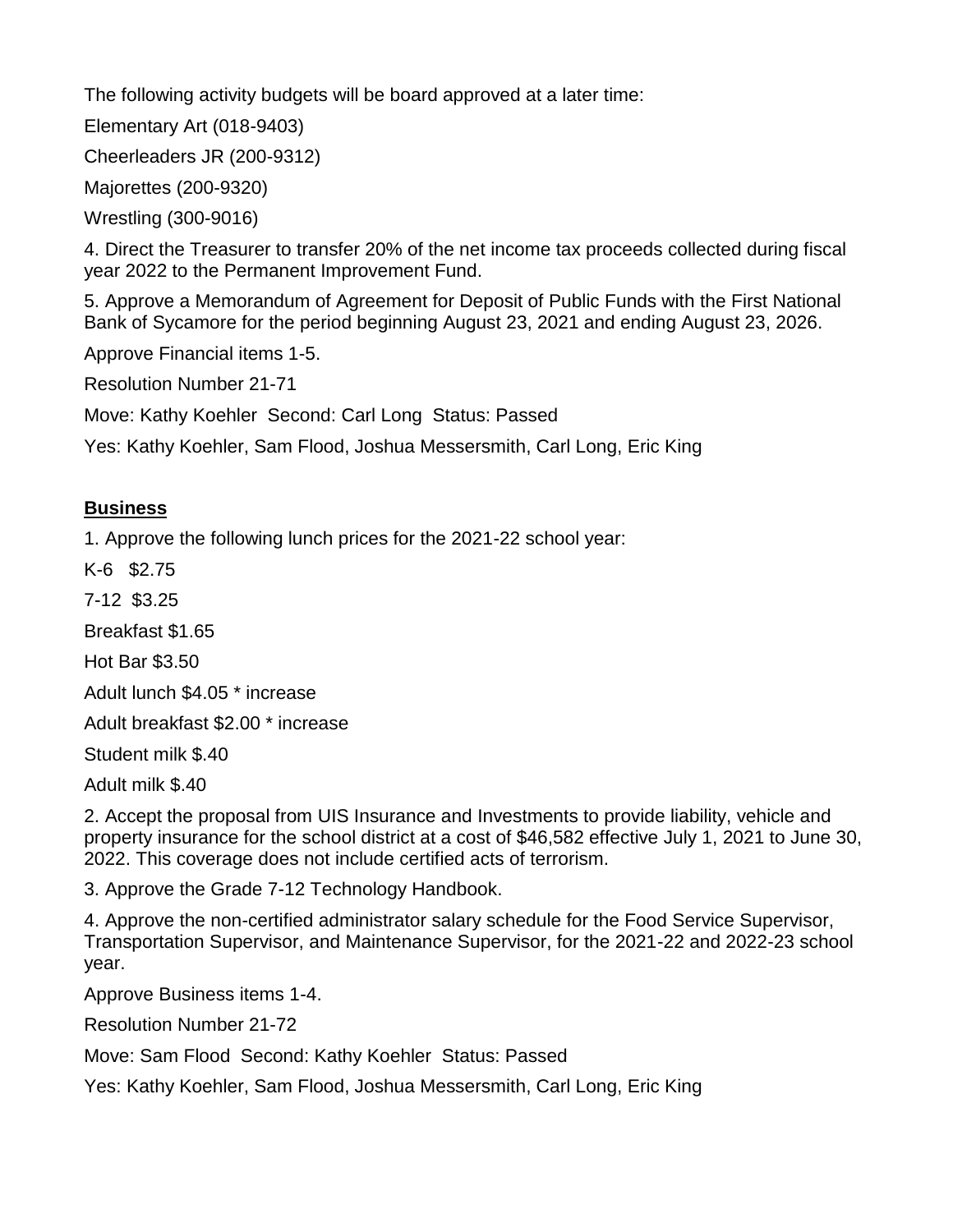### **Personnel**

1. Issue supplemental contracts to the following for the 2021-22 school year, pending completion of all requirements:

Marching Band Director - Lynsey Hord

JV Golf - Tyler Tusing

2. Issue a one-year substitute contract to the following for the 2021-22 school year:

**Teacher** 

| Morgan Beat              | Hunter Hemminger      | <b>Christopher Rieman</b> |
|--------------------------|-----------------------|---------------------------|
| Kelli Burns              | Larry Hodge           | Donna Sexton              |
| <b>Melissa Cleveland</b> | <b>Daniel Hopkins</b> | Penny Snook               |
| Michael Dean             | <b>Richard Hughes</b> | <b>Scott Urban</b>        |
| <b>Gregory Distel</b>    | Marianna Jump         |                           |
| Julie Ekleberry          | <b>Michelle Kline</b> | Cafeteria                 |
| Dennis Eyestone          | <b>Bobbie Korte</b>   | Samantha Brunty           |
| <b>Sherry Frankart</b>   | John Lyons            | <b>Cathy Ekleberry</b>    |
| <b>Wanda Fruth</b>       | <b>Vicki Parker</b>   | Patricia Harper           |
| Joseph Gase              | Megan Pfleiderer      | <b>Kristy Rettig</b>      |
| Donna Goshe              | Jeanette Plisky       | <b>Wendy Shellhouse</b>   |
| <b>Rebecca Gottfried</b> | <b>Paul Porter</b>    | <b>Harry Traxler</b>      |
| <b>Drew Hanley</b>       | Karolyn Rebon         | Kathleen Walp             |
|                          |                       |                           |
| <b>Bus Driver</b>        | <b>Custodian</b>      | <b>Secretary</b>          |
| <b>Becky Clouse</b>      | Brenda Beakman        | Danielle Bogner           |
| <b>Greg Distel</b>       | <b>Becky Clouse</b>   | Deb Kurtz                 |
| <b>Brandi Ekleberry</b>  | <b>Jeff Hosler</b>    |                           |
| Dan Kimmet               | Danielle Lange        | <b>Nurse</b>              |
| <b>Clint Lease</b>       | <b>Robin Paulus</b>   | <b>Rita Schank</b>        |
| <b>Harry Traxler</b>     | Lisa Snyder           | <b>Kate Doepker</b>       |

3. Issue Wendy Shelhouse a Summer Aide contract to fulfill a students IEP, effective June 1st, 2021.

4. Accept a letter of resignation from the following:

Nathan Weinandy

Lori Fox - Cafeteria Worker - Effective May 27, 2021

Maria Gerber - Music Teacher, Choir Director, Musical Director, Show Choir Director, Sophomore Class Advisor - Effective June 23, 2021

Dianna Walton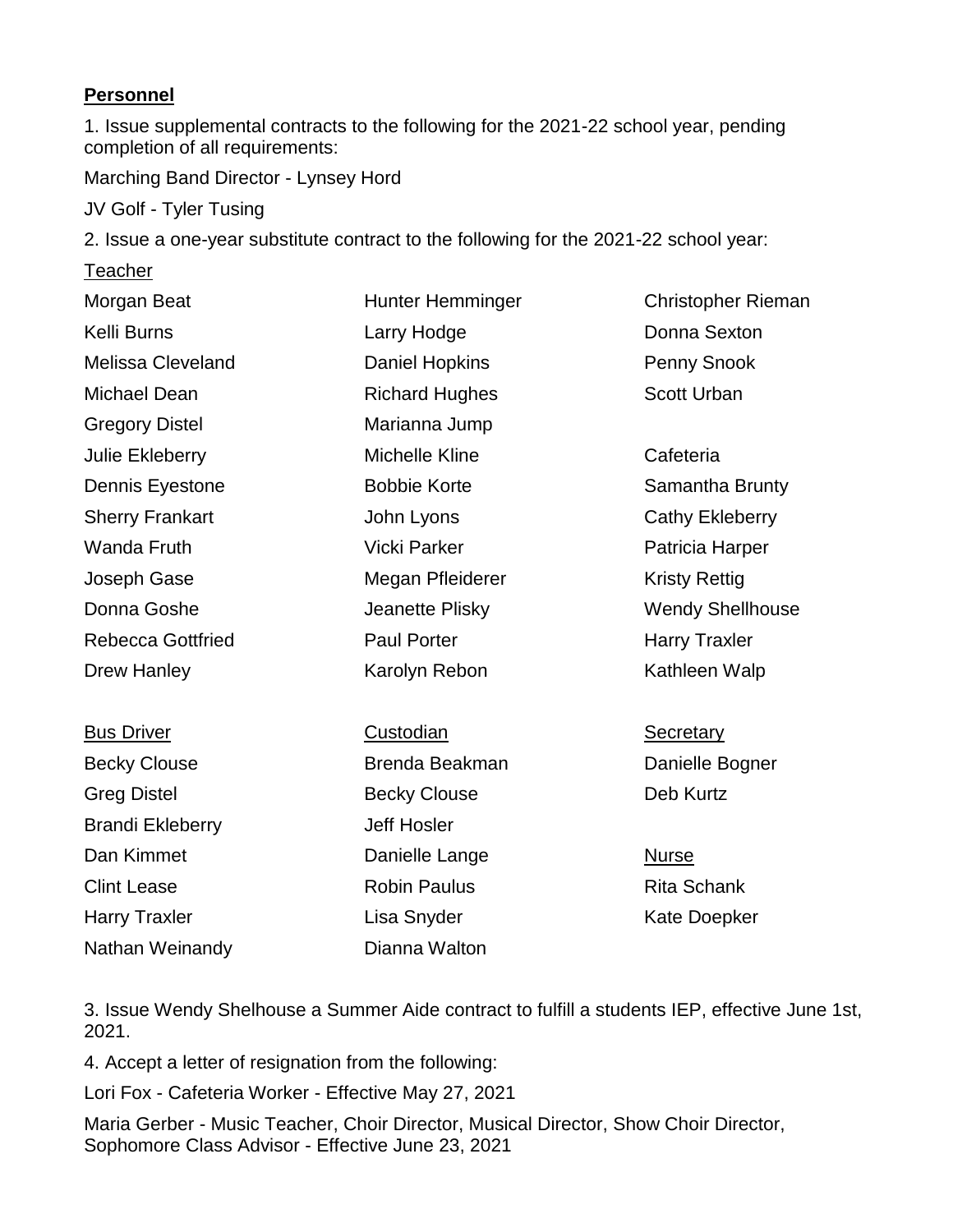Jessica Ault - Math Teacher -July 31, 2021

Nate Lofay - Wrestling Coach - Effective June 14, 2021

Chelsea Bilger - K-2 Intervention Specialist - Effective July 13, 2021

5. Approve an amended administrative contract for the school years of 2021-2022 and 2022- 2023 for Brooke Bowlin as the Elementary School Principal.

6. Issue Jennifer Birney a three-year Administrative Contract as JH/HS Assistant Principal and Special Education Director, commencing on August 1, 2021 pending completion of all requirements.

7. Approve a five-year non-certified administrator contract for the following, commencing on July 1, 2021:

Jason Price - Transportation Supervisor

Pam Risner - Food Service Supervisor

Tim Davidson - Maintenance Supervisor

Approve Personnel items 1-7.

Resolution Number 21-73

Move: Eric King Second: Kathy Koehler Status: Passed

Yes: Kathy Koehler, Sam Flood, Joshua Messersmith, Carl Long, Eric King

### **Addendum**

#### Personnel

1. Issue supplemental contracts to the following for the 2021-22 school year, pending completion of all requirements:

Kaela Wentling - JH Game Manager (1/3 contract)

Approve Personnel Section, addendum item 1

Resolution Number 21-74

Move: Kathy Koehler Second: Sam Flood Status: Passed

Yes: Kathy Koehler, Sam Flood, Joshua Messersmith, Carl Long, Eric King

### **Donation**

1. Accept a donation from the Athletic Boosters for the Gary Cooper Scholarship, in the amount of \$630.

Approve Donation item 1.

Resolution Number 21-75

Move: Carl Long Second: Kathy Koehler Status: Passed

Yes: Kathy Koehler, Sam Flood, Joshua Messersmith, Carl Long, Eric King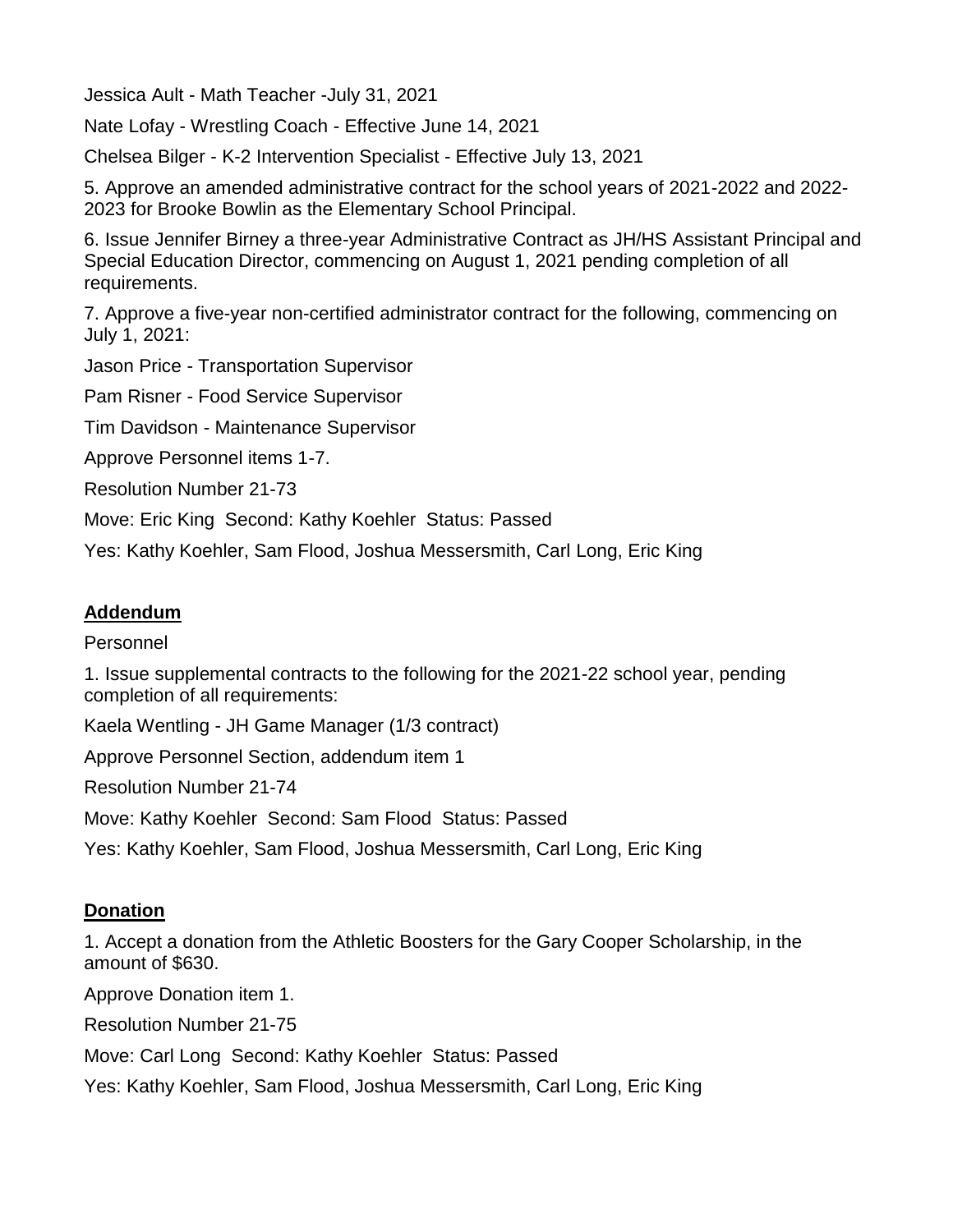### **Discussion/Communication**

- 1. JH/HS Student Handbook
- 2. 2021-22 Athletic Handbook
- 3. Vouchers Hurt Ohio Schools
- 4. Elementary Handbook
- 5. Non-Certified Employee Handbook
- 6. 2021-22 Ticket Prices
- 7. COPS Loan/ HVAC
- 8. August Board Meeting August 9, 2021

Special Board Meeting will be July 28th, 2021 at 7:00 p.m. to discuss the appointment, employment, dismissal, discipline, promotion, demotion, or compensation of an employee or official.

Approve Discussion/Communication item numbers 1 and 4, JH/HS Student Handbook and Elementary Handbook

Resolution Number 21-76

Move: Carl Long Second: Eric King Status: Passed

Yes: Kathy Koehler, Sam Flood, Joshua Messersmith, Carl Long, Eric King

Approve Discussion/Communication item number 2, 2021-22 Athletic Handbook

Resolution Number 21-77

Move: Carl Long Second: Eric King Status: Passed

Yes: Sam Flood, Joshua Messersmith, Carl Long, Eric King

No: Kathy Koehler

Approve Discussion/Communication item number 6, 2021-22 Ticket Pricing with the alteration of not assessing a \$20 fee to students currently involved in a sport.

Resolution Number 21-78

Move: Sam Flood Second: Carl Long Status: Passed

Yes: Kathy Koehler, Sam Flood, Joshua Messersmith, Carl Long, Eric King

Adjournment at 08:36 p.m. Resolution Number 21-79 Move: Eric King Second: Kathy Koehler Status: Passed Yes: Kathy Koehler, Sam Flood, Joshua Messersmith, Carl Long, Eric King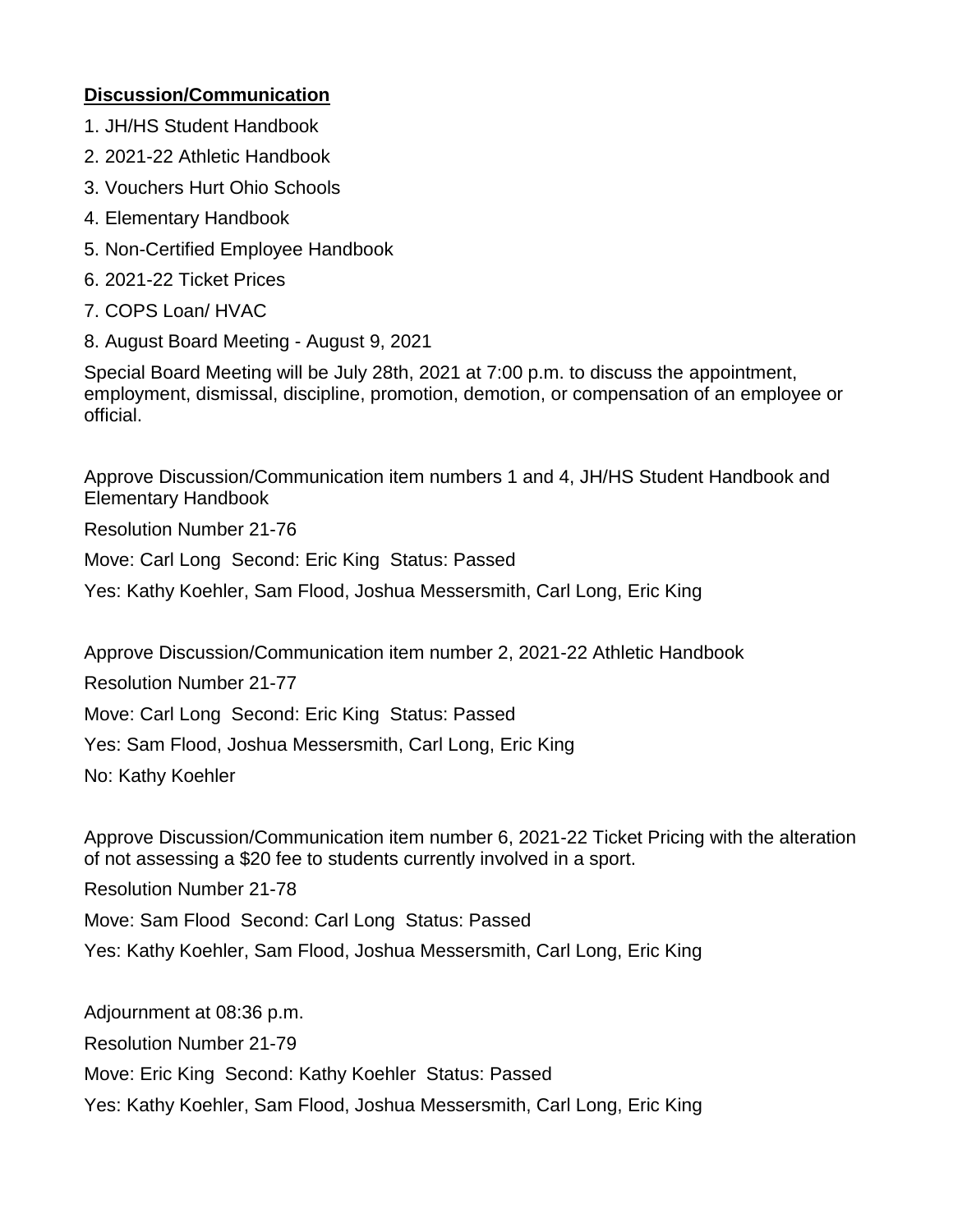Mr. Joshua Messersmith, President

\_\_\_\_\_\_\_\_\_\_\_\_\_\_\_\_\_\_\_\_\_\_\_\_\_\_\_\_\_\_\_\_\_\_\_\_

\_\_\_\_\_\_\_\_\_\_\_\_\_\_\_\_\_\_\_\_\_\_\_\_\_\_\_\_\_\_\_\_\_\_\_\_

Mrs. Rhonda Feasel, Treasurer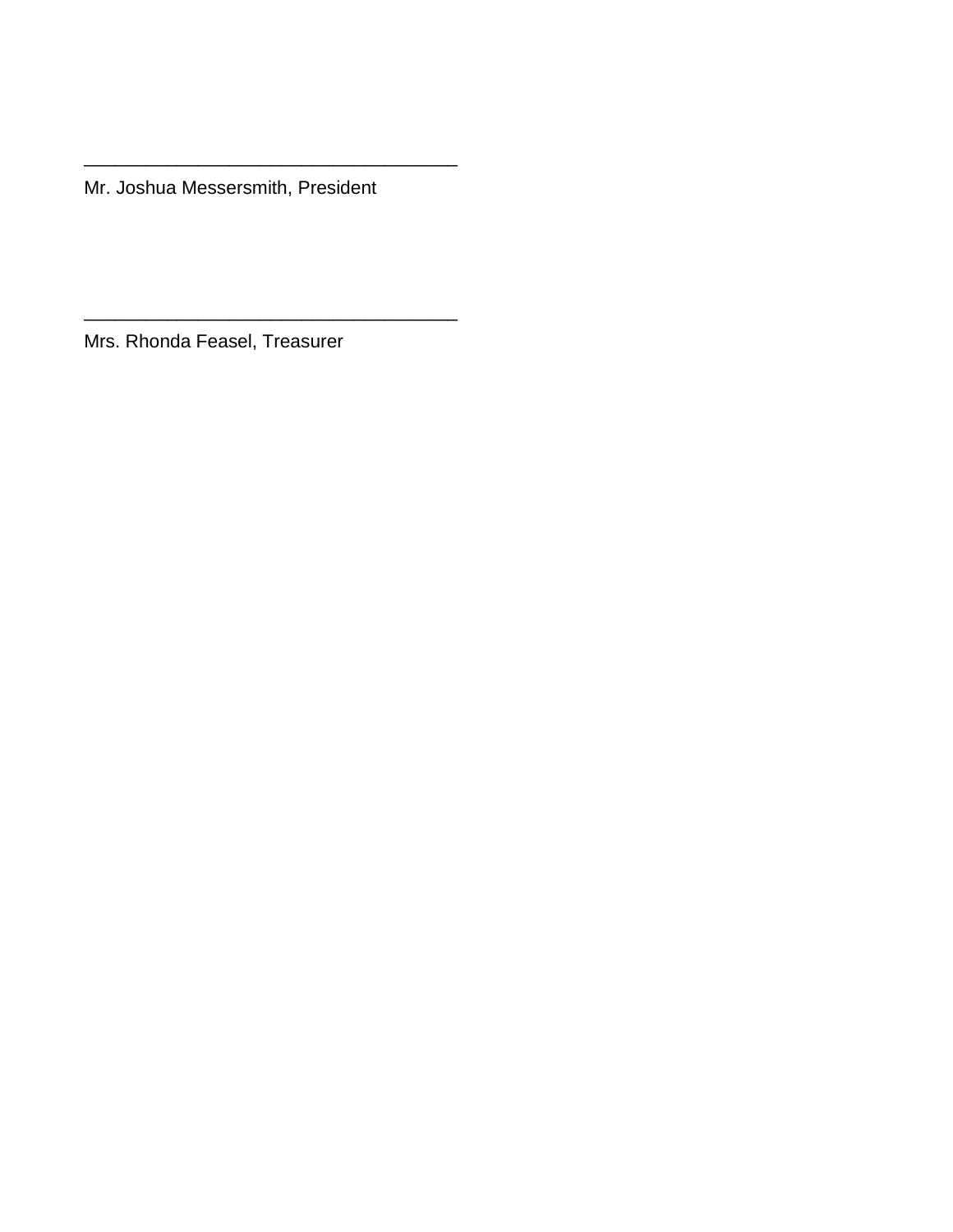Mohawk Local School District Mohawk Local Board Of Education July Special Board Meeting Minutes Wednesday, July 28, 2021, 7:00 pm - 7:02 pm Mohawk MCI Building

### In Attendance

Carl Long; Eric King; Joshua Messersmith; Kathy Koehler; Sam Flood

Also present were Superintendent, Mark Burke and Treasurer, Rhonda Feasel.

#### **Minutes**

### **Personnel**

1. Issue a one-year substitute contract to the following for the 2021-22 school year:

**Teacher** 

Elizabeth Buko-Kiesel

Bruce Hannam

2. Issue a supplemental contract for the 2021-22 school year to the following, pending completion of all requirements:

Kaycee Hallett - Elementary Cross Country

Tonya Trusty - JV Volleyball

Stefanie Hushour -Varsity Football Cheer Coach

Brad Rice - Varsity Wrestling Coach

3. Issue a one-year teaching contract to Wyatt Price as JH/HS Music Teacher, with 0 years of experience, effective for the 2021-22 school year, pending completion of all requirements.

4. Issue a 9-month contract to Robin Paulus as P.M. Custodian, with 1 year of experience, pending completion of all requirements.

5. Issue a one-year teaching contract to Kelly Schmits as HS Math Teacher, with 7 years of experience, effective with the 2021-22 school year, pending completion of all requirements.

6. Issue a one-year teaching contract to Colleen Reynolds as K-2 Intervention Specialist, with 0 years of experience, effective with the 2021-22 school year, pending completion of all requirements.

Approve Personnel section items 1-6.

Resolution Number 21-80

Move: Sam Flood Second: Eric King Status: Passed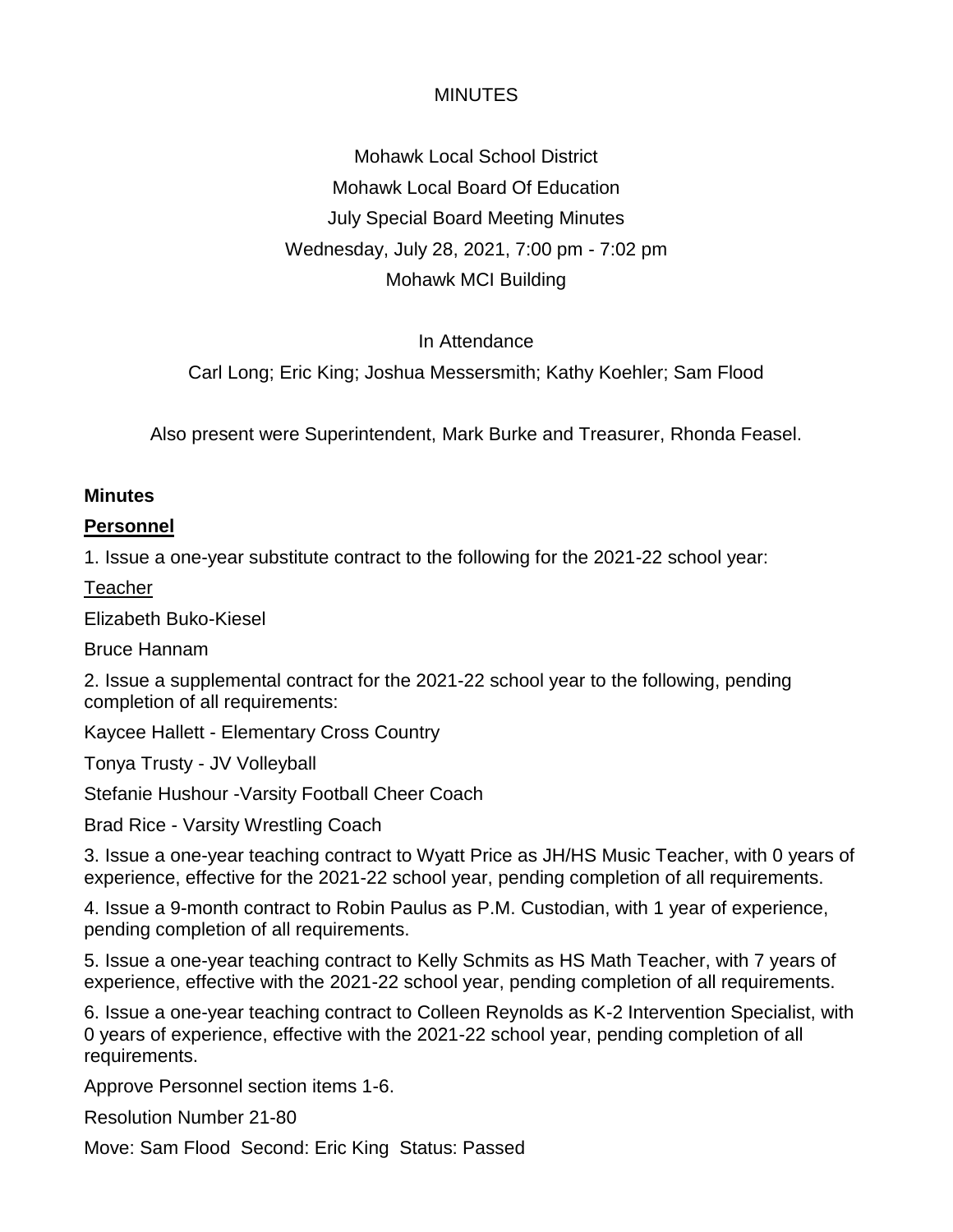Yes: Kathy Koehler, Sam Flood, Joshua Messersmith, Carl Long, Eric King

### **Addendum**

1. Issue a five-year non-certified administrator contract to Jacob Molyet as Technology Director, commencing August 1, 2021.

Approve addendum items 1-1

Resolution Number 21-81

Move: Eric King Second: Carl Long Status: Passed

Yes: Kathy Koehler, Sam Flood, Joshua Messersmith, Carl Long, Eric King

Adjournment at 07:02 p.m.

Resolution Number 21-82

Move: Kathy Koehler Second: Eric King Status: Passed

Yes: Kathy Koehler, Sam Flood, Joshua Messersmith, Carl Long, Eric King

Mr. Joshua Messersmith, President

\_\_\_\_\_\_\_\_\_\_\_\_\_\_\_\_\_\_\_\_\_\_\_\_\_\_\_\_\_\_\_\_\_\_\_\_

\_\_\_\_\_\_\_\_\_\_\_\_\_\_\_\_\_\_\_\_\_\_\_\_\_\_\_\_\_\_\_\_\_\_\_\_

Mrs. Rhonda Feasel, Treasurer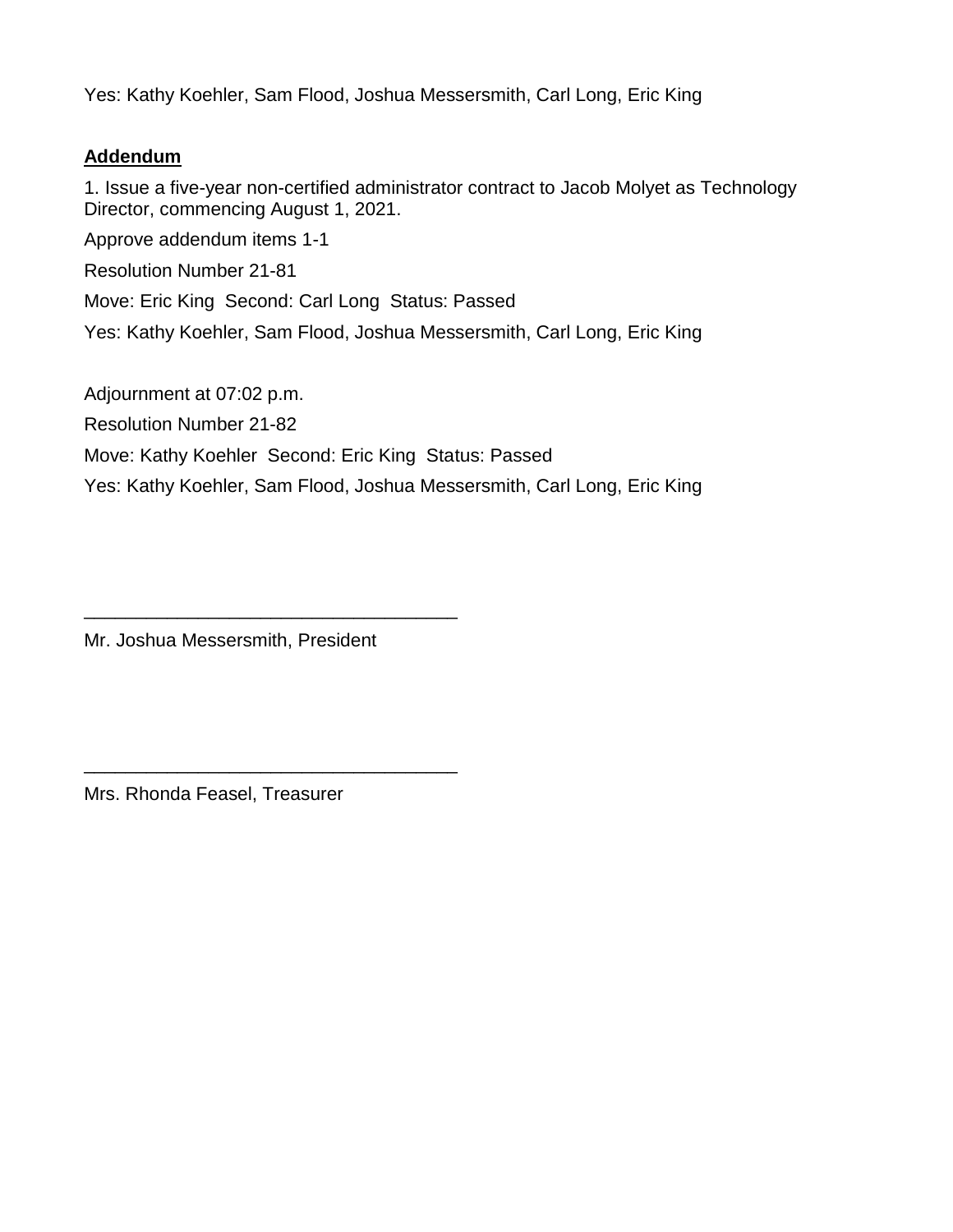Mohawk Local School District Mohawk Local Board Of Education August Regular Board Meeting Minutes Monday, August 9, 2021, 7:00 pm - 8:46 pm Mohawk MCI Building

### In Attendance

Carl Long; Eric King; Joshua Messersmith; Kathy Koehler; Sam Flood Also present was Superintendent, Jeffrey Holbrook and Treasurer, Rhonda Feasel

### **Minutes**

Approve the minutes for the regular meeting held on July 7, 2021 at 07:00 p.m. and the special meeting held on July 28, 2021, at 07:00 p.m. in the Mohawk Community Center.

Resolution Number 21-83

Move: Sam Flood Second: Eric King Status: Passed

Yes: Kathy Koehler, Sam Flood, Joshua Messersmith, Carl Long, Eric King

## **Financial**

1. Approve the financial reports for July.

2. Approve the establishment of the governmental special revenue fund 019-9022, FFA - ARCOP Fund, and all associated appropriations. This fund will be used to track all receipts from the Ohio FFA Foundation and expenditures associated with professional education displays about milk, bee and pollination, and GMOs at in-school and public events. The grant will be funded in the amount of \$4,500.

3. Approve the Athletic Official Fund (\$8,511) through Arbiter Pay for the fall sports season per Board Policy No. 6620 in the care of Chip Dietrich.

4. Approve the attached student activity budgets and statements of purpose for the 2021-22 school year. Wrestling (300-9016)

The following budgets will be board approved at a later time:

Elementary Art (018-9403)

Cheerleaders JR (200-9312)

Majorettes (200-9320)

Approve Financial items 1-4.

Resolution Number 21-84

Move: Kathy Koehler Second: Eric King Status: Passed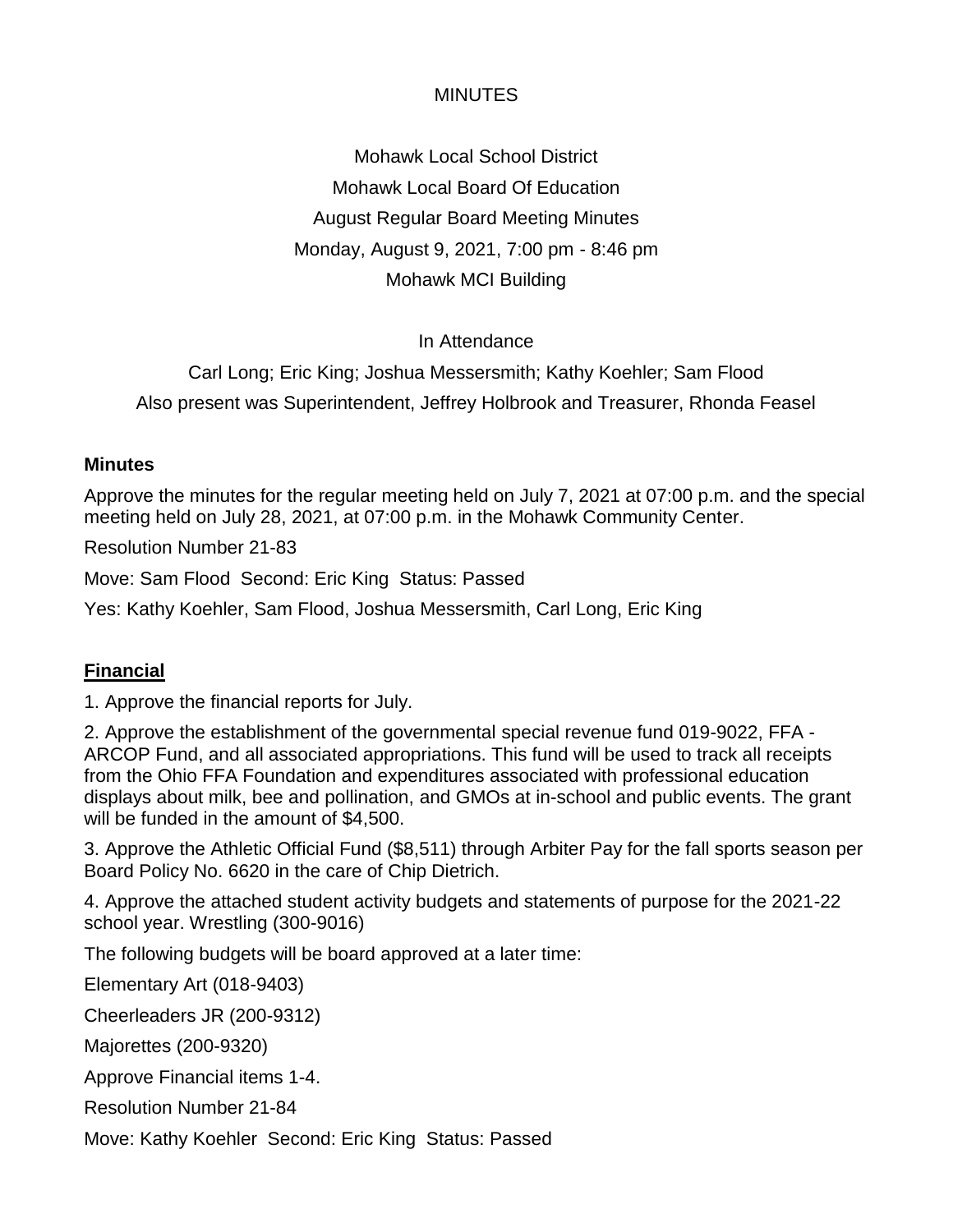Yes: Kathy Koehler, Sam Flood, Joshua Messersmith, Carl Long, Eric King

### **Business**

1. Enter into an agreement with the North Central Ohio Educational Service Center (ESC) to provide services to assist the District in obtaining reimbursement for Medicaid-eligible expenses incurred under the Ohio Medicaid School Program (OMSP) for claims with dates of service from July 1, 2021 through June 30, 2022.

2. Enter into an agreement with the North Central Ohio Educational Service Center (ESC) to provide ESY Occupational Therapy services with dates of service from June 1, 2021 through August 16, 2021.

3. Approve the following overnight trip request:

Greenhand FFA Camp - October 10-11, 2021 - Camp Glen in Tiffin, Ohio

4. Authorize the Superintendent to hire athletic and music event workers for the 2021-22 school year without further Board approval.

5. Enter into an agreement with the North Central Ohio Educational Service Center (ESC) and the Mental Health and Recovery Services Board of Seneca, Sandusky and Wyandot County to assist in the implementation of behavioral health services.

6. Accept the Memorandum of Understanding between the Mohawk Local School District Board of Education and the Mohawk Education Association for the purpose of OTES 2.0.

Approve Business items 1-6.

Resolution Number 21-85

Move: Kathy Koehler Second: Sam Flood Status: Passed

Yes: Kathy Koehler, Sam Flood, Joshua Messersmith, Carl Long, Eric King

#### **Personnel**

1. Accept a letter of resignation from the following:

Tim Davidson - Maintenance Director - effective December 31, 2021

2. Issue supplemental contracts to the following for the 2021-22 school year:

Duane Coldiron - JV Girls Basketball

Morgan Noftz - Freshman Volleyball

Cody Kidwell - HS Assistant Football

Lori Kalb - Sophomore Class Advisor

Amber Mills - 7th Grade Volleyball Coach

Donna Peterson - 8th Grade Volleyball Coach

Christine Bennington - Dance Team Coach

Robert McDermott - Esports Advisor

3. Issue a one-year substitute contract to the following for the 2021-22 school year: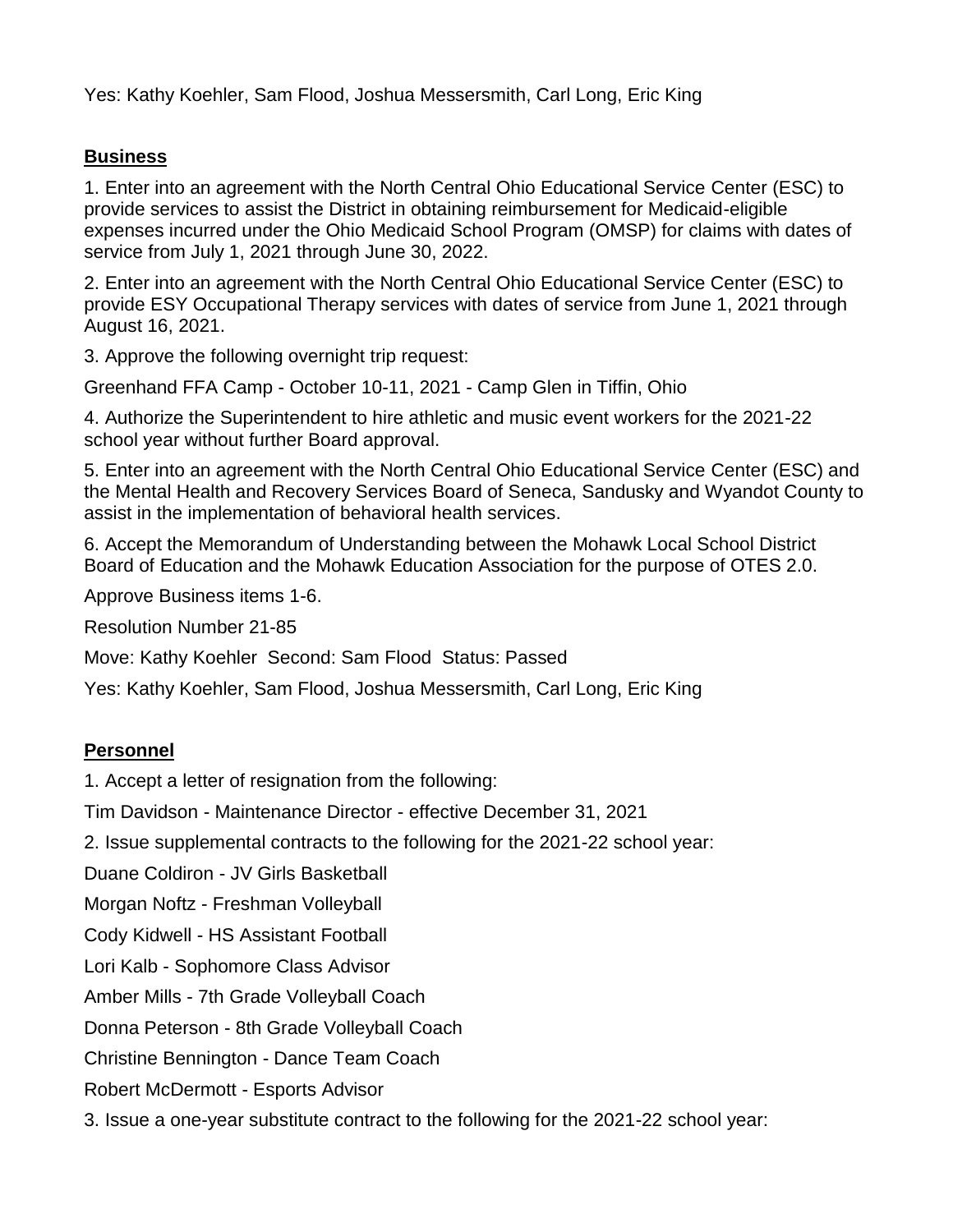| Donna Goshe              | <b>Bobbie Korte</b>       |
|--------------------------|---------------------------|
| <b>Rebecca Gottfried</b> | John Gregory Lyons        |
| Drew Hanley              | <b>Vicki Parker</b>       |
| <b>Bruce Hannam</b>      | Megan Pfleiderer          |
| Mary Haynes              | Jeanette Plisky           |
| Hunter Hemminger         | <b>Paul Porter</b>        |
| Larry Hodge              | Karolyn Rebon             |
| Daniel Hopkins           | <b>Christopher Rieman</b> |
| <b>Richard Hughes</b>    | Donna Sexton              |
| Marianna Jump            | <b>Penny Snook</b>        |
| Susan King               | <b>Scott Urban</b>        |
| Michelle Kline           |                           |
|                          |                           |

#### Aide

| Danielle Bogner | Joseph Gase               | Donna Sexton       |
|-----------------|---------------------------|--------------------|
| Kelli Burns     | <b>Bobbie Korte</b>       | <b>Penny Snook</b> |
| Debra Garber    | <b>Christopher Rieman</b> |                    |

4. Appoint Sam Flood as the delegate and Carl Long as the alternate delegate for the OSBA Conference on November 7, 8, 9, 2021.

5. Approve Family Medical Leave for Andrew Bender, beginning on or around August 11, 2021, ending approximately three weeks later.

Approve Personnel items 1- 5.

Resolution Number 21-86

Move: Carl Long Second: Kathy Koehler Status: Passed

Yes: Kathy Koehler, Sam Flood, Joshua Messersmith, Carl Long

Abstain: Eric King

#### **Donation**

1. Accept a donation from the Mohawk Athletic Boosters for the Gary Cooper Scholarship, in the amount of \$3,325.

Approve Donation items 1-1.

Resolution Number 21-87

Move: Carl Long Second: Kathy Koehler Status: Passed

Yes: Kathy Koehler, Sam Flood, Joshua Messersmith, Carl Long, Eric King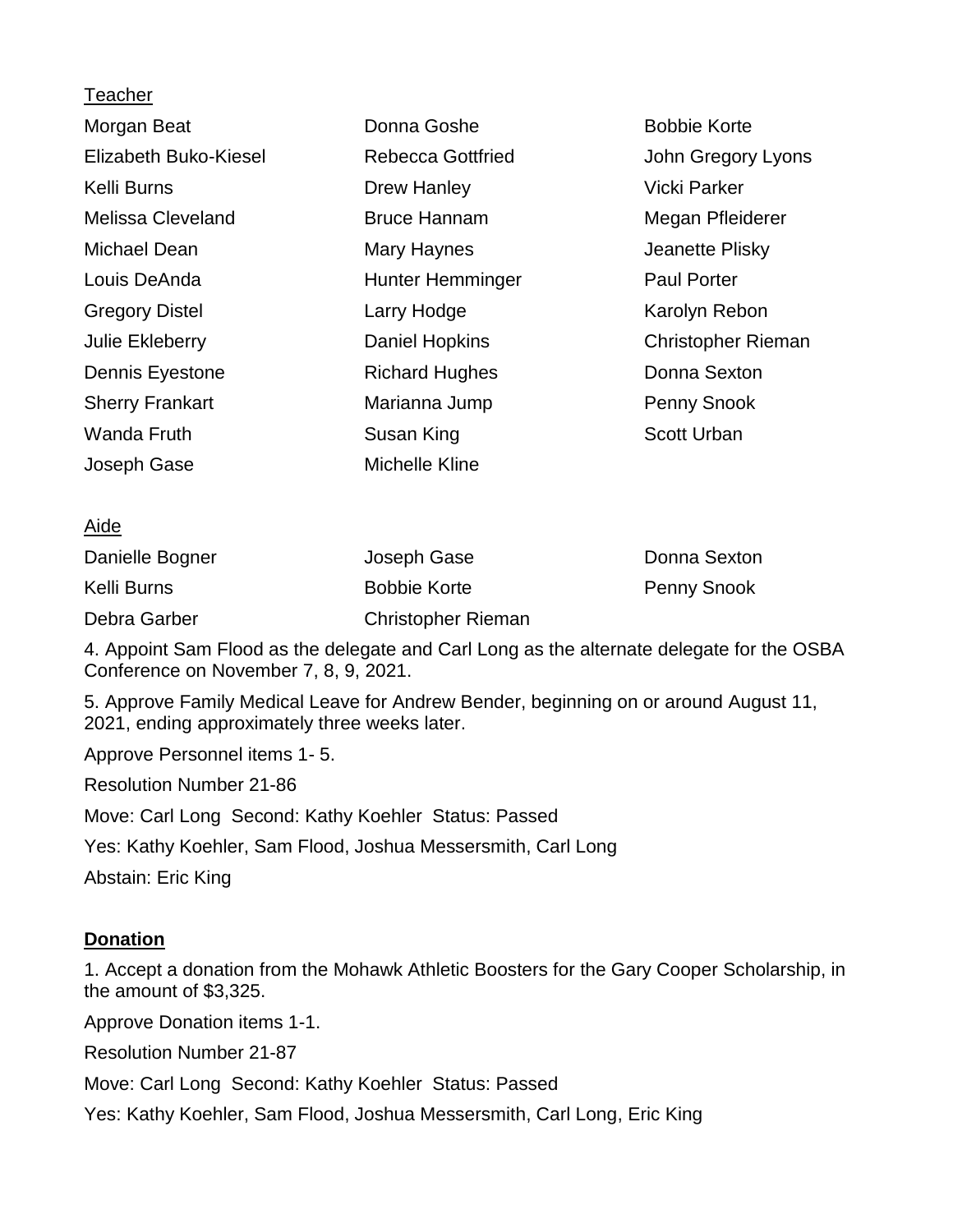### **Discussion/Communication**

Commend the Mohawk Maintenance Department for an outstanding job of getting the buildings and grounds in order for the start of another school year.

Mohawk Mobile App

Vouchers Hurt Ohio National FFA Convention - October 27-30, 2021 - Indianapolis, Indiana Resolution Number 21-88 Move: Carl Long Second: Eric King Status: Passed Yes: Kathy Koehler, Sam Flood, Joshua Messersmith, Carl Long, Eric King

Masks on school buses Resolution Number 21-89 Move: Sam Flood Second: Joshua Messersmith Status: Passed Yes: Kathy Koehler, Sam Flood, Joshua Messersmith, Carl Long, Eric King

### **Executive Session**

Consideration for Executive Session to evaluate the Treasurer at 7:59 p.m. Resolution Number 21-90 Move: Sam Flood Second: Carl Long Status: Passed Yes: Kathy Koehler, Sam Flood, Joshua Messersmith, Carl Long, Eric King

Returned from Executive Session at 8:45 p.m.

Adjournment at 8:46 p.m. Resolution Number 21-91 Move: Kathy Koehler Second: Carl Long Status: Passed Yes: Kathy Koehler, Sam Flood, Joshua Messersmith, Carl Long, Eric King

Mr. Joshua Messersmith, President

\_\_\_\_\_\_\_\_\_\_\_\_\_\_\_\_\_\_\_\_\_\_\_\_\_\_\_\_\_\_\_\_\_\_\_\_

\_\_\_\_\_\_\_\_\_\_\_\_\_\_\_\_\_\_\_\_\_\_\_\_\_\_\_\_\_\_\_\_\_\_\_\_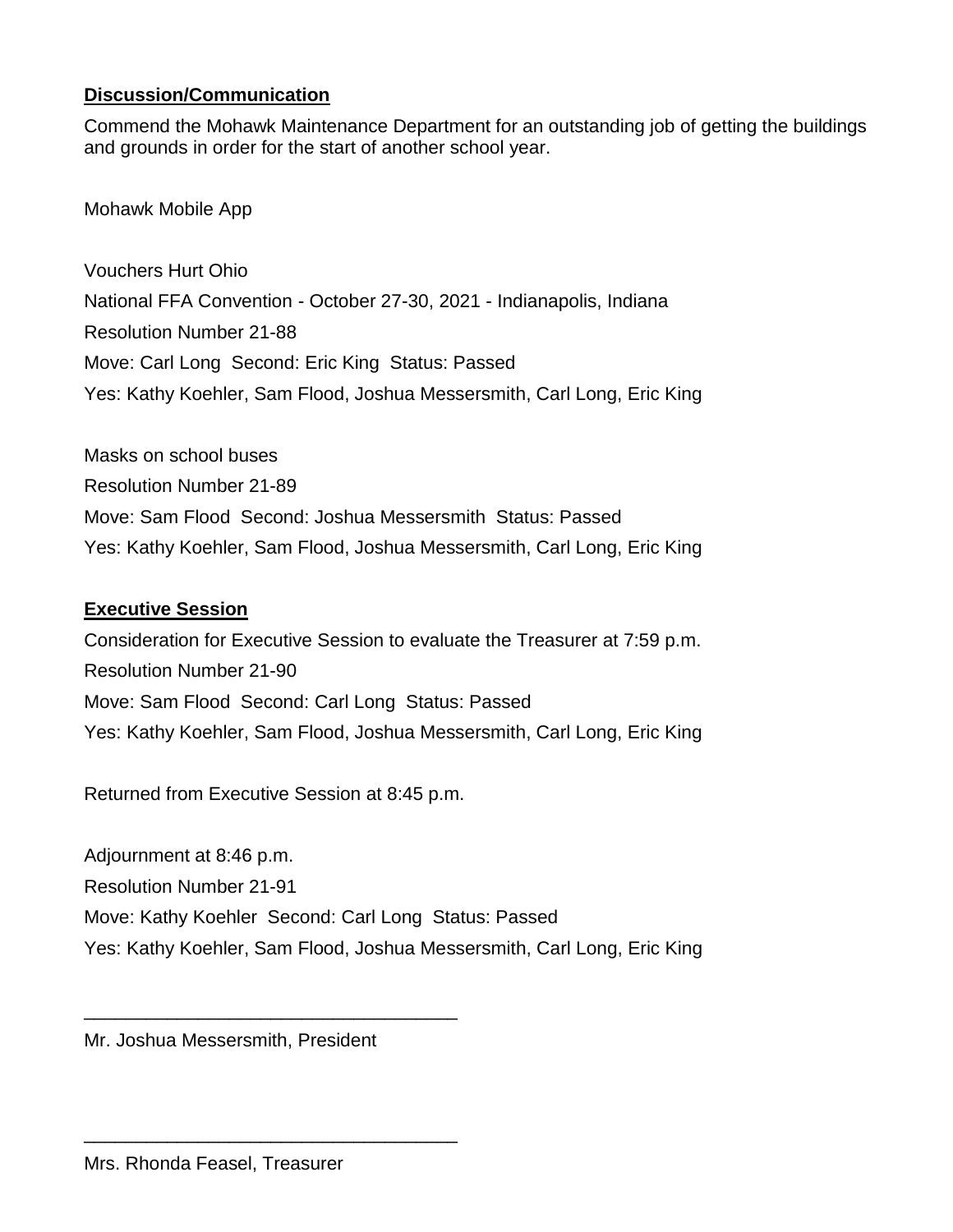Mohawk Local School District Mohawk Local Board Of Education August Special Board Meeting Minutes Monday, August 23, 2021, 7:00 pm - 7:01 pm Mohawk MCI Building

# In Attendance Carl Long; Eric King; Joshua Messersmith; Kathy Koehler Not In Attendance Sam Flood

Also in attendance was Superintendent, Jeffrey Holbrook and Treasurer, Rhonda Feasel.

#### **Minutes**

#### **Personnel**

1. Issue Joel "Jay" Dennison a one-year classified contract as Student Liaison for the 2021-22 school year, with 10 years of experience, pending completion of all requirements.

2. Issue a one-year substitute contract to the following, pending completion of all requirements:

Debra Garber - Secretary

Cheryl Bolton - Teacher

Lynda Capelle - Teacher

Danielle Depinet - Teacher

Carol Koehler - Teacher

Connie Tyree - Teacher

3. Issue supplemental contracts to the following for the 2021-22 school year, pending completion of all requirements:

John Oney - Study Table Monitor

Kymberlee Wood - Elementary Cross Country (2 of 2)

Approve Personnel Items 1-3

Resolution Number 21-92

Move: Kathy Koehler Second: Eric King Status: Passed

Yes: Kathy Koehler, Joshua Messersmith, Carl Long, Eric King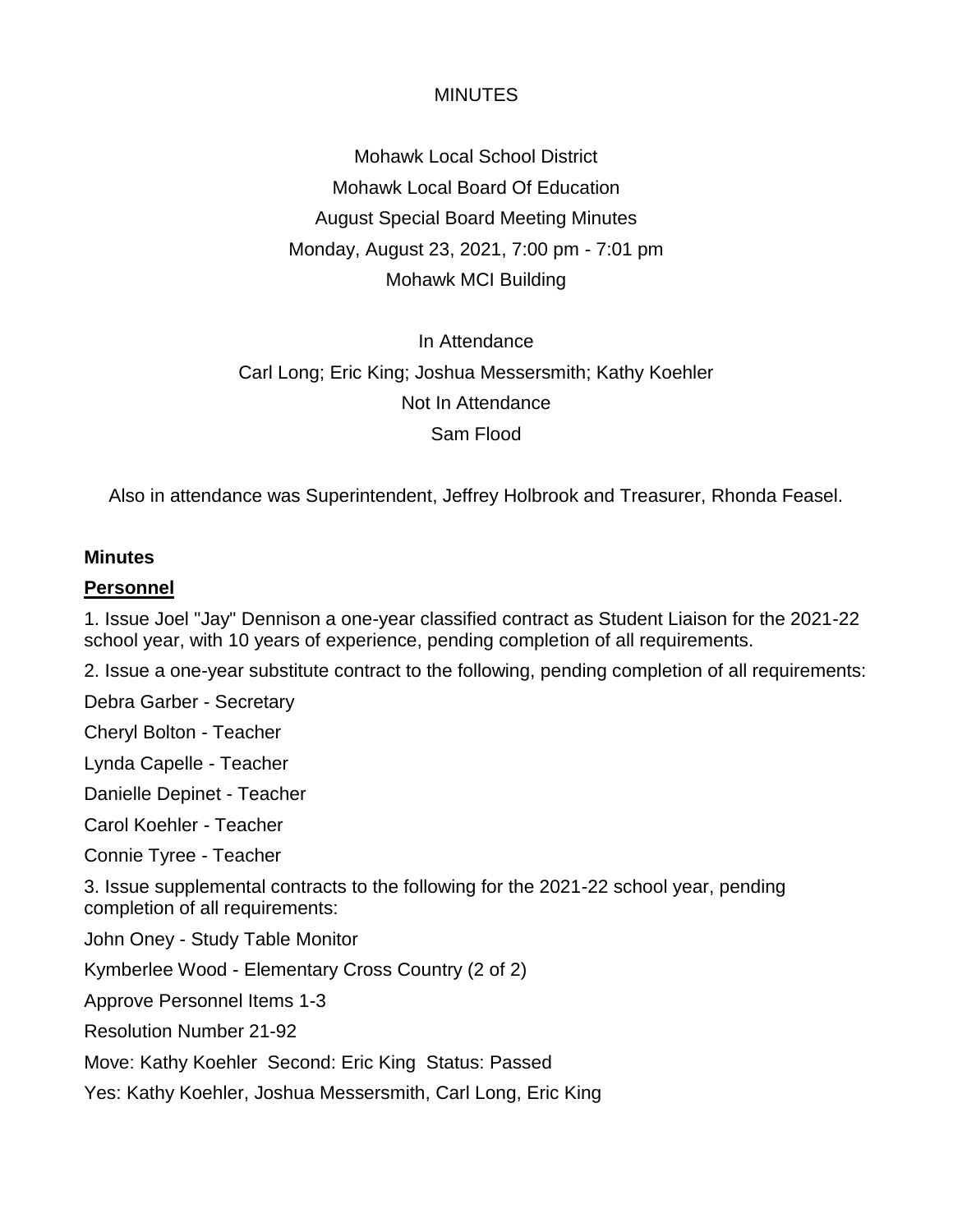### **Business**

1. Adopt board policy number 5530.01 Approve Business Items 1-1 Resolution Number 21-93 Move: Carl Long Second: Kathy Koehler Status: Passed Yes: Kathy Koehler, Joshua Messersmith, Carl Long, Eric King

Adjournment at 07:01 p.m. Resolution Number 21-94 Move: Kathy Koehler Second: Eric King Status: Passed Yes: Kathy Koehler, Joshua Messersmith, Carl Long, Eric King

Mr. Joshua Messersmith, President

\_\_\_\_\_\_\_\_\_\_\_\_\_\_\_\_\_\_\_\_\_\_\_\_\_\_\_\_\_\_\_\_\_\_\_\_

\_\_\_\_\_\_\_\_\_\_\_\_\_\_\_\_\_\_\_\_\_\_\_\_\_\_\_\_\_\_\_\_\_\_\_\_

Mrs. Rhonda Feasel, Treasurer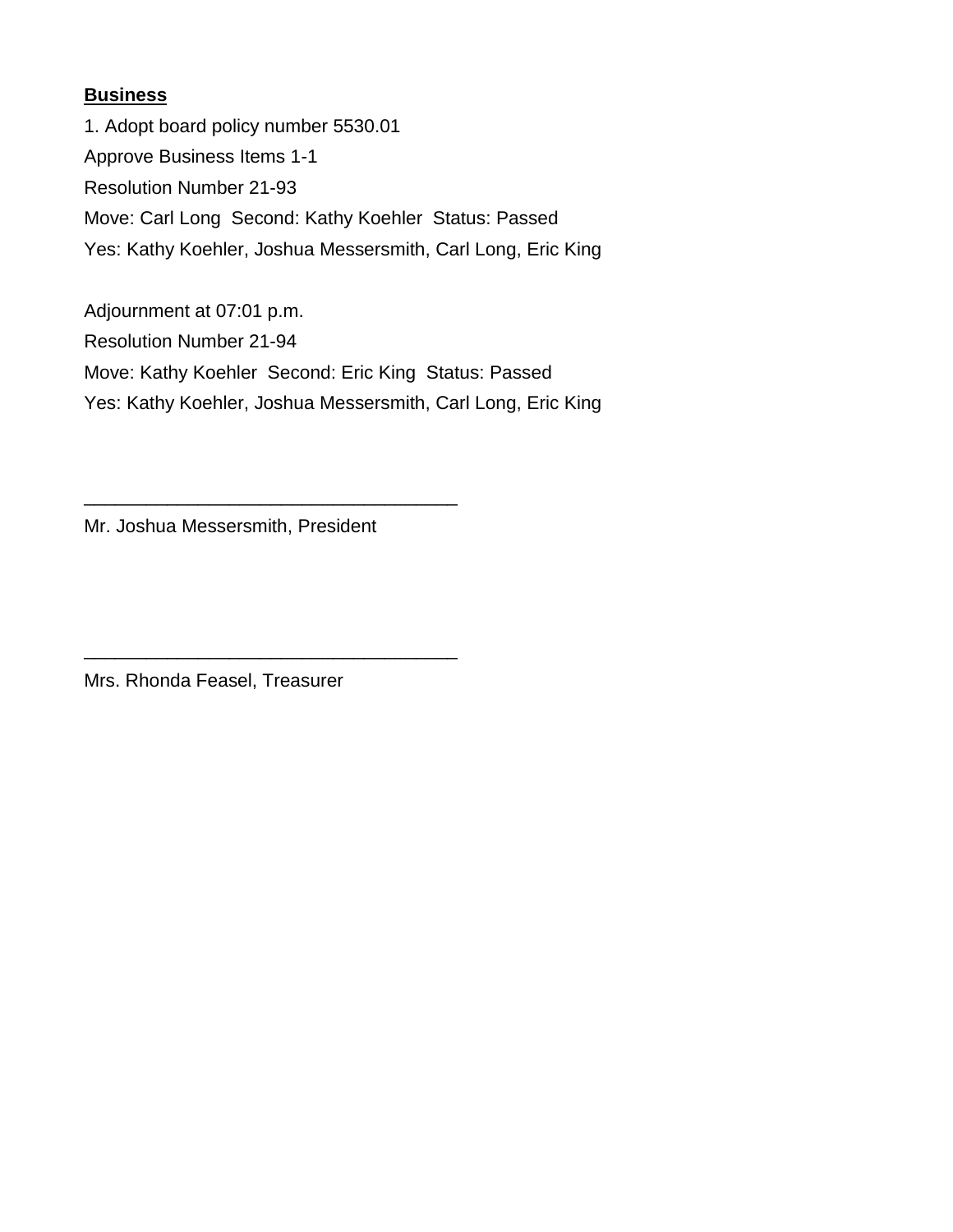Mohawk Local School District Mohawk Local Board Of Education September Regular Meeting Minutes Monday, September 13, 2021, 7:00 pm - 8:58 pm Mohawk MCI Building

### In Attendance

Carl Long; Eric King; Joshua Messersmith; Kathy Koehler; Sam Flood

Also in attendance was Superintendent, Jeffrey Holbrook and Treasurer, Rhonda Feasel.

#### **Minutes**

Approve the minutes for the regular meeting held on August 9, 2021 at 7:00 p.m. and the special meeting held on August 23, 2021 at 7:00 p.m. in the Mohawk Community Center.

Resolution Number 21-95

Move: Carl Long Second: Kathy Koehler Status: Passed

Yes: Kathy Koehler, Sam Flood, Joshua Messersmith, Carl Long, Eric King

#### **Financial**

1. Approve the financial reports for August 2021.

2. Approve the Original Permanent Appropriations for the entire fiscal year 2022.

3. Approve the estimated revenue for fiscal year 2022.

4. Approve the amounts and rates as determined by the Budget Commission and authorize the necessary tax levies provided by the Mohawk Community Library and certify them for the County Auditor.

5. Approve the transfer of \$1,300.34 from Unclaimed Monies Fund (022-0000) to General Fund (001-0000). The Unclaimed Monies Fund accounts for unclaimed funds for the district. Per Ohio Revised Code 9.39, if the funds are not claimed within a period of five years, the money shall revert to the general fund of the public office. Funds through July 24, 2016, only have been included for this transfer.

6. Transfer \$22,009.29 from the General Fund to the Termination Benefits Fund.

7. Approve the establishment of the Mohawk Mentorship Club (200-9321). This club is being established to develop strong leadership skills and morals into the future leaders of our community. The club is planning to seek donations and conduct two fundraisers with expenditures planned for fundraiser items, supplies, and awards.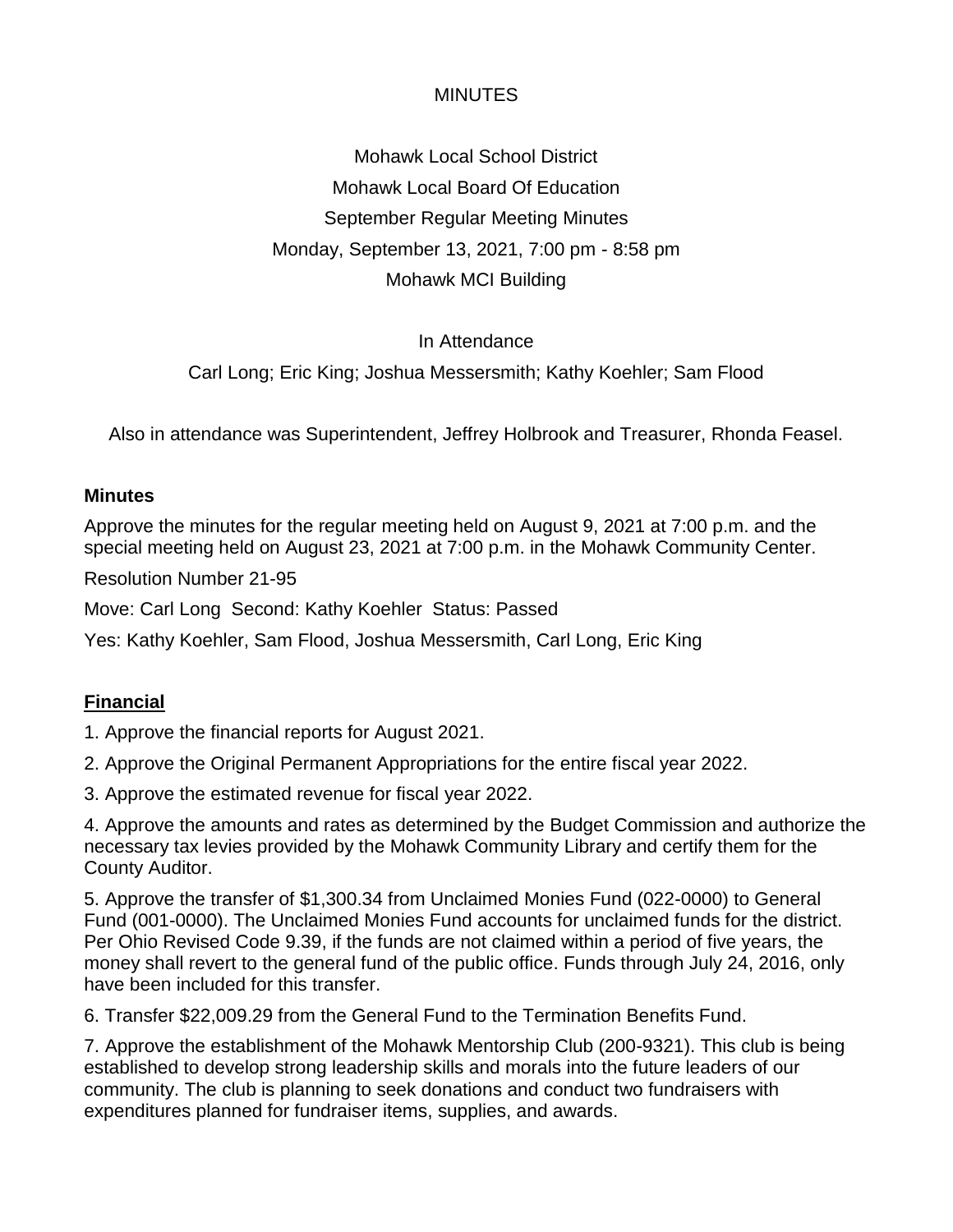8. Approve the attached student activity budgets and statements of purpose for the 2021-22 school year. Elementary Art (018-9403), Majorettes (200-9320), and Cheerleaders JR (200- 9312).

9. Approve the establishment of a scholarship fund (007-9022), Diana (Scherger) Schroth Fund, and all associated appropriations. This fund will be used to track all donations in memory of Diana Schroth. These contributions will be used to help further the education of a student pursuing a degree in nursing.

Approve Financial items 1-9.

Resolution Number 21-96

Move: Sam Flood Second: Kathy Koehler Status: Passed

Yes: Kathy Koehler, Sam Flood, Joshua Messersmith, Carl Long, Eric King

### **Business**

1. Enter into an agreement with the Wood County Juvenile Detention Program to serve the educational need of adjudicated and delinquent students for the 2021-22 school year at a cost of:

\$79.00 per student per day for our students assigned to JDC

\$85.00 per student per day for our students assigned to JRC

\$11,505 per seat purchased for the full year at the WCA

\$5,753 per seat purchased for one semester at the WCA

2. Enter into a contract with Wellness Solutions, LLC dba Wyandot Counseling Associates for School-Based Counseling Services in the amount of \$62.50/hour, not to exceed \$26,664 for the period of July 1, 2021 to June 30, 2022.

3. Enter into an agreement with North Central Ohio Educational Service Center to provide Home Schooling services. The total cost of the program will be divided by the number of students serviced in the Marion, Seneca, Wyandot and Crawford County School Districts and North Union Local School District for the 2021-2022 school year. Each district will be invoiced according to the number of students served from their district.

4. Enter into an agreement with North Central Ohio Educational Service Center to provide Hearing Impaired services. The total cost of the program is \$82.00 per hour. Monthly invoices will be issued and submitted.

5. Accept the enrollment form for one student at the Center of Autism and Dyslexia - Findlay for the 2021-22 school year. The cost of the referred students services totals \$31,500.

6. Accept a revision to board policy 5530.01

7. Accept a revision to the JH/HS Handbook.

8. Enter into an Ohio Natural Gas Firm Commercial Service Agreement with ENGIE Power & Gas, LLC., beginning October 1, 2021, or the first available meter read thereafter, for 36 months.

9. Accept the Voucher Joinder Resolution.

WHEREAS, the deduction of funds from the School District by the Ohio Department of Education and payment of those funds to private schools (Educational Choice, voucher funds)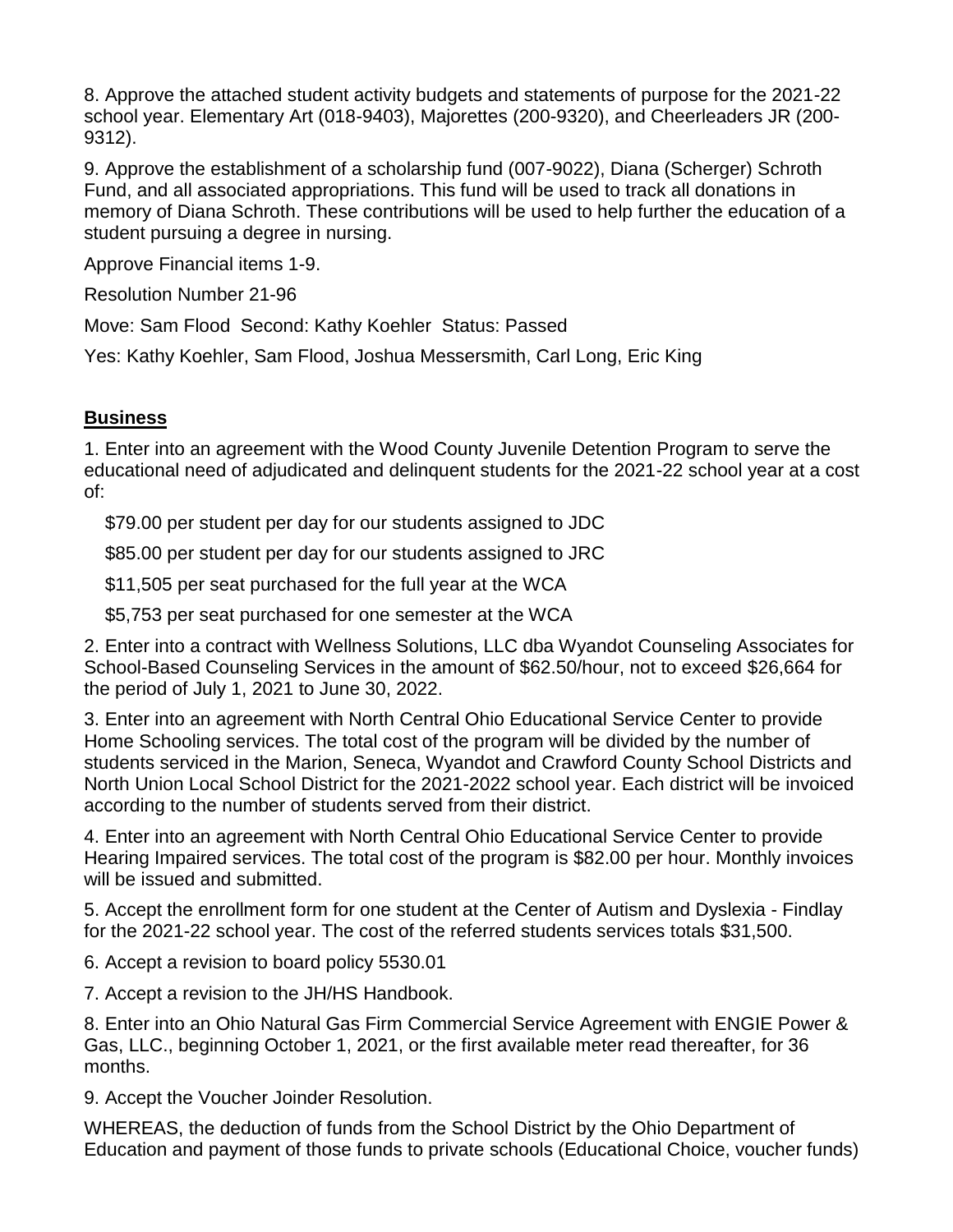diminishes the amount of funding and the levels of educational opportunity for the education of the pupils in the district and

WHEREAS, the deduction of school voucher funds form the School District further reduces the funding available to support the additional needs of district minority pupils, pupils in poverty and pupils with disabilities, and

WHEREAS, the deduction of school voucher funds from the School District can result in the involuntary transfer of district local tax revenue, approved by the voters of the District for the support of the District's operating expenses, to private religious schools for the support of those schools' programs in violation of the rights of the District taxpayers, and,

WHEREAS, the deduction of school voucher funds from the School District increases reliance on local tax revenue to maintain school operations in violation of the Ohio Constitution and clear directives of the Ohio Supreme Court.

Section 1. NOW, THEREFORE, The Board of Education finds and determines that the deduction of school voucher funds from the School District is harmful to the district, its pupils, taxpayers, voters and staff.

Section 2. The Board of Education authorizes and directs the School District's joinder of the Ohio Coalition for Equity and Adequacy of School Funding (Coalition) and directs the District Treasurer to pay Coalition dues as set forth in Section 3.

Section 3. Coalition dues for the 2021-2022 school year are the sum of \$.50 per district pupil (enrollment listed on the most recent report card). Membership dues are \$450.50. Coalition dues are payable upon passage of this resolution.

10. Declare the following as "impractical to transport" the parochial students to Tiffin Catholic Schools for the 2021-22 school year. Mohawk will be offering payment in lieu of transportation as provided in the Ohio Revised Code to the following:

| The Amy Bores Family           | The Jen Miller Family      |
|--------------------------------|----------------------------|
| The Kelly Cleland Family       | The Laura Paulus Family    |
| The LauraLee Felter Family     | The Kim Radison Family     |
| The Maggie Kurth Family        | The Adrienne Schalk Family |
| The Rosemarie Ludwig Family    | The Paul Shoemaker Family  |
| The Heidi Meyer Family         | The Samantha Steyer Family |
| Approve Business items 1-10.   |                            |
| <b>Resolution Number 21-97</b> |                            |

Move: Kathy Koehler Second: Eric King Status: Passed

Yes: Kathy Koehler, Sam Flood, Joshua Messersmith, Carl Long, Eric King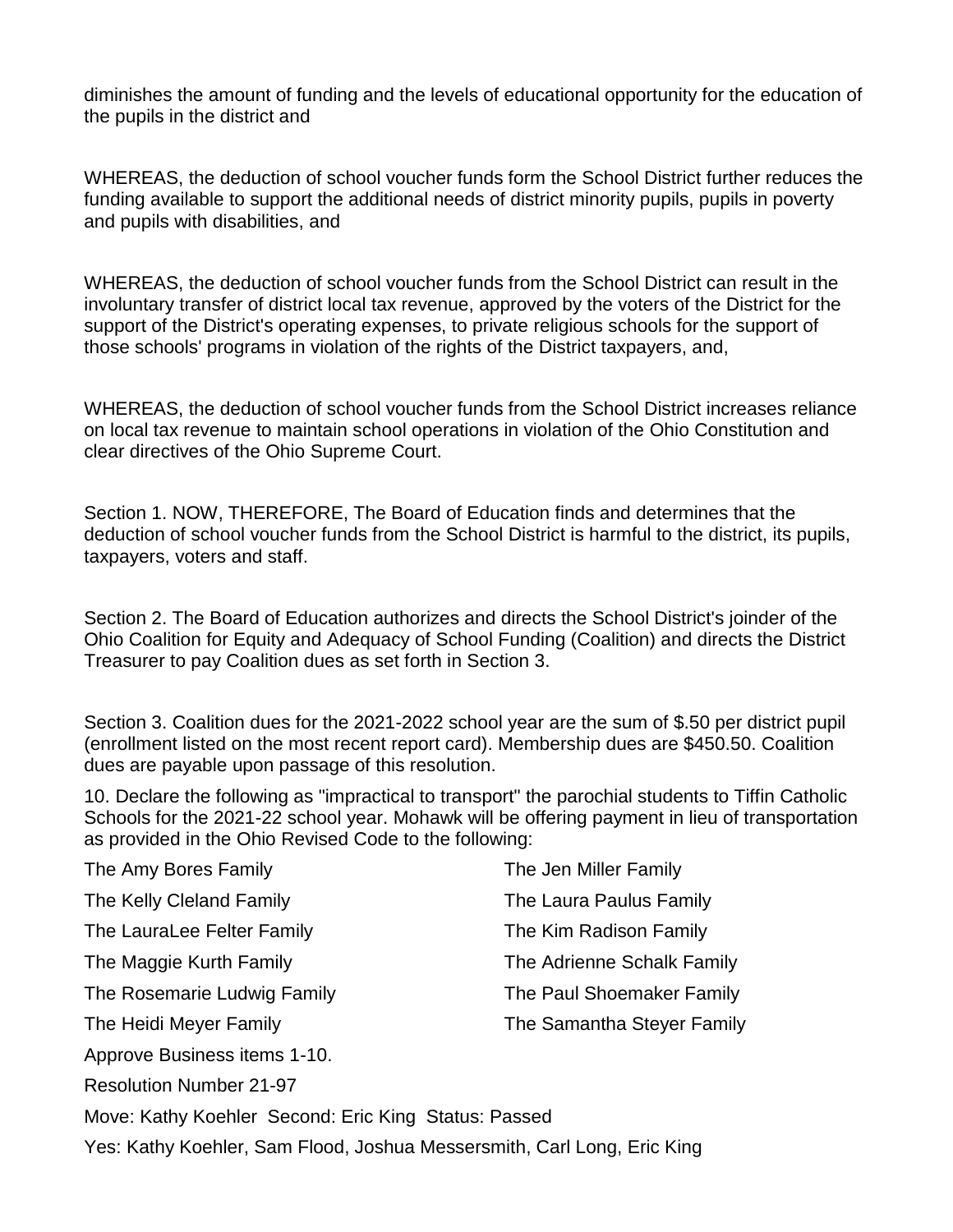### **Personnel**

1. Accept a letter of resignation from the following: Jim Cook - Assistant Musical Director 2. Issue supplemental contracts to the following for the 2021-22 school year: Lynsey Hord - Junior Class Advisor - 50% Wendy Shellhouse - Musical Technical **Director** Jim Cook - Musical Director Wyatt Price - Assistant Musical Director Wyatt Price - Show Choir Director Niki Elchert - HS Volleyball - Volunteer Jake Molyet - Esports Advisor - Volunteer

3. Issue a one-year substitute contract to the following for the 2021-22 school year:

| <b>Teacher</b>         |                       |                     |
|------------------------|-----------------------|---------------------|
| Susan Baker            | Wanda Fruth           | <b>Bobbie Korte</b> |
| <b>Cheryl Bolton</b>   | Joseph Gase           | John Gregory Lyons  |
| Elizabeth Buko-Kiesel  | Donna Goshe           | <b>Kasey Miller</b> |
| Kelli Burns            | Rebecca Gottfried     | <b>Vicki Parker</b> |
| Lynda Capelle          | Drew Hanley           | Jeanette Plisky     |
| Melissa Cleveland      | <b>Bruce Hannam</b>   | <b>Paul Porter</b>  |
| Jamie Colatruglio      | Mary Haynes           | Karolyn Rebon       |
| Michael Dean           | Hunter Hemminger      | Christopher Rieman  |
| Louis DeAnda           | Larry Hodge           | Donna Sexton        |
| Danielle Depinet       | Daniel Hopkins        | Penny Snook         |
| <b>Gregory Distel</b>  | <b>Richard Hughes</b> | Connie Tyree        |
| <b>Julie Ekleberry</b> | Susan King            | Elisha Tyree        |
| Dennis Eyestone        | Michelle Kline        | <b>Scott Urban</b>  |
| <b>Sherry Frankart</b> | <b>Carol Koehler</b>  | <b>Bram White</b>   |

### Aide

| Danielle Bogner   | Joseph Gase               | <b>Penny Snook</b> |
|-------------------|---------------------------|--------------------|
| Kelli Burns       | <b>Bobbie Korte</b>       | <b>Bram White</b>  |
| Jamie Colatruglio | <b>Christopher Rieman</b> |                    |
| Debra Garber      | Donna Sexton              |                    |

4. Approve the following Certified Saturday School Teachers for the 2021-22 school year at a rate of \$25/hr not to exceed 4 hours:

| Jan Hall                                    | Lynsey Hord                                                                                 | Michelle Snay |  |
|---------------------------------------------|---------------------------------------------------------------------------------------------|---------------|--|
| at a rate of \$20/hr not to exceed 4 hours: | 5. Approve the following Non-Certified Saturday School Teachers for the 2021-22 school year |               |  |
| Shonda Berry                                | Danielle Lange                                                                              | Lori Kalb     |  |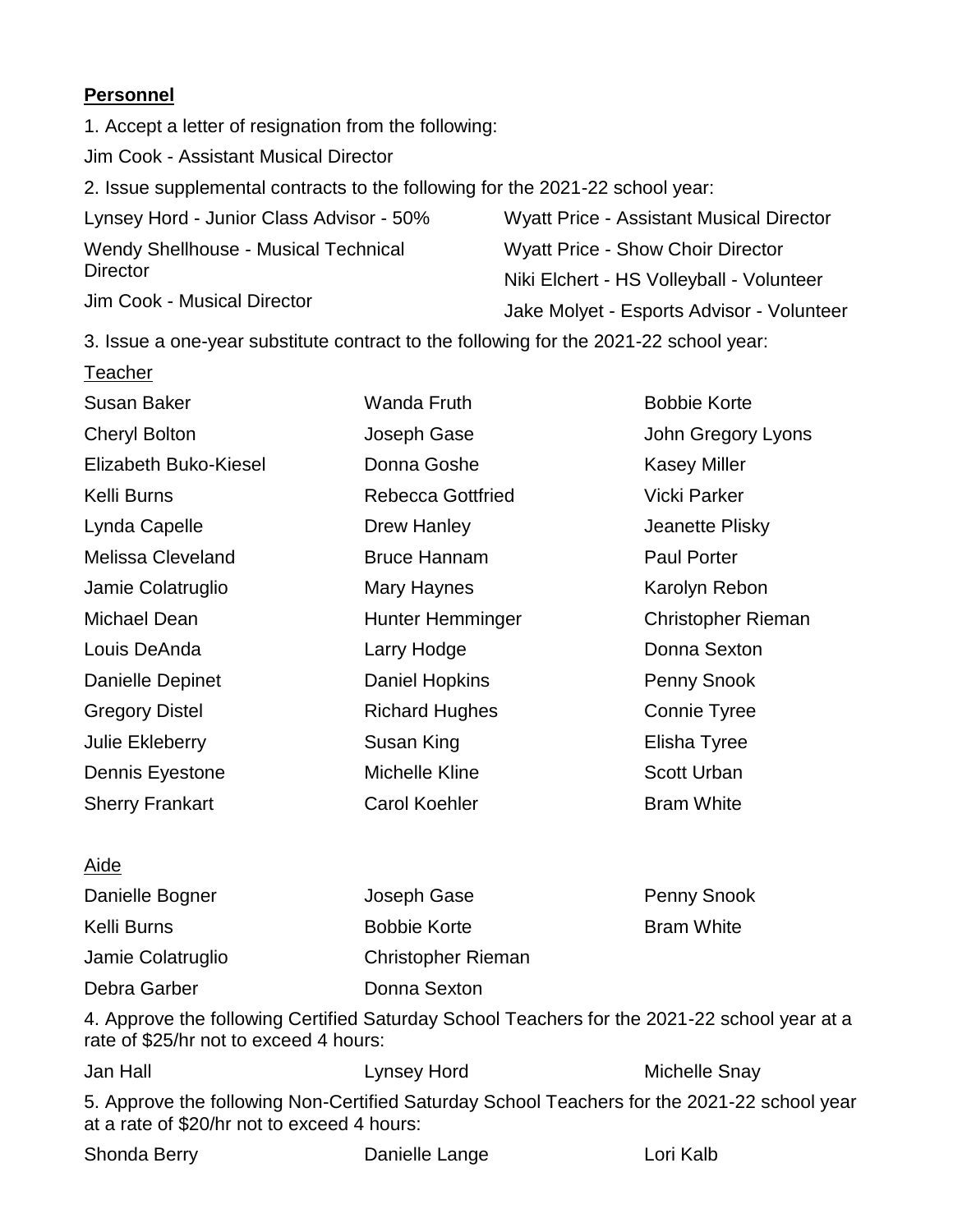6. Approve Kelsie Vaske as a Volunteer School Counselor Intern for the 2021-22 school year, pending completion of all requirements.

7. Approve Family Medical Leave for Tanya O'Flaherty commencing August 17, 2021, and ending on or around September 21, 2021.

8. Approve Family Medical Leave for Crystal Bartley commencing September 14, 2021, and ending on or around September 22, 2021.

9. Correct Danielle Stansbery's Junior Class Advisor contract to read as Junior Class Advisor-50%.

Approve Personnel items 1-9.

Resolution Number 21-98

Move: Kathy Koehler Second: Sam Flood Status: Passed

Yes: Kathy Koehler, Sam Flood, Joshua Messersmith, Carl Long

Abstain: Eric King

### **Donation**

1. Accept a donation from the Music Boosters, in the amount of \$2,255. High School Band received \$500 plus an additional \$605 for marching band uniform cleaning, HS Vocal Music received \$500, and Elementary Music received \$650

2. Accept a donation from Dr. Sally Chevalier in the amount of \$400. This is for a washing machine to be placed in the Field House to wash sport uniforms.

Approve Donation items 1-2.

Resolution Number 21-99

Move: Carl Long Second: Kathy Koehler Status: Passed

Yes: Kathy Koehler, Sam Flood, Joshua Messersmith, Carl Long, Eric King

### **Discussion/Communication**

Carl Daniel - Mentorship/Leadership Club Wyandot Cares

2 Hour Delay for PD Resolution Number 21-100 Move: Sam Flood Second: Eric King Status: Passed Yes: Kathy Koehler, Sam Flood, Joshua Messersmith, Carl Long, Eric King

### **Executive Session**

Consideration for Executive Session to discuss the appointment, employment, dismissal, discipline, promotion, demotion, or compensation of a public employee or official at 8:07 p.m.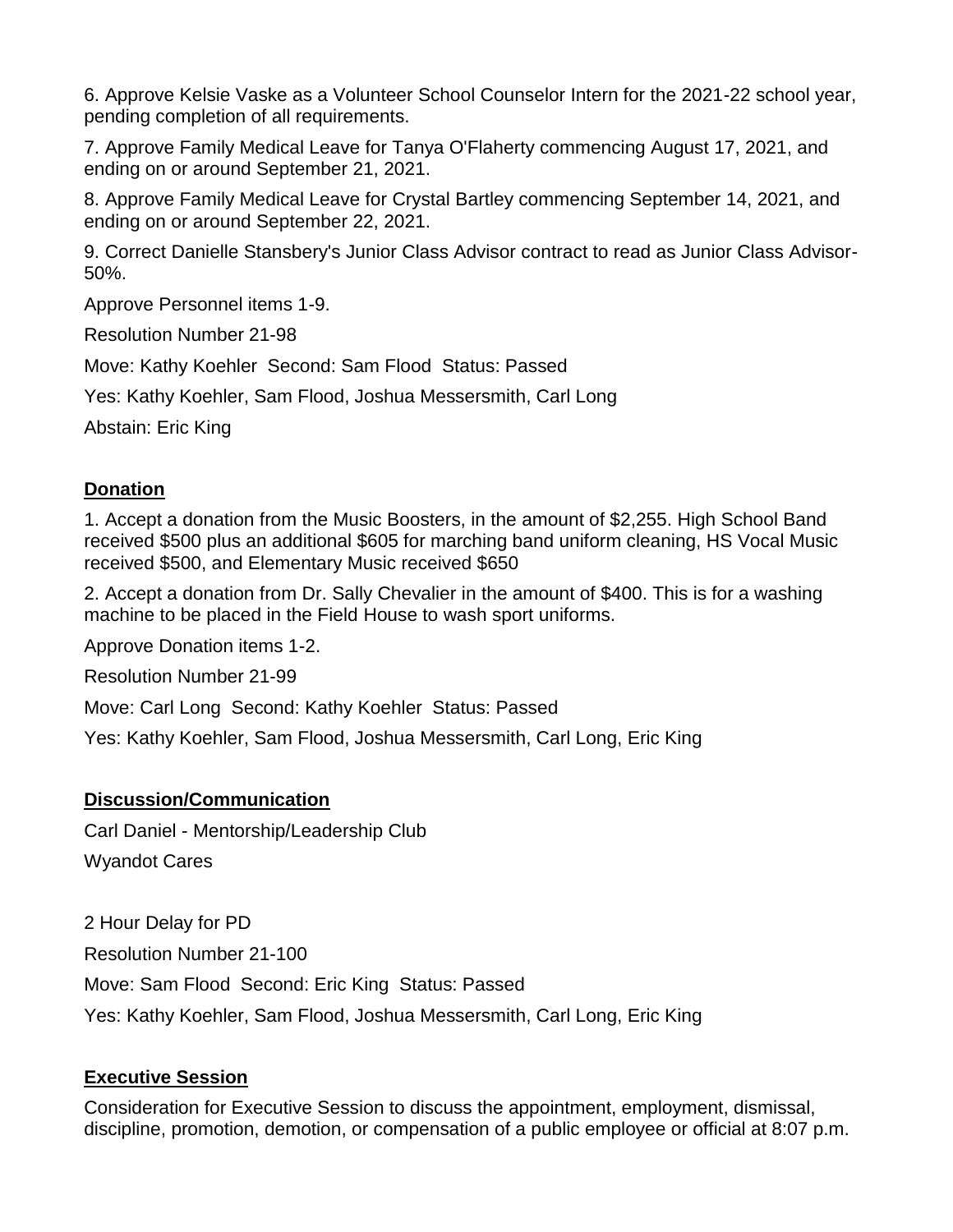Resolution Number 21-101 Move: Kathy Koehler Second: Eric King Status: Passed Yes: Kathy Koehler, Sam Flood, Joshua Messersmith, Carl Long, Eric King

Returned from Executive Session at 08:58 p.m. Adjournment at 8:58 p.m. Resolution Number 21-102 Move: Carl Long Second: Sam Flood Status: Passed Yes: Kathy Koehler, Sam Flood, Joshua Messersmith, Carl Long, Eric King

Mr. Joshua Messersmith, President

\_\_\_\_\_\_\_\_\_\_\_\_\_\_\_\_\_\_\_\_\_\_\_\_\_\_\_\_\_\_\_\_\_\_\_\_

\_\_\_\_\_\_\_\_\_\_\_\_\_\_\_\_\_\_\_\_\_\_\_\_\_\_\_\_\_\_\_\_\_\_\_\_

Mrs. Rhonda Feasel, Treasurer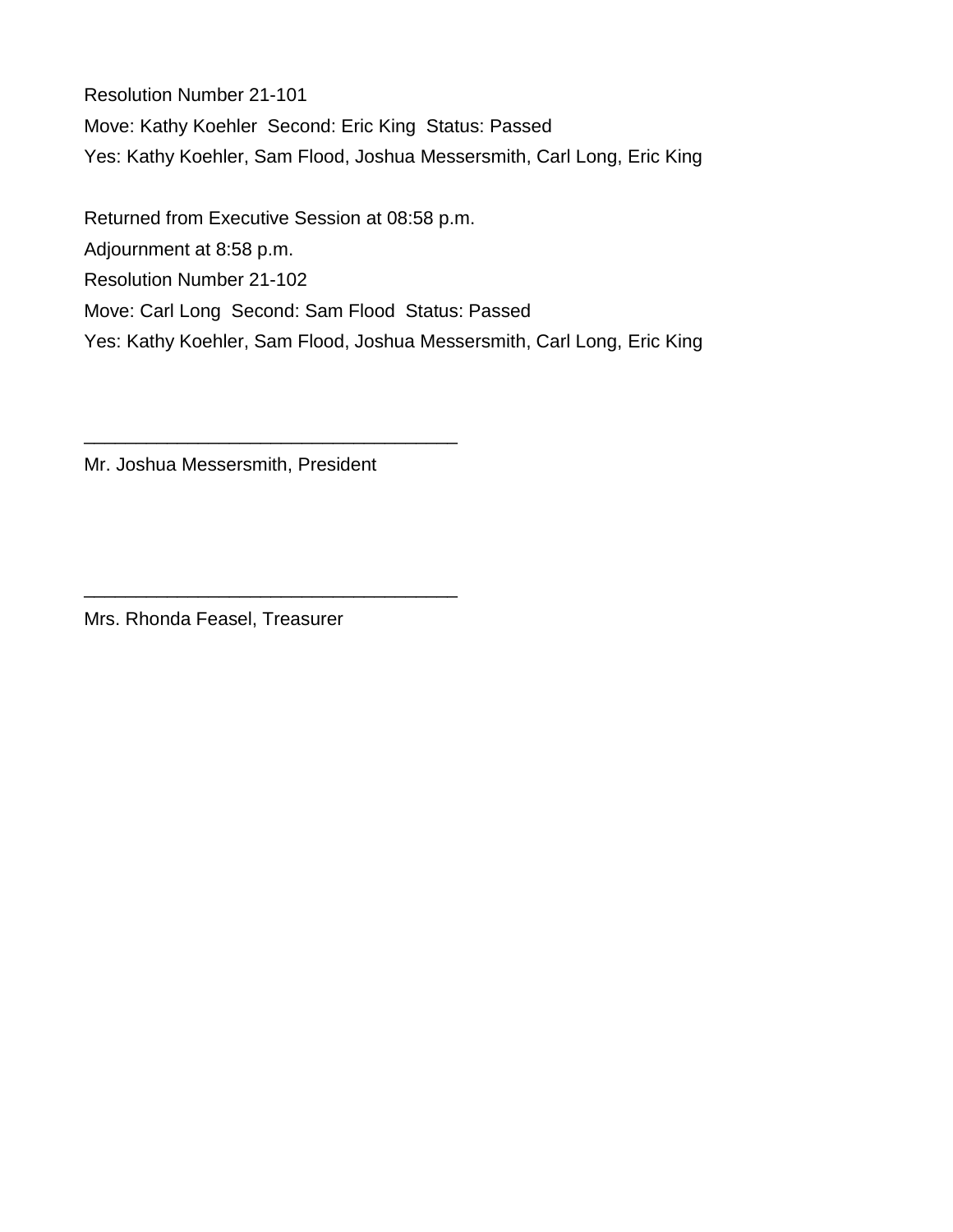Mohawk Local School District Mohawk Local Board Of Education October Regular Meeting Minutes Monday, October 11, 2021, 7:00 pm - 8:51 pm Mohawk MCI Building In Attendance Carl Long; Eric King; Joshua Messersmith; Kathy Koehler; Sam Flood

Also present was Superintendent, Jeffrey A. Holbrook and Treasurer Pro Tempore, Cathyrn Zimmer.

### **Appoint Cathyrn Zimmer as Treasurer Pro Tempore Pursuant to R.C.3313.23 for the remainder of this Board meeting**

### **Adjustments to the Agenda**

Personnel Item 5 should read as follows:

Issue Doug Depinet a three-year Non-Certified Administrator contract as Maintenance Supervisor, with 10 years of experience, effective December 1, 2021, pending completion of all requirements.

#### **Minutes**

Approve the minutes for the regular meeting held on September 13, 2021 at 07:00 p.m. in the Mohawk Community Center.

Resolution 21-103

Move: Sam Flood Second: Kathy Koehler Status: Passed

Yes: Kathy Koehler, Sam Flood, Joshua Messersmith, Carl Long, Eric King

#### **Financial**

1. Approve the financial reports for September 2021.

Approve Financial items 1-1.

Resolution Number 21-104

Move: Carl Long Second: Kathy Koehler Status: Passed

Yes: Kathy Koehler, Sam Flood, Joshua Messersmith, Carl Long, Eric King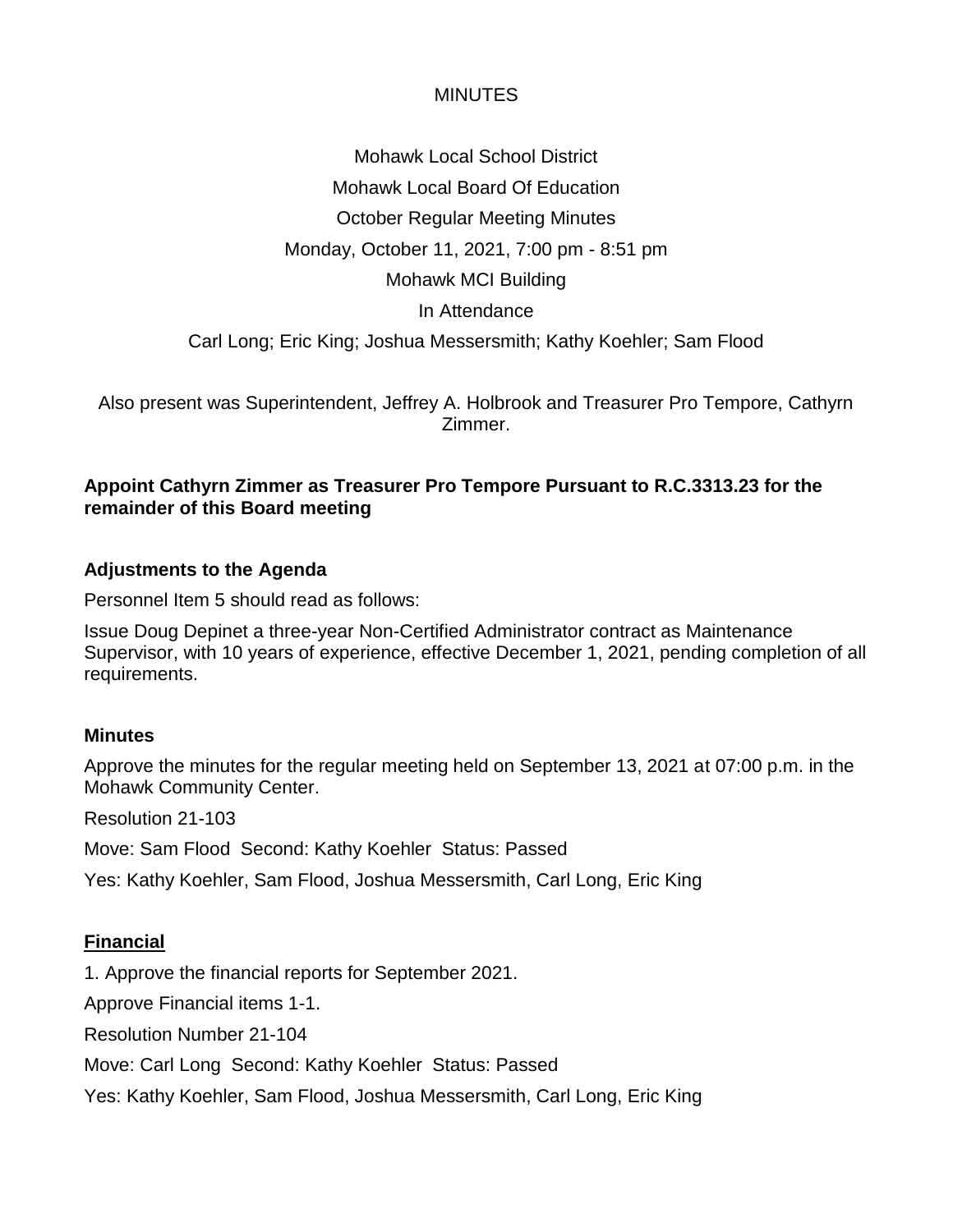### **Business**

1. Accept revised board policy number po5771.

2. Approve the Arrowhead Lawn Guard proposal for the purpose of fertilizing and weed control for the Fall of 2021.

Approve Business items 1-2.

Resolution Number 21-105

Move: Carl Long Second: Eric King Status: Passed

Yes: Kathy Koehler, Sam Flood, Joshua Messersmith, Carl Long, Eric King

### **Personnel**

1. Issue supplemental contracts to the following for the 2021-22 school year:

Shawn Kirian - JH Wrestling Coach Stefanie Hushour - HS Basketball **Cheerleading** Lisa Snyder - JH Basketball Cheerleading Eric Hoover - Elementary Volleyball Coach Drew Desjardins - Volunteer HS Wrestling Coach Cadin Emshoff - Volunteer HS Wrestling **Coach** Kyle Parker - Volunteer JH Wrestling Coach

Aubrey Margraf - Volunteer Girls Basketball Coach

2. Issue a one-year substitute contract to the following for the 2021-22 school year:

**Teacher** 

| <b>Susan Baker</b>       | <b>Sherry Frankart</b>   | <b>Bobbie Korte</b>   |
|--------------------------|--------------------------|-----------------------|
| <b>Cheryl Bolton</b>     | Wanda Fruth              | <b>Kasey Miller</b>   |
| Elizabeth Buko-Kiesel    | Joseph Gase              | <b>Sheldon Miller</b> |
| Kelli Burns              | Donna Goshe              | <b>Vicki Parker</b>   |
| Lynda Capelle            | <b>Rebecca Gottfried</b> | Jeanette Plisky       |
| <b>Melissa Cleveland</b> | Drew Hanley              | Karolyn Rebon         |
| Jamie Colatruglio        | <b>Bruce Hannam</b>      | Christopher Rieman    |
| <b>Catherine Craft</b>   | Mary Haynes              | Donna Sexton          |
| Michael Dean             | Hunter Hemminger         | Penny Snook           |
| Louis DeAnda             | Larry Hodge              | <b>Richard Swartz</b> |
| Danielle Depinet         | Daniel Hopkins           | <b>Scott Taylor</b>   |
| <b>Gregory Distel</b>    | <b>Richard Hughes</b>    | Connie Tyree          |
| Heidi Ekleberry          | Susan King               | Elisha Tyree          |
| <b>Julie Ekleberry</b>   | Michelle Kline           | <b>Scott Urban</b>    |
| Dennis Eyestone          | <b>Carol Koehler</b>     | <b>Bram White</b>     |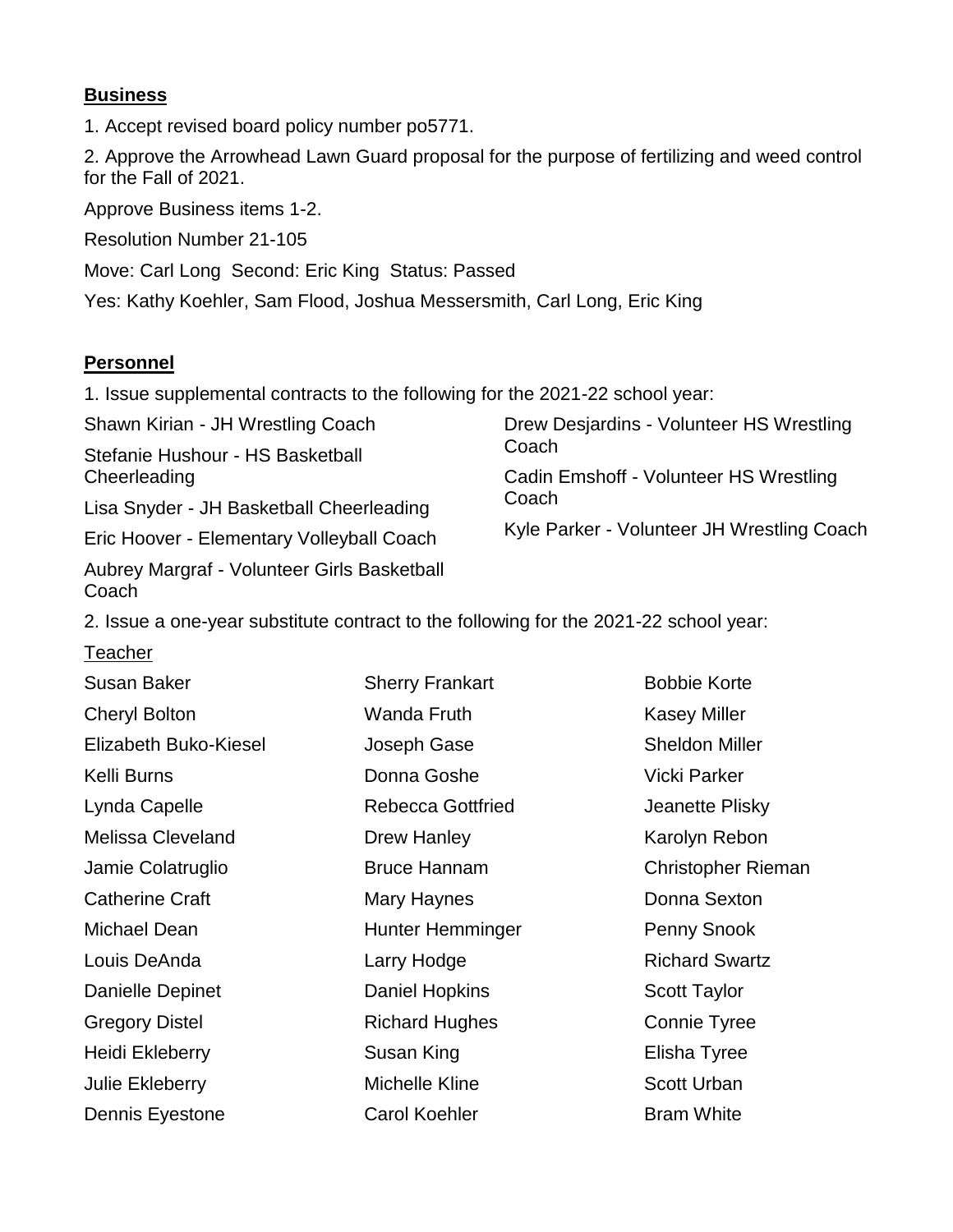#### Aide

| Danielle Bogner   | Joseph Gase               | <b>Penny Snook</b> |
|-------------------|---------------------------|--------------------|
| Kelli Burns       | <b>Bobbie Korte</b>       | <b>Bram White</b>  |
| Jamie Colatruglio | <b>Christopher Rieman</b> |                    |
| Debra Garber      | Donna Sexton              |                    |

3. Approve Family Medical Leave for Tanya O'Flaherty commencing September 18, 2021, and ending on or around October 18, 2021.

4. Approve Family Medical Leave for Rhonda Feasel commencing October 12, 2021, and ending on or around October 26, 2021.

5. Approve Doug Depinet as a Maintenance Supervisor, with 10 years of experience, effective December 1, 2021, pending completion of all requirements.

Approve Personnel items 1-5.

Resolution Number 21-106

Move: Sam Flood Second: Kathy Koehler Status: Passed

Yes: Kathy Koehler, Sam Flood, Joshua Messersmith, Carl Long, Eric King

#### **Discussion/Communication**

Commend the Mohawk Transportation Department for another outstanding bus inspection.

District's use of Federal Funds - ARP IDEA Funds - open for public comment

Rescheduling the November board meeting due to OSBA Conference - Rescheduled to Wednesday, November 10th at 7:00 pm.

6th Grade Camp - Camp Wilson

Substitute Teachers without a Post-Secondary Degree

Pursuant to the authority granted in Section 4 of Senate Bill 1 of the 134th General Assembly, the Mohawk Board of Education authorizes the employment of substitute teachers, as-needed, who do not hold a post-secondary degree, as otherwise required pursuant to Ohio law and regulations, including Ohio Revised Code 3319.226 and 3319.30, Ohio Administrative Code Section 3301-23-44, and/or Board Policy, provided that all other applicable requirements and procedures, including successful completion of a criminal background check and evidence of a non-renewable temporary substitute teaching license issued by the Ohio Department of Education, have been satisfied.

Requirements: Must be 21 Years of Age One-year Contract Must be trained for classroom setting Resolution Number 21-107 Move: Carl Long Second: Eric King Status: Passed

Yes: Kathy Koehler, Sam Flood, Joshua Messersmith, Carl Long, Eric King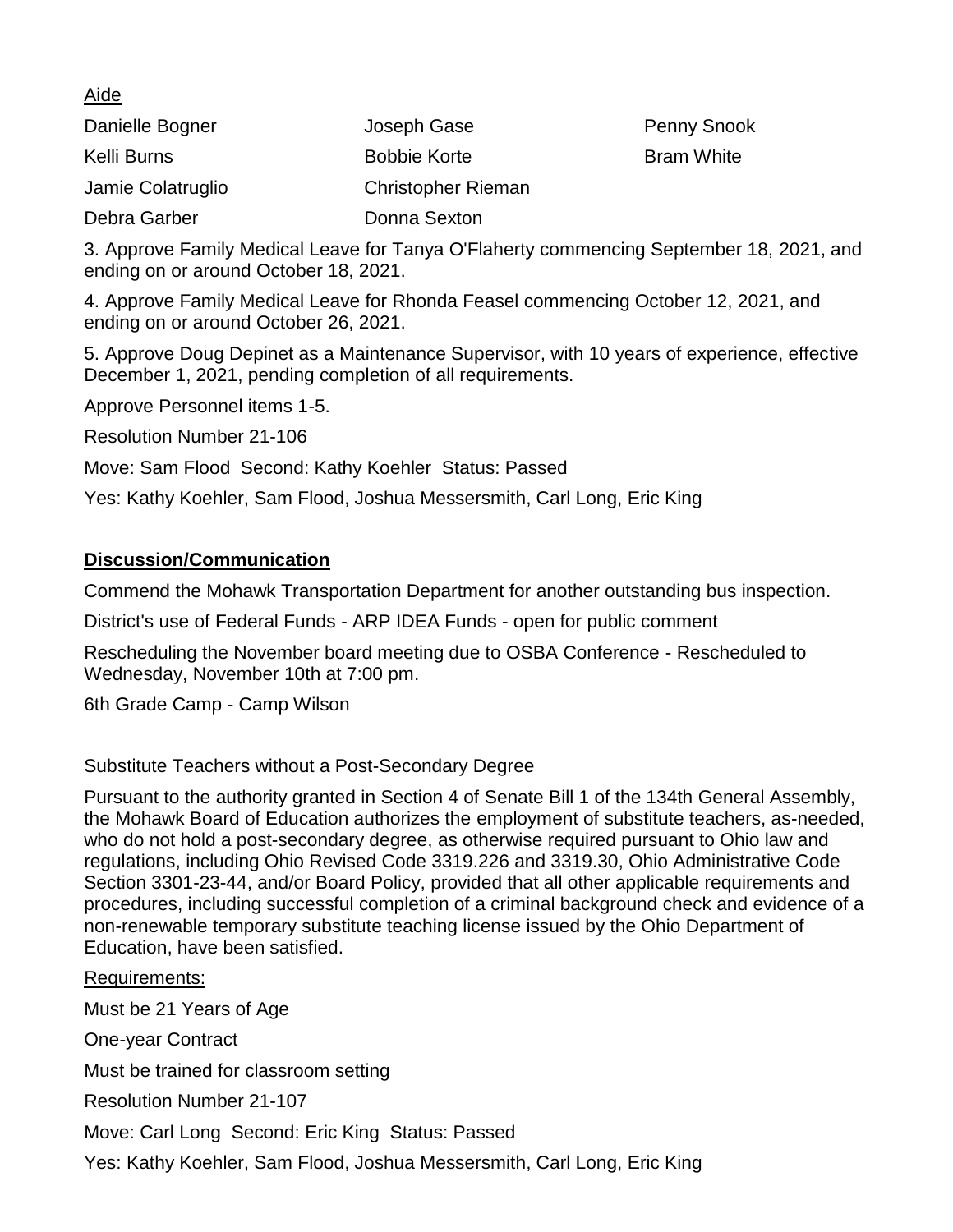#### **Executive Session**

Consideration for Executive Session to discuss the appointment, employment, dismissal, discipline, promotion, demotion, or compensation of a public employee or official, or the investigation of charges or complaints against an employee, official, licensee or student, unless the employee, official, licensee or student requests a public hearing at 8:02 p.m.

Resolution Number 21-108

Move: Kathy Koehler Second: Eric King Status: Passed

Yes: Kathy Koehler, Sam Flood, Joshua Messersmith, Carl Long, Eric King

Returned from Executive Session at 8:50 p.m.

Adjournment at 8:51 p.m.

Resolution Number 21-109

Move: Sam Flood Second: Carl Long Status: Passed

Yes: Kathy Koehler, Sam Flood, Joshua Messersmith, Carl Long, Eric King

Mr. Joshua Messersmith, President

\_\_\_\_\_\_\_\_\_\_\_\_\_\_\_\_\_\_\_\_\_\_\_\_\_\_\_\_\_\_\_\_\_\_\_\_ Mrs. Cathyrn Zimmer, Treasurer Pro Tempore

\_\_\_\_\_\_\_\_\_\_\_\_\_\_\_\_\_\_\_\_\_\_\_\_\_\_\_\_\_\_\_\_\_\_\_\_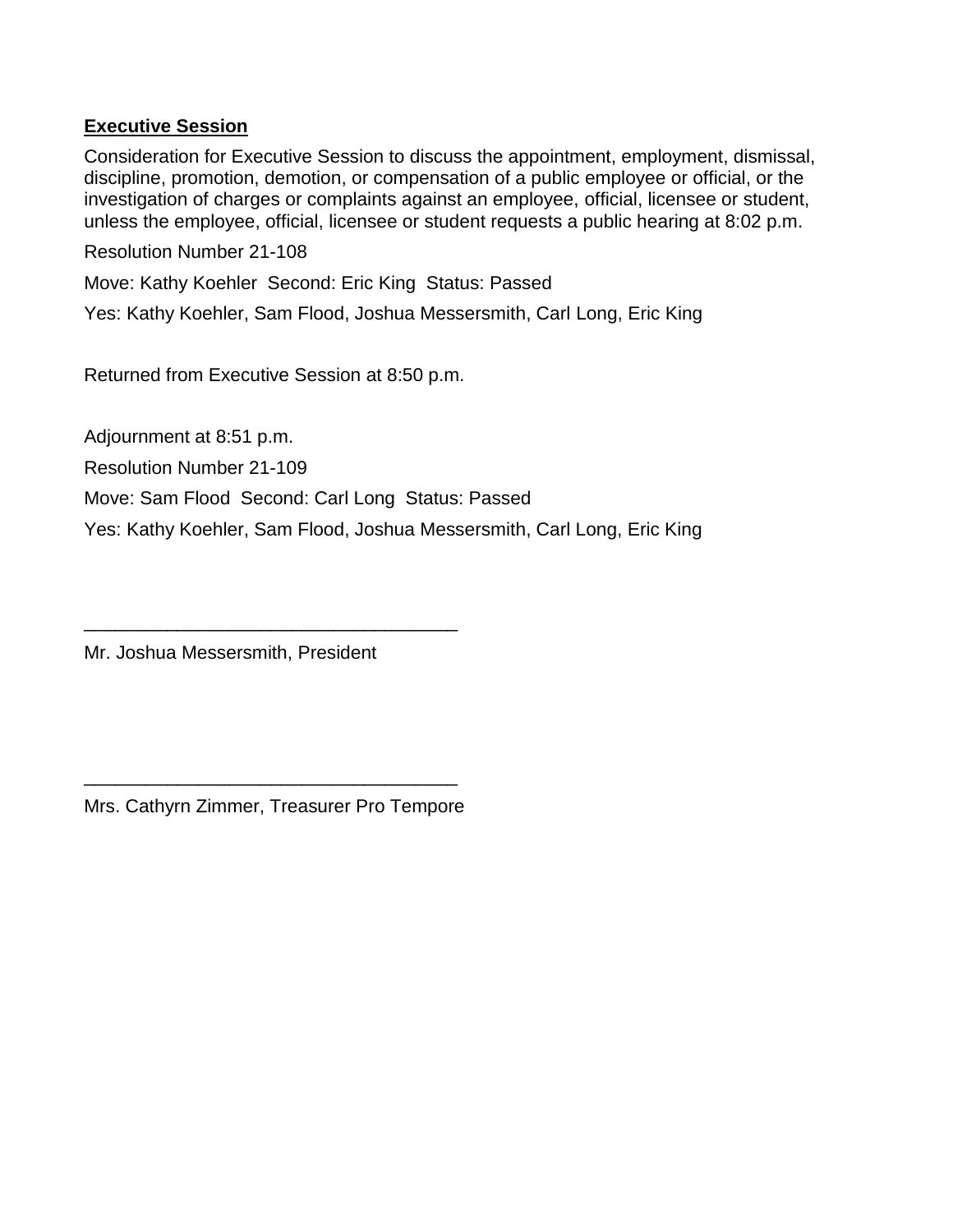Mohawk Local School District Mohawk Local Board Of Education November Regular Board Meeting Minutes Wednesday, November 10, 2021, 7:00 pm - 9:08 pm Mohawk MCI Building In Attendance Carl Long; Eric King; Joshua Messersmith; Kathy Koehler; Sam Flood

Also in attendance was Superintendent, Jeffrey Holbrook, and Treasurer, Rhonda Feasel.

### **Minutes**

### **Executive Session**

Consideration for Executive Session to discuss the appointment, employment, dismissal, discipline, promotion, demotion, or compensation of a public employee or official at 07:00 p.m.

Returned from Executive Session at 07:13 p.m.

Resolution Number 21-110

Move: Kathy Koehler Second: Sam Flood Status: Passed

Yes: Kathy Koehler, Sam Flood, Joshua Messersmith, Carl Long, Eric King

Approve the minutes for the regular meeting held on October 11, 2021 at 07:00 p.m. in the Mohawk Community Center.

Resolution Number 21-111

Move: Carl Long Second: Eric King Status: Passed

Yes: Kathy Koehler, Sam Flood, Joshua Messersmith, Carl Long, Eric King

### **Financial**

1. Approve the financial reports for October.

2. Approve the Athletic Official Fund (\$14,344) through Arbiter Pay for the winter sports season per Board Policy No. 6620 in the care of Chip Dietrich.

3. Adopt the Five-Year Forecast for fiscal year 2022 through fiscal year 2026 and its corresponding assumptions.

4. Establish the ARP-Homeless Round II grant (507-9024) fund. Revenues are derived from the federal government via the Ohio Department of Education. Mohawk LSD will partner with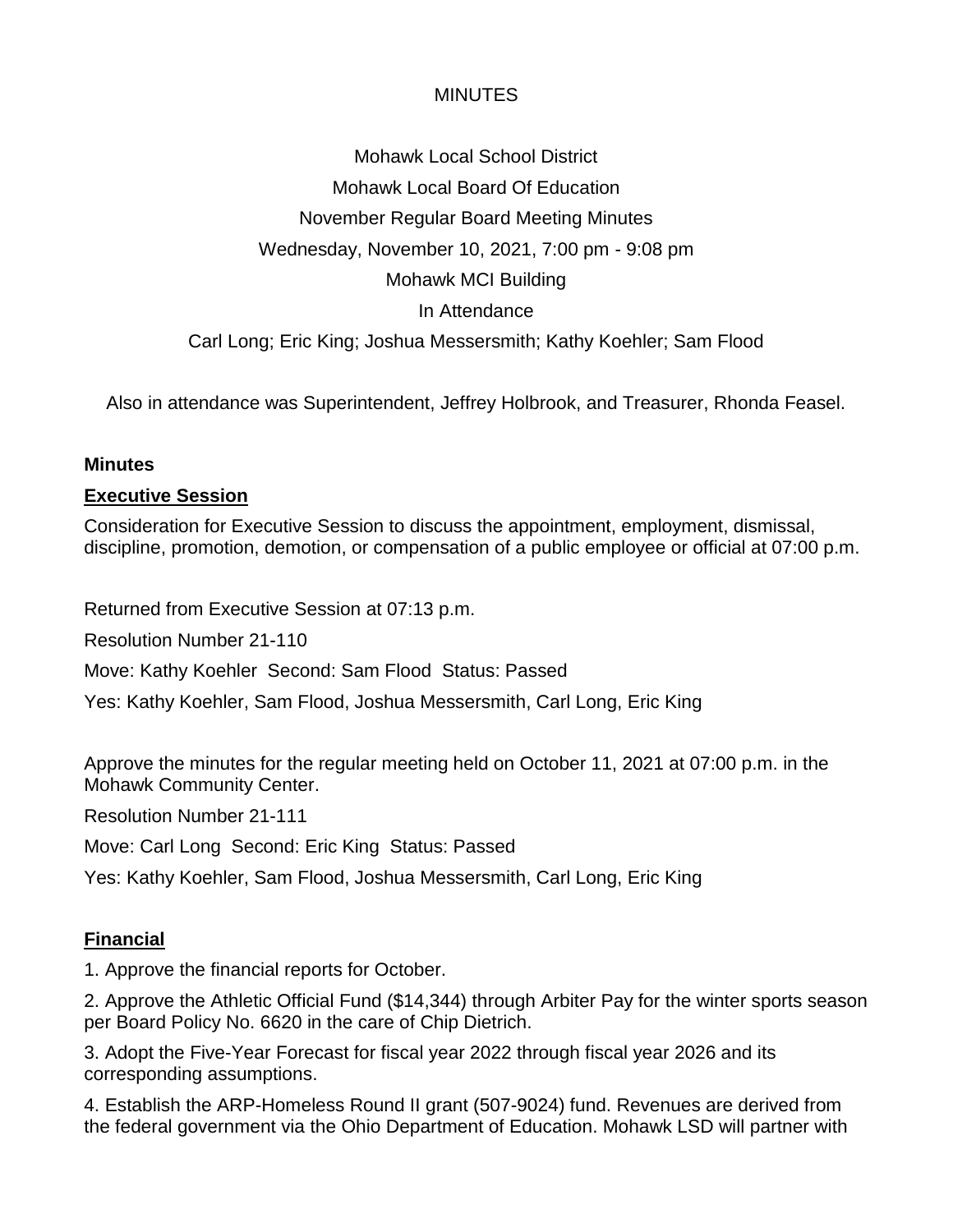the Educational Service Center of Ohio consortium to access the funds. Expenditures are to support the specific needs of homeless children and youth.

5. Establish the North Central Electric Safety (NCE) grant (019-9023) fund. Revenues are derived from North Central Electric Cooperative. Expenditures are to support additional safety and security needs of the district.

6. Modify the following appropriations and estimated revenues:

|                                                | Appropriations | Revenues   |
|------------------------------------------------|----------------|------------|
| 507 9024 ARP-Homeless Round II                 | \$1,341.91     | \$1,341.91 |
| 300 9016 Wrestling Fundraiser                  | \$1,100.00     | \$1,100.00 |
| 007 9022 Diana Scherger Scholarship \$1,830.00 |                | \$1,830.00 |
| 019 9023 NCE - Safety Grant                    | \$10,000       | \$10,000   |

Approve Financial items 1-6.

Resolution Number 21-112

Move: Carl Long Second: Kathy Koehler Status: Passed

Yes: Kathy Koehler, Sam Flood, Joshua Messersmith, Carl Long, Eric King

### **Business Section 1 of 2**

1. Accept the revisions to the Maintenance Supervisor job description.

2. Review the initial reading, as advised by NEOLA and recommended by the Superintendent, the following policies and administrative guidelines. This will be available for public input on the Mohawk website.

POLICIES: 0169.1, 1530, 1617, 2271, 2370.01, 2460.03, 3217, 4217, 5111, 5111.02, 5200, 5330.02, 5330.03, 5430, 5336, 5350, 5464, 5516, 5630.01, 6114, 6530, 7300, 7450, 8330, 8462, 8600, 8651, 8740.

ADMINISTRATIVE GUIDELINES: 1630.01, 2271, 2370.01, 2460.03, 3430.01, 4430.01, 5111, 5111.02, 5200, 5330.02, 5330.03, 5330.04, 7450, 8330, 8462, 8600.

3. Review the initial reading of the Mohawk High School Program of Studies Booklet for the 2022 - 23 school year. This will be available for public input on the Mohawk website.

4. Enter into an agreement between Mohawk Local School District and the Seneca County Board of Developmental Disabilities for the 2021-22 school year.

5. Approve the revised contract to North Central Ohio Educational Service Center (ESC) fiscal year 2022 contract for services in the amount of \$541,944.27.

6. Enter into agreement with Sport Safe Testing Service for student alcohol and drug testing program.

7. Approve a new Preschool Progress Report for the 2022-23 school year.

8. Approve an overnight trip request for 6th Grade Camp to Camp Willson from April 20, 2022 to April 22, 2022.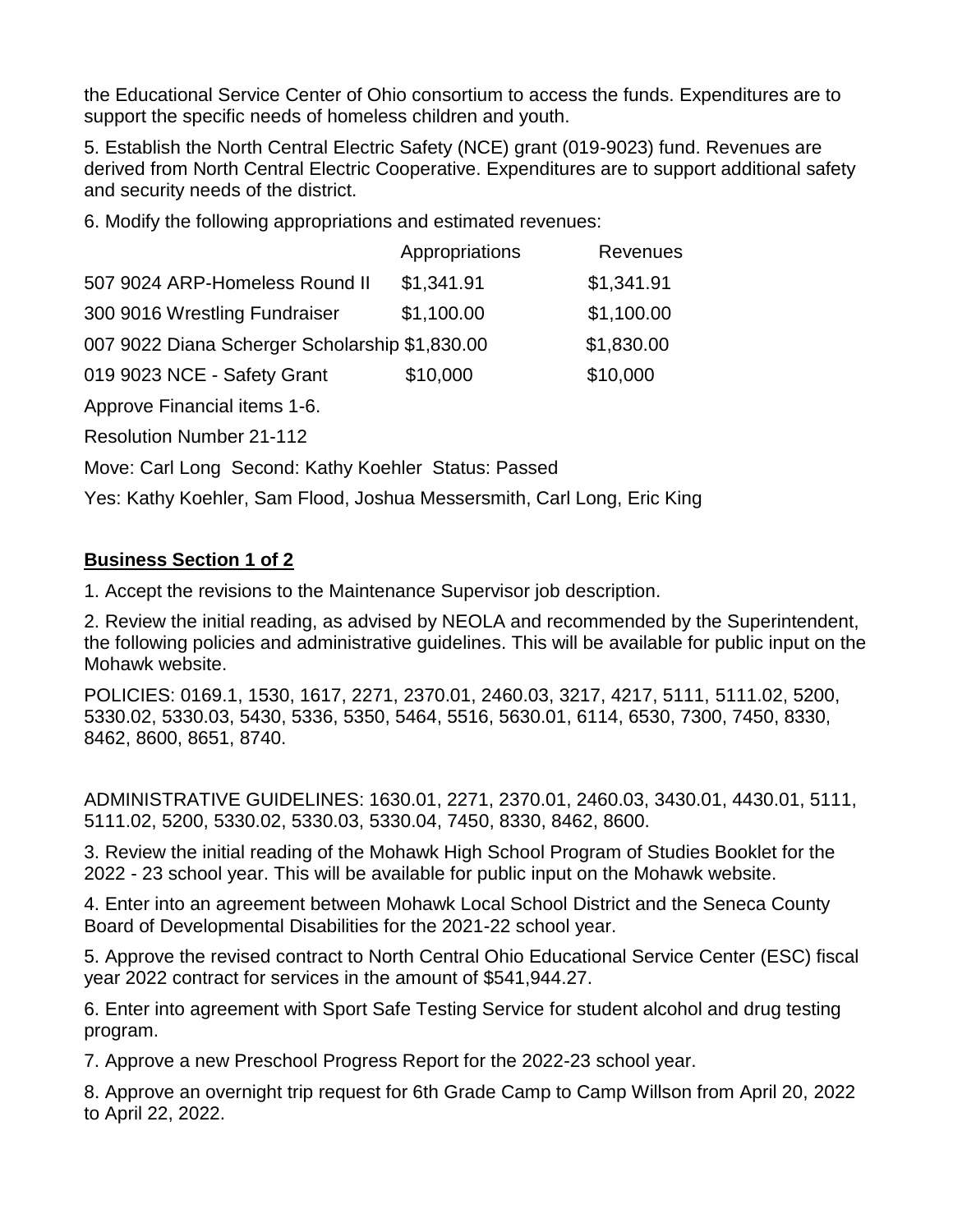9. Approve the disposal of unused soccer equipment for the reason of impractical use, no longer having a soccer program. The equipment will be donated to the Mohawk Athletic Boosters and Sycamore Soccer at an estimated value of \$3,500.

10. Declare the following as "practical to transport", due to the creation of a designated bus route, the parochial students to Tiffin Catholic Schools for the remainder of the 2021-22 school year. Mohawk will not be offering payment in lieu of transportation for the remainder of the school year, to the following:

| The Amy Bores Family                         | The Jen Miller Family      |
|----------------------------------------------|----------------------------|
| The Kelly Cleland Family                     | The Laura Paulus Family    |
| The LauraLee Felter Family                   | The Kim Radison Family     |
| The Maggie Kurth Family                      | The Adrienne Schalk Family |
| The Rosemarie Ludwig Family                  | The Paul Shoemaker Family  |
| The Heidi Meyer Family                       | The Samantha Steyer Family |
| Approve Business Section 1 of 2, items 1-10. |                            |
| <b>Resolution Number 21-113</b>              |                            |

Move: Sam Flood Second: Eric King Status:

Yes: Kathy Koehler, Sam Flood, Joshua Messersmith, Carl Long, Eric King

#### **Business Section 2 of 2**

1. Approve the contract with Clouse Construction Corp. for the purpose of Alterations to Stadium Press Box, not to exceed \$132,557.00 with a completion date of no later than August 1, 2022.

Approve Business Section 2 of 2, items 1-1.

Resolution Number 21-114

Move: Kathy Koehler Second: Eric King Status: Passed

Yes: Kathy Koehler, Sam Flood, Joshua Messersmith, Carl Long, Eric King

#### **Personnel**

1. Accept a letter of resignation from the following:

Kymberlee Wood - Elementary Art Teacher, Elementary Cross Country - Effective Dec. 31, 2021

2. Issue supplemental contracts to the following for the 2021-22 school year:

| Bret Hannam - 7th Grade Boys Basketball                      | <b>Rick Ekleberry - Volunteer Elementary Boys</b><br><b>Basketball</b> |  |
|--------------------------------------------------------------|------------------------------------------------------------------------|--|
| Nathan Coffman - 8th Grade Boys<br><b>Basketball</b>         |                                                                        |  |
|                                                              | Andrew Hess - Assistant Girls Basketball                               |  |
| Paul Dunn - Elementary Boys Basketball                       | Amy Kozel - 7th Grade Girls Basketball                                 |  |
| Kevin Tiell - Volunteer Elementary Boys<br><b>Basketball</b> | Kaela Wentling - 8th Grade Girls Basketball                            |  |
|                                                              | Mike Haynes - Elementary Girls Basketball                              |  |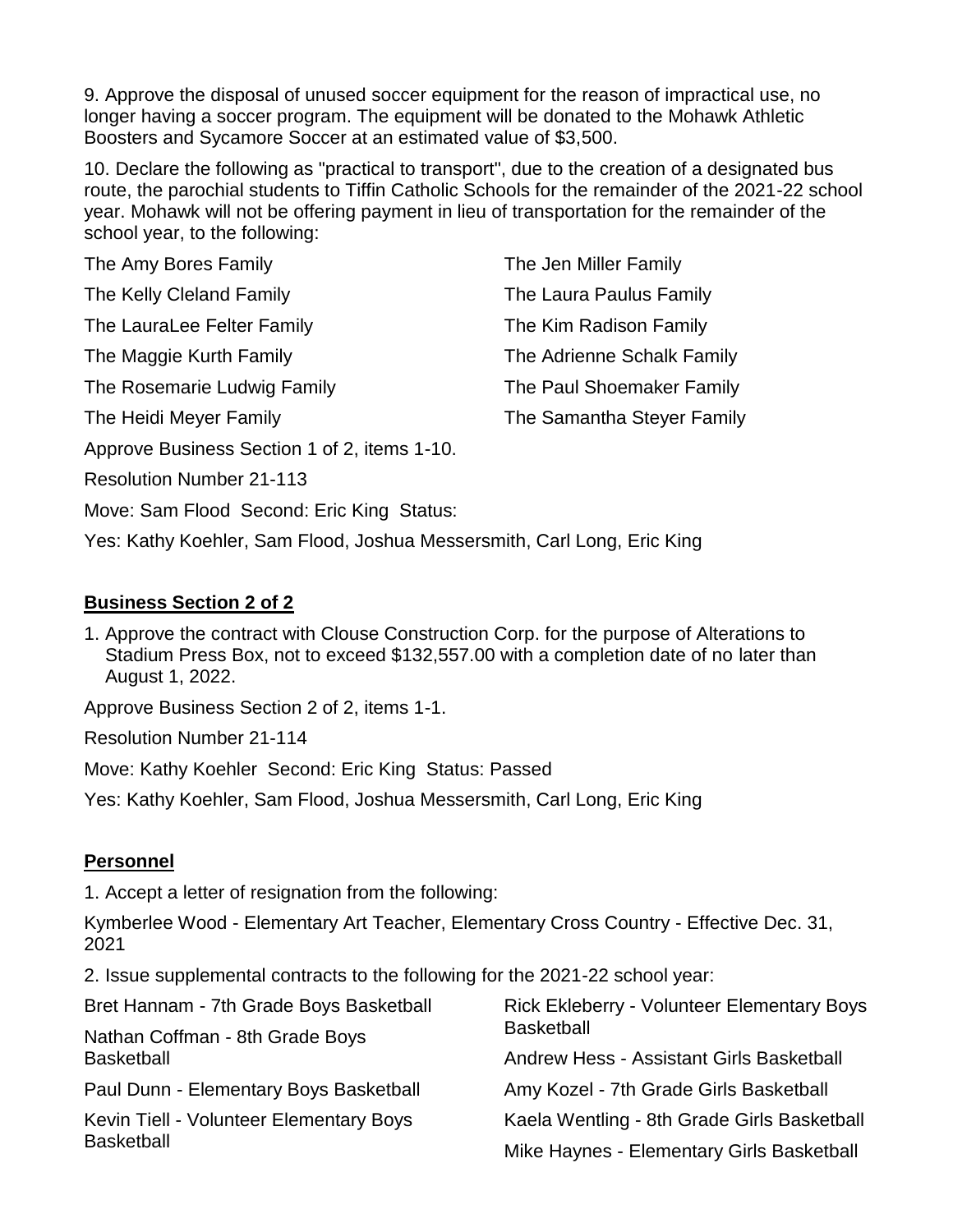Cris Theis - HS Assistant Wrestling Bret Margraf - Volunteer HS Wrestling Bryce Pryor -JH Assistant Wrestling

**Teacher** 

Erin Patrizi - JH Winter Sports Game Manager (50%)

Kylee Percival - JH Winter Sports Game Manager (50%)

Jake Wilson - Assistant Baseball Coach

3. Issue a one-year substitute contract to the following for the 2021-22 school year:

Susan Baker Jaret Baker Cheryl Bolton Elizabeth Buko-Kiesel Kelli Burns Lynda Capelle Melissa Cleveland Jamie Colatruglio Catherine Craft Michael Dean Louis DeAnda Danielle Depinet Gregory Distel Heidi Ekleberry Julie Ekleberry Dennis Eyestone Sherry Frankart Wanda Fruth Joseph Gase Donna Goshe Rebecca Gottfried Drew Hanley Bruce Hannam Mary Haynes Hunter Hemminger Larry Hodge Daniel Hopkins Richard Hughes Susan King Michelle Kline Carol Koehler Bobbie Korte Kasey Miller Sheldon Miller Vicki Parker Jeanette Plisky Karolyn Rebon Christopher Rieman Donna Sexton Penny Snook Richard Swartz Scott Taylor Dustin Terry Connie Tyree Elisha Tyree Scott Urban Bram White

#### Aide Danielle Bogner Kelli Burns Jamie Colatruglio Debra Garber Joseph Gase Bobbie Korte Christopher Rieman Donna Sexton Penny Snook Bram White

4. Approve Family Medical Leave for Amanda Baker, commencing on September 27th and ending on September 29th.

5. Approve Family Medical Leave for Abby Gottfried, commencing on or around February 27, 2022 and ending on or around 6-8 weeks later.

6. Approve Family Medical Leave for Brad Rice, commencing on October 14, 2021 and ending on October 21, 2021.

7. Approve Family Medical Leave for Danielle Lange, commencing on or around October 19, 2021 and ending on or around October 25, 2021.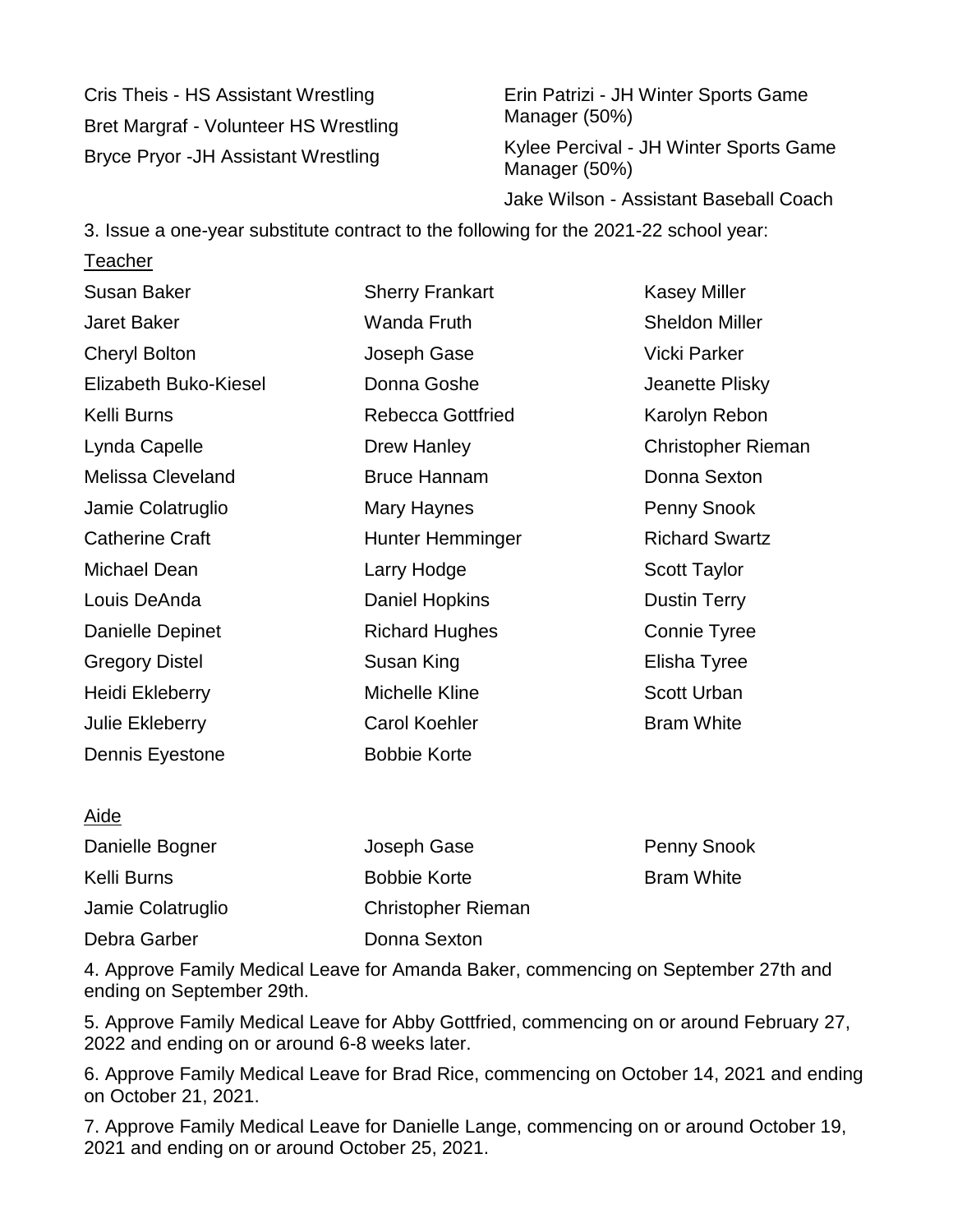Approve Personnel items 1-7.

Resolution Number 21-115

Move: Sam Flood Second: Eric King Status: Passed

Yes: Kathy Koehler, Sam Flood, Joshua Messersmith, Carl Long, Eric King

## **Addendum**

1. The Board of Education accepts the resignation of Crystal Bartley, certified employee, effective December 13th, 2021, and the settlement agreement.

HS ELA and World History Teacher, Academic Team Advisor, National Honor Society Advisor, and LPDC Committee.

Approve Addendum item 1-1.

Resolution Number 21-116

Move: Kathy Koehler Second: Sam Flood Status: Passed

Yes: Kathy Koehler, Sam Flood, Joshua Messersmith, Carl Long, Eric King

### **Donation**

1. Accept a donation from Promedica Memorial Hospital in the amount of \$1,500.00 for the Diana Schroth memorial scholarship fund.

2. Accept a donation from Price Family Farms, in the amount of \$1,100, for the Mohawk Wrestling Program. The donation will be used to purchase JH wrestling uniforms.

Approve Donation items 1-2.

Resolution Number 21-117

Move: Kathy Koehler Second: Eric King Status: Passed

Yes: Kathy Koehler, Sam Flood, Joshua Messersmith, Carl Long, Eric King

### **Discussion/Communication**

- 1. FFA Overnight Trip
- Mr. Bender Presenting
- 2. Rate of Pay for Substitute Teachers
- 3. School Van

4. Recognize the following fall teams on a very successful season!

The Mohawk Football Team finished the regular season 5-5, and qualified for the 2021 Playoffs. They lost in the first round with a heartbreaking 14-13 final score. All N10 Honors have not yet been announced.

Congratulations to the entire football team and coaching staff on a successful season.

The Mohawk Volleyball team finished the season 19-5 and 10-4 in the N10, as well as Sectional Champions. Congratulations to the following for receiving N10 Honors. First Team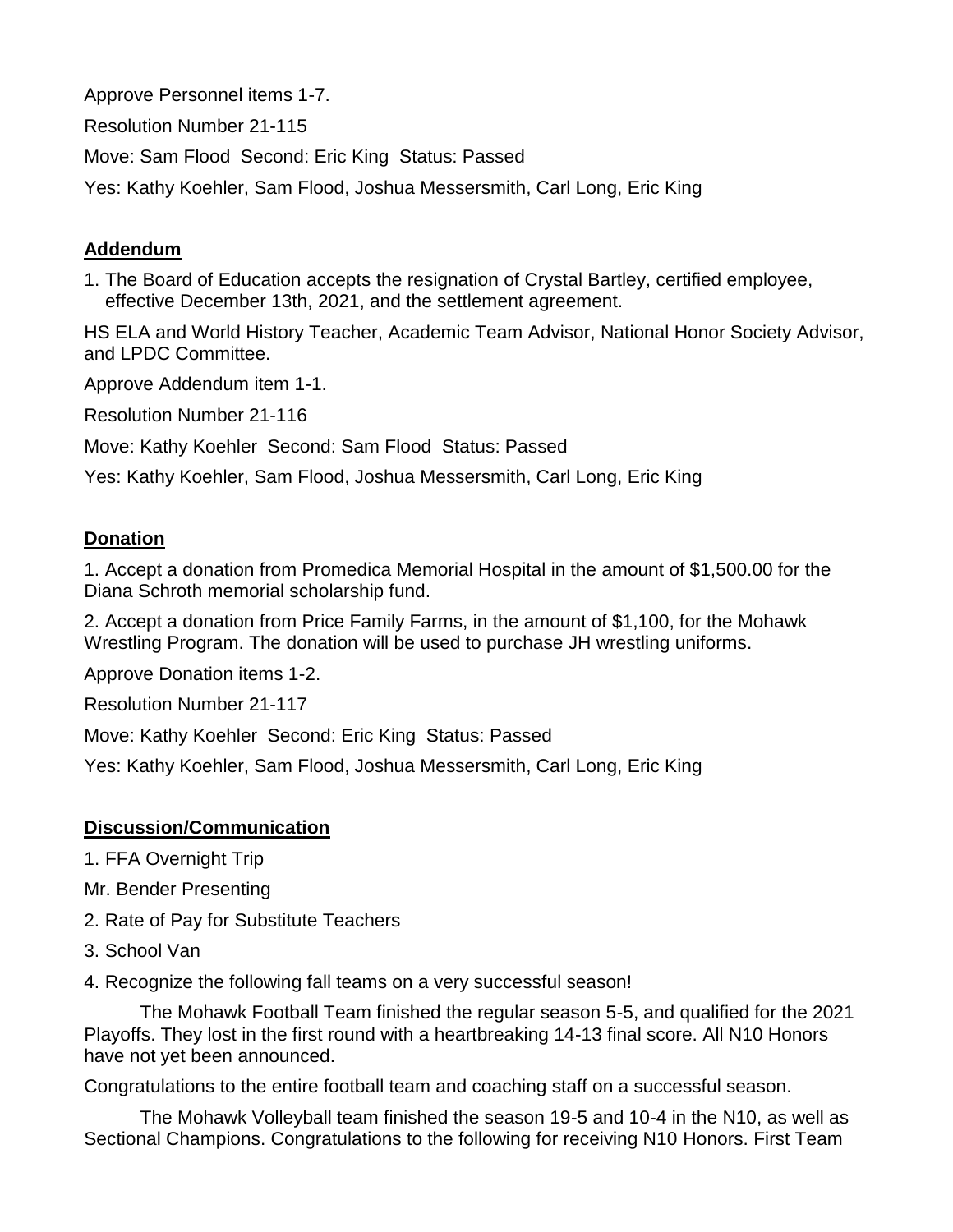Kennedy Cleveland and Emily Klopp. Second Team Kendyll Gurney and Honorable Mention Emma Thiery.

Congratulations to the entire volleyball team and coaching staff on a successful season.

The Mohawk Boys Cross Country Team finished 5th at the N10 meet. Mohawk's boys, led by AJ Hess, crossed the line in 3rd, 16th, 22nd, 45th and 51st (of 74 runners) to claim 5th place of 7 scoring teams. Three runners, AJ Hess, Trenton Horner and Brayden Cleveland qualified for Regionals.

The Mohawk Girls Cross Country Team placed individually in 8th (Kaylynn Maybee), 19th, 22nd and 26th (out of 65 runner) at the N10 meet, but did not score as a team. Kaylynn Maybe qualified for Regionals.

Congratulations to the entire cross country team and coaching staff on a successful season.

The Mohawk Boys Golf Team finished with a league record of 3-4, and 4th at the N10 meet. Two golfers, Kael Margraf and Reese Hannam qualified for Districts. Congratulations to the following for receiving N10 Honors. First Team - Kael Margraf. Honorable Mention - Reese Hannam

The Mohawk Girls Golf Team finished the season with a league record of 7-5 and 5th at the N10 Tournament. Congratulations to the following for receiving N10 Honors. Second Team - Joselyn Eader. Honorable Mention - Kaidan Mathias.

Congratulations to both golf teams and their coaching staff on a very successful season.

The Mohawk Marching Band played loud and proud this season! No matter the situation, they kept the crowd entertained and morale high.

5. Recognize Kathy Koehler for her 8 years of service on the Mohawk School Board of Education!

Adjournment at 9:08 p.m.

Resolution Number 21-118

Move: Kathy Koehler Second: Eric King Status: Passed

Yes: Kathy Koehler, Sam Flood, Joshua Messersmith, Carl Long, Eric King

Mr. Joshua Messersmith, President

\_\_\_\_\_\_\_\_\_\_\_\_\_\_\_\_\_\_\_\_\_\_\_\_\_\_\_\_\_\_\_\_\_\_\_\_

\_\_\_\_\_\_\_\_\_\_\_\_\_\_\_\_\_\_\_\_\_\_\_\_\_\_\_\_\_\_\_\_\_

Mrs. Rhonda Feasel, Treasurer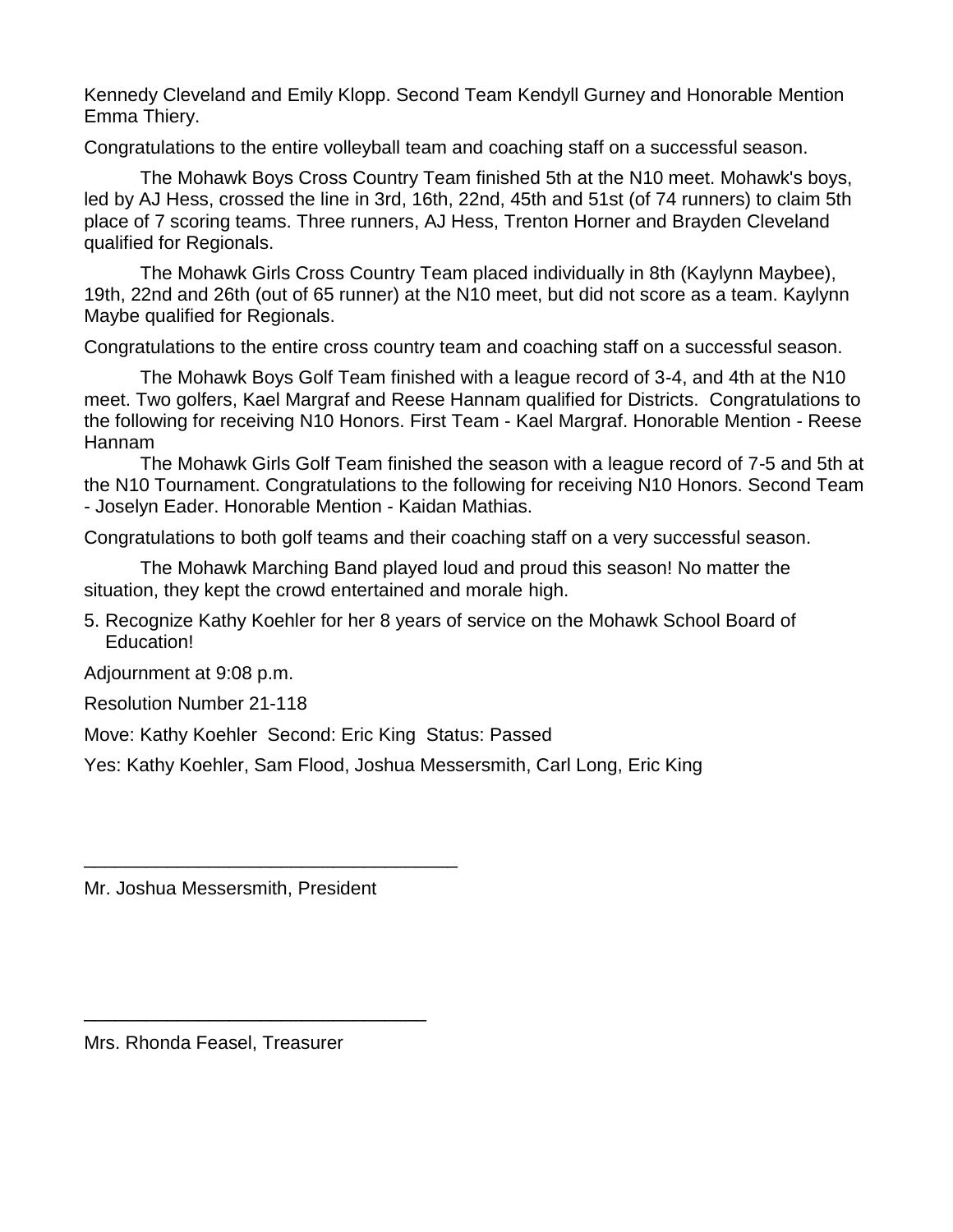Mohawk Local School District Mohawk Local Board Of Education December Regular Board Meeting Minutes Monday, December 13, 2021, 7:00 pm - 9:00 pm Mohawk MCI Building In Attendance Carl Long; Eric King; Joshua Messersmith; Sam Flood Not In Attendance Kathy Koehler

Also Present was Superintendent, Jeff Holbrook and Treasurer, Rhonda Feasel.

#### **Minutes**

Approve the minutes for the regular meeting held on November 10, 2021 at 7:00 p.m. in the Mohawk Community Center.

Resolution Number 21-119

Move: Carl Long Second: Eric King Status: Passed

Yes: Sam Flood, Joshua Messersmith, Carl Long, Eric King

### **Financial**

1. Approve the financial reports for November.

2. Approve the Mohawk Community Library's 2022 Appropriation as submitted by Michelle Schafer, Fiscal Officer.

3. Approve a "then and now purchase order" certification, in the amount of \$4,740, to Nick's Lawn Service LTD for athletic field maintenance in October.

4. Approve a "then and now purchase order" certification, in the amount of \$19,739.74, to John's Welding and Towing Inc. for bus repair in October.

5. Approve a "then and now purchase order" certification, in the amount of \$31,500, to Center for Autism & Dyslexia for special education services.

Approve Financial items 1-5.

Resolution Number 21-120

Move: Sam Flood Second: Eric King Status: Passed

Yes: Sam Flood, Joshua Messersmith, Carl Long, Eric King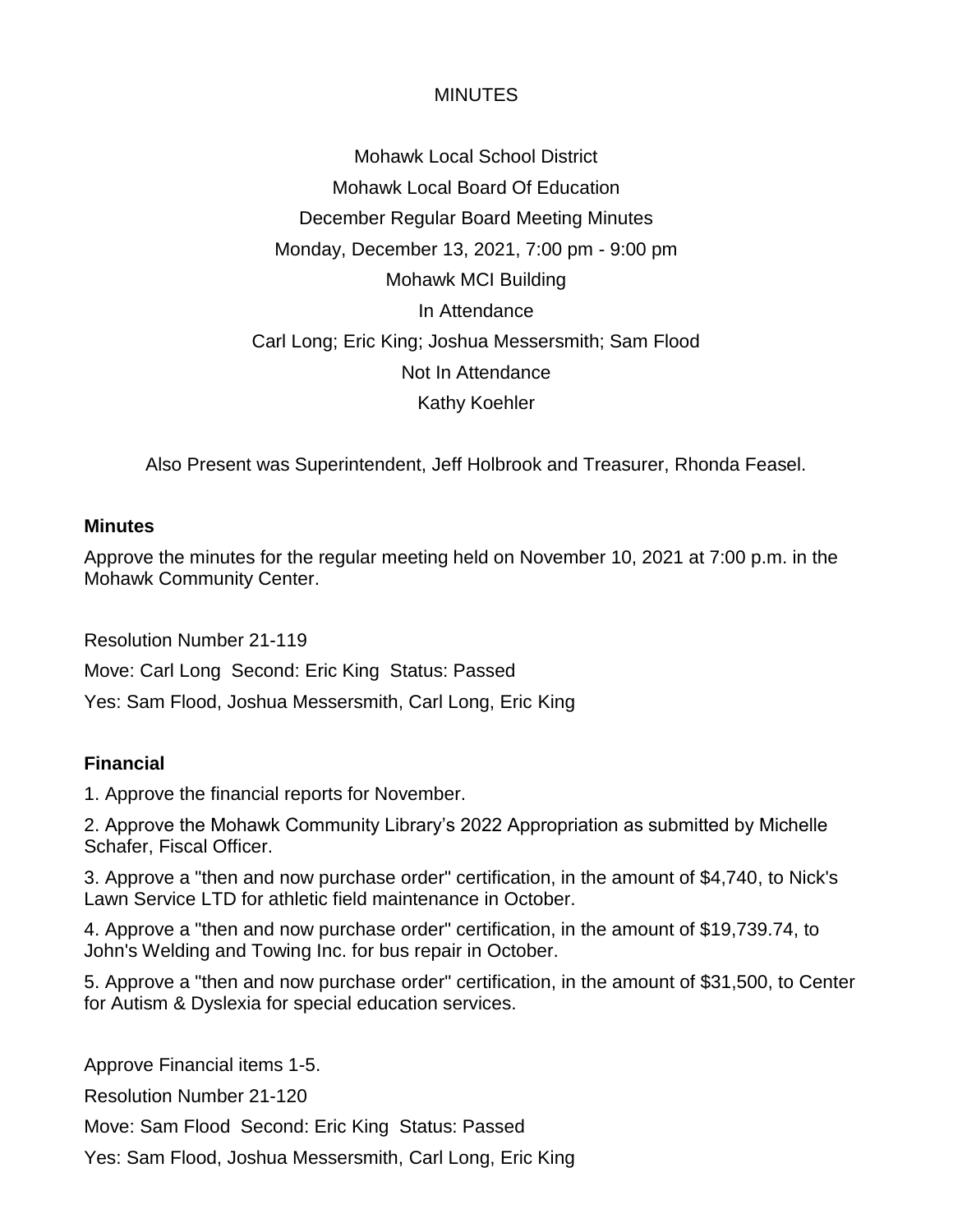### **Business**

1. Adopt the following policies and administrative guidelines.

POLICIES: 0169.1, 1530, 1617, 2271, 2370.01, 2460.03, 3217, 4217, 5111, 5111.02, 5200, 5330.02, 5330.03, 5430, 5336, 5350, 5464, 5516, 5630.01, 6114, 6530, 7300, 7450, 8330, 8462, 8600, 8651, 8740.

ADMINISTRATIVE GUIDELINES: 1630.01, 2271, 2370.01, 2460.03, 3430.01, 4430.01, 5111, 5111.02, 5200, 5330.02, 5330.03, 5330.04, 7450, 8330, 8462, 8600.

2. Approve the Mohawk High School Program of Studies Booklet for the 2022 - 23 school year.

3. Approve the attached resolution WHEREAS, the Board desires to offer competitive wages to substitute teaching employees, in order to attract and retain qualified candidates to serve the District.

Approve Business items 1-3.

Resolution Number 21-121

Move: Eric King Second: Sam Flood Status: Passed

Yes: Sam Flood, Joshua Messersmith, Carl Long, Eric King

### **Personnel**

1. Issue supplemental contracts to the following for the 2021-22 school year:

Michelle Snay - Mohawk Academic Team Advisor Lisa Zellner - High School Honor Society Advisor Andrea Nye - Volunteer Elementary Girls Basketball Coach Brock Sowers - Volunteer Wrestling Coach Mindy Walton - Varsity Girls Softball Coach Bo Trusty - Assistant Softball Coach John Searfoss - JV Softball Coach Jordan Tyree - Volunteer Softball Coach Hannah Jordan - Volunteer Softball Coach

Eric Hoover - Varsity Baseball Coach Brock Cleveland - HS Boys Track Coach Sunshine Cleveland - HS Girls Track Coach Aaron Ekleberry - HS Assistant Track Coach Becca McConnell - JH Girls Track Coach \*Carl Daniel - Winter Weight Room Coordinator \*Eric Daniel - Winter Weight Room Coordinator \*Chris Clinger - Winter Weight Room **Coordinator** \*Zach Hawkins - Winter Weight Room **Coordinator** 

\*Splitting 2 Contracts

2. Correct the supplemental contracts for Erin Patrizi and Kylee Percival. They are each receiving 1/3 of the JH Game Manager Contract.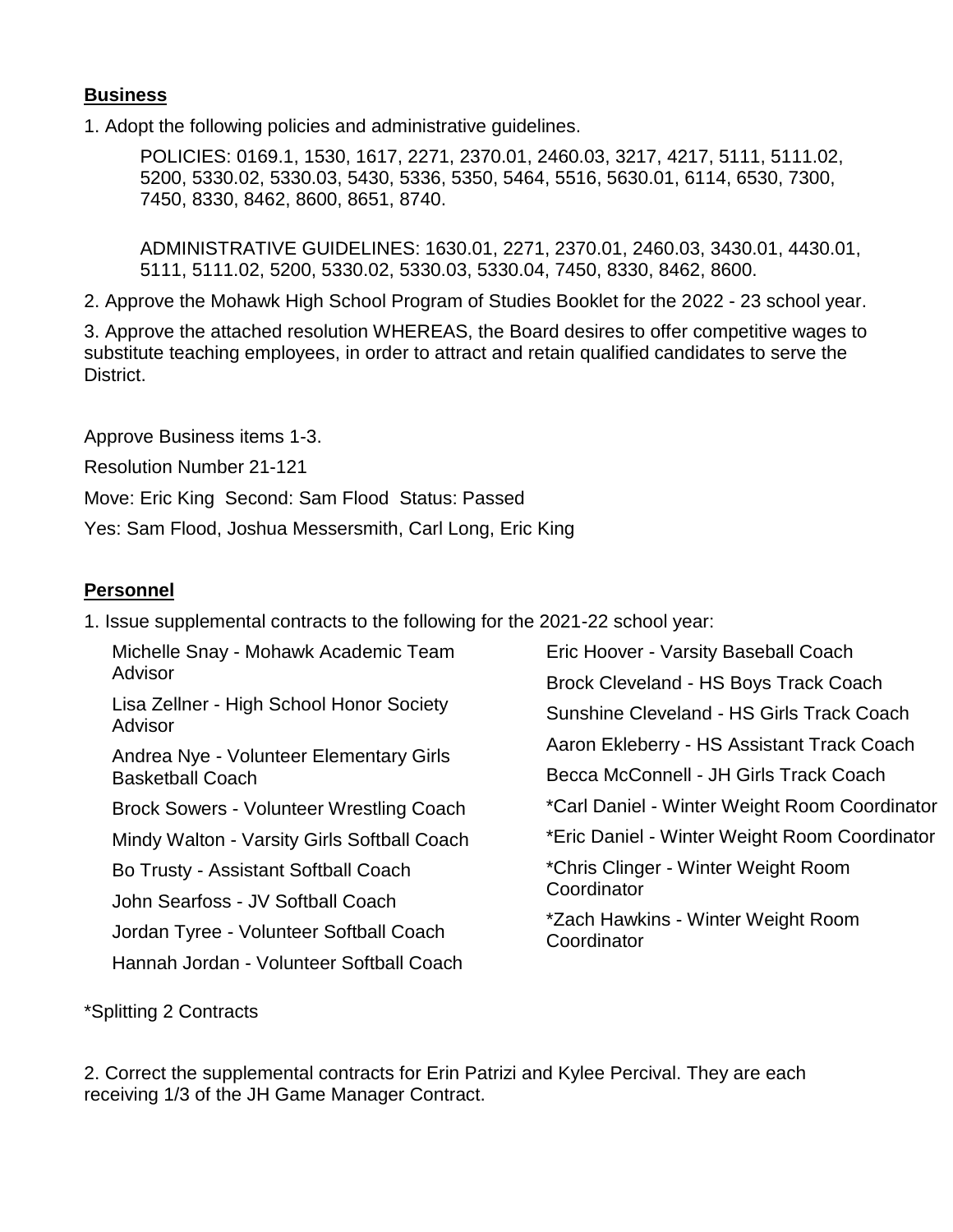3. Issue a one-year substitute contract to the following for the 2021-22 school year:

### **Teacher**

| Susan Baker              | Wanda Fruth              | <b>Vicki Parker</b>       |
|--------------------------|--------------------------|---------------------------|
| <b>Jaret Baker</b>       | Joseph Gase              | Jeanette Plisky           |
| <b>Cheryl Bolton</b>     | Donna Goshe              | Karolyn Rebon             |
| Elizabeth Buko-Kiesel    | <b>Rebecca Gottfried</b> | <b>Christopher Rieman</b> |
| Kelli Burns              | <b>Drew Hanley</b>       | Donna Sexton              |
| Lynda Capelle            | <b>Bruce Hannam</b>      | Penny Snook               |
| <b>Melissa Cleveland</b> | Mary Haynes              | <b>Richard Swartz</b>     |
| Jamie Colatruglio        | Hunter Hemminger         | <b>Scott Taylor</b>       |
| <b>Catherine Craft</b>   | Larry Hodge              | <b>Dustin Terry</b>       |
| Michael Dean             | Daniel Hopkins           | Connie Tyree              |
| Louis DeAnda             | <b>Richard Hughes</b>    | Elisha Tyree              |
| Danielle Depinet         | Susan King               | <b>Scott Urban</b>        |
| <b>Gregory Distel</b>    | Michelle Kline           | <b>Bram White</b>         |
| Heidi Ekleberry          | <b>Carol Koehler</b>     | *John Gregory Lyons       |
| Julie Ekleberry          | <b>Bobbie Korte</b>      | *Anne Riedel              |
| Dennis Eyestone          | <b>Kasey Miller</b>      |                           |
| <b>Sherry Frankart</b>   | <b>Sheldon Miller</b>    |                           |
|                          |                          |                           |

### Aide

| Danielle Bogner   | Joseph Gase               |
|-------------------|---------------------------|
| Kelli Burns       | <b>Bobbie Korte</b>       |
| Jamie Colatruglio | <b>Christopher Rieman</b> |
| Debra Garber      | Donna Sexton              |

Penny Snook Bram White

#### \*=New Substitutes

4. Issue Harry Traxler a one-year substitute transportation director contract for the remained of the 2021-22 school year.

5. Accept a letter of resignation from the following:

Jenna Molyet - Administrative Assistant to the Superintendent and Treasurer - effective November 24, 2021.

Jan Hall - 3rd Grade Teacher - effective August 31, 2022.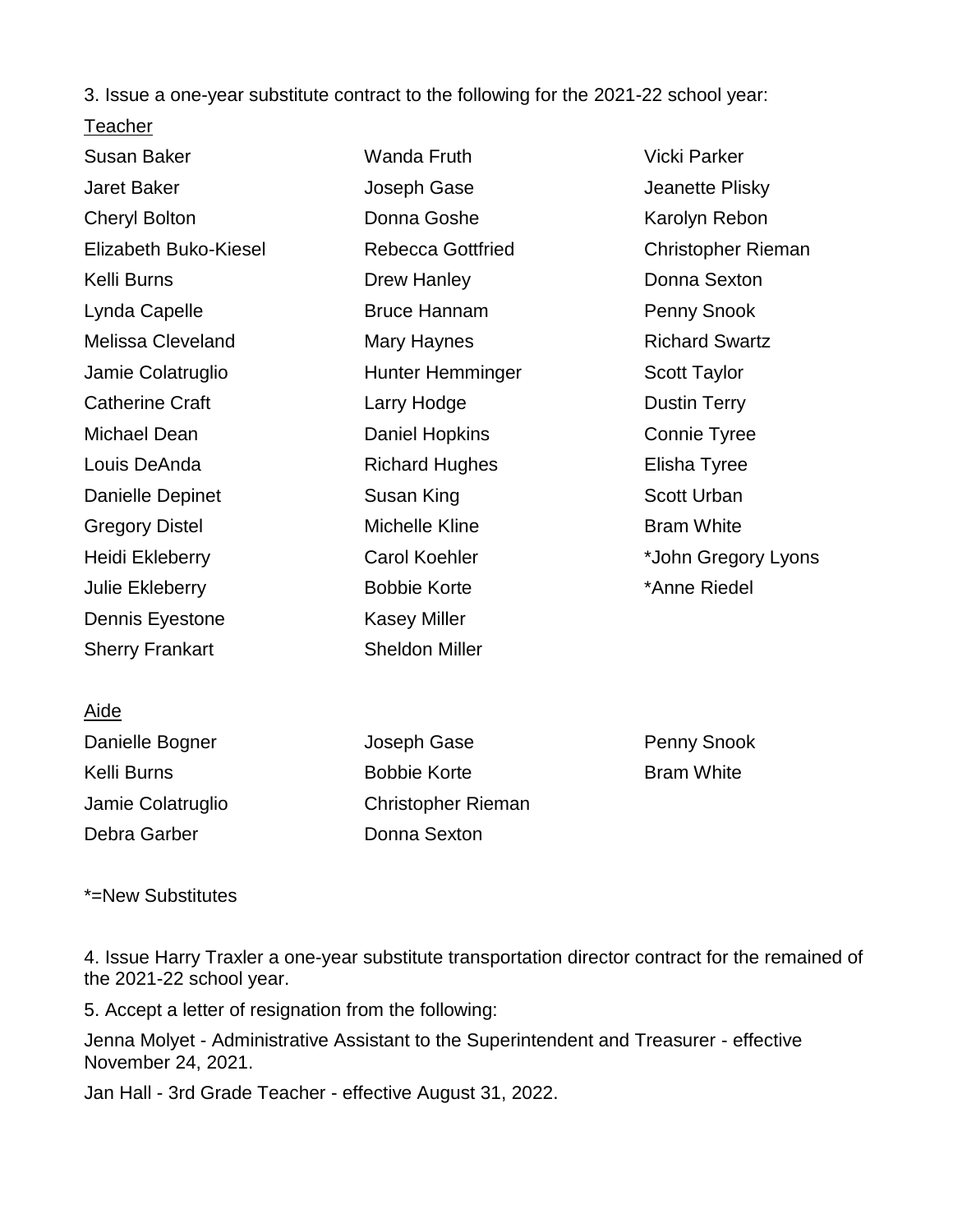6. Approve Jan Brickner as an Administrative Assistant to the Superintendent and Treasurer, with 10 years of experience based on the Administrative Secretary/EMIS Coordinator salary schedule, effective February 1, 2022 pending completion of all requirements.

7. Accept the attached compensation agreement for Terri Wheeler for an additional period of ELA.

8. Approve Family Medical Leave for Kymberlee Wood, commencing on October 30, 2021 and ending on November 12, 2021.

9. Issue Julie Ekleberry a one-year long-term substitute elementary art teacher contract for the remainder of the 2021-22 school year.

Approve Personnel items 1-9.

Resolution Number 21-122

Move: Eric King Second: Sam Flood Status: Passed

Yes: Sam Flood, Joshua Messersmith, Carl Long, Eric King

### **Donation**

1. Accept a donation from Clouse Construction, in the amount of \$1,000, for the Mohawk Mentorship Club (200-9321).

2. Accept a donation from Warrior Club LLC to Mohawk Wrestling program, in the amount of \$599.

3. Accept a donation from Sycamore Telephone Company, in the amount of \$1,009.25. The donation will be used to purchase t-shirts for preschool students.

Approve Donation items 1-3.

Resolution Number 21-123

Move: Carl Long Second: Sam Flood Status: Passed

Yes: Sam Flood, Joshua Messersmith, Carl Long, Eric King

## **Discussion/Communication**

1. Approve the following overnight trip request - Wrestling trip; West Jefferson Ohio Dec 26-28. Resolution Number 21-124

Move: Eric King Second: Sam Flood Status: Passed

Yes: Sam Flood, Joshua Messersmith, Carl Long, Eric King

2. Appoint Mr. Messersmith as chairperson of the organization meeting in January.

Resolution Number 21-125

Move: Eric King Second: Carl Long Status: Passed

Yes: Sam Flood, Joshua Messersmith, Carl Long, Eric King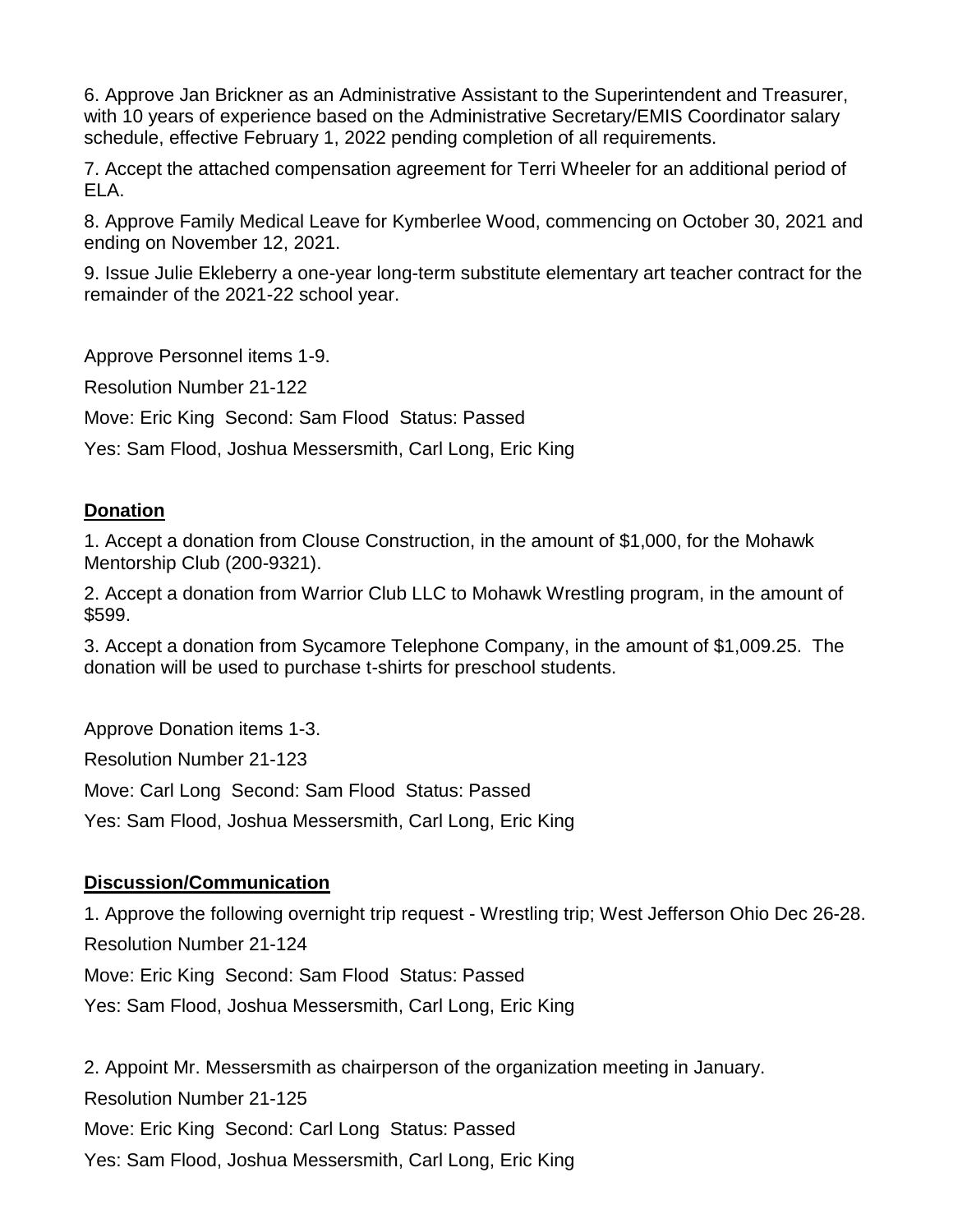# **Executive Session**

Entered into executive session to discuss the appointment, employment, dismissal, discipline, promotion, demotion, or compensation of a public employee or official at 7:38 p.m.

Resolution Number 21-126

Move: Sam Flood Second: Eric King Status: Passed

Yes: Sam Flood, Joshua Messersmith, Carl Long, Eric King

Returned from Executive Session at 8:24 p.m.

Adjournment at 8:25 p.m. Resolution Number 21-127 Move: Sam Flood Second: Carl Long Status: Passed Yes: Sam Flood, Joshua Messersmith, Carl Long, Eric King

Mr. Joshua Messersmith, President

\_\_\_\_\_\_\_\_\_\_\_\_\_\_\_\_\_\_\_\_\_\_\_\_\_\_\_\_\_\_\_\_\_\_\_\_

\_\_\_\_\_\_\_\_\_\_\_\_\_\_\_\_\_\_\_\_\_\_\_\_\_\_\_\_\_\_\_\_\_\_\_\_

Mrs. Rhonda Feasel, Treasurer